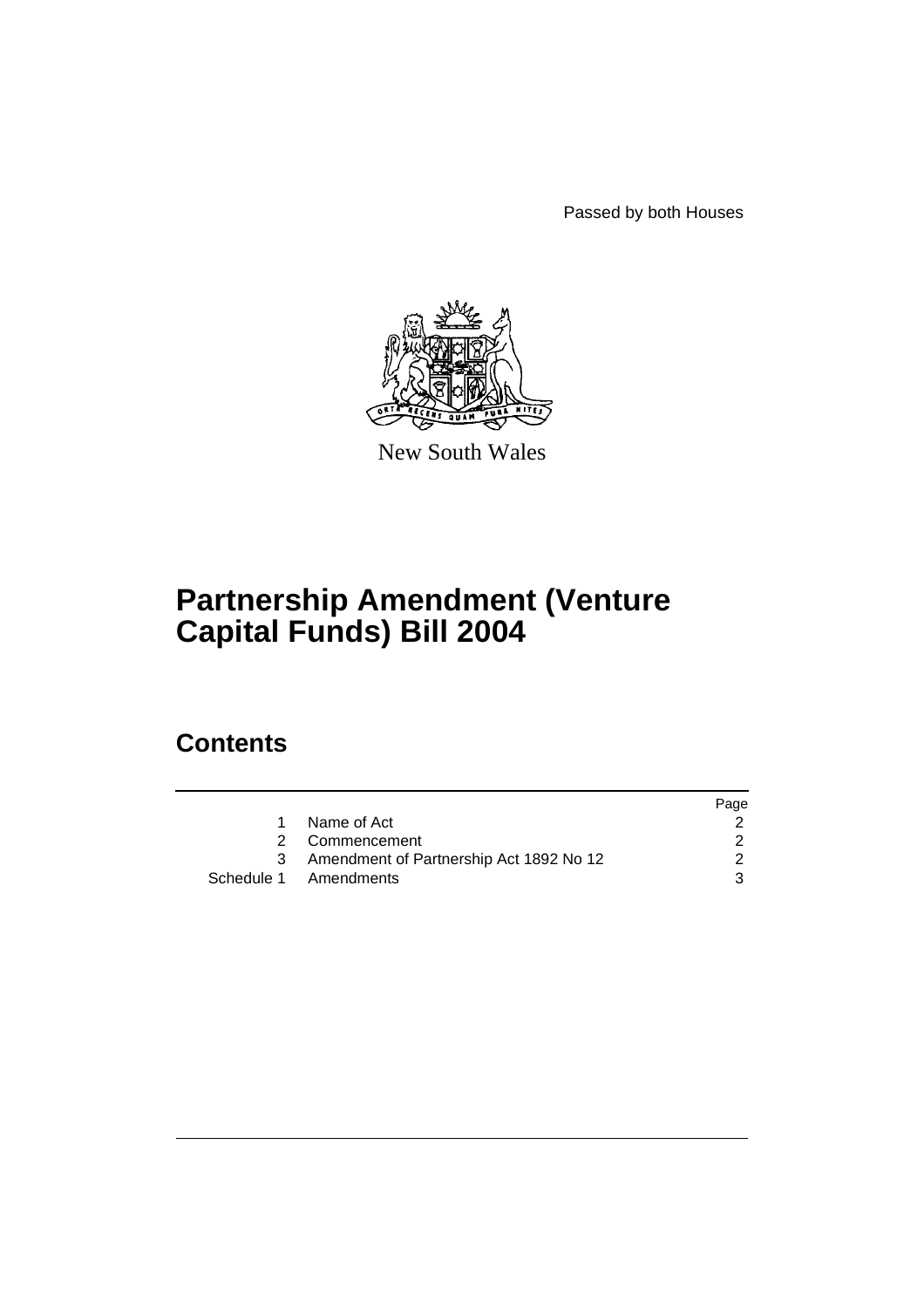*I certify that this PUBLIC BILL, which originated in the LEGISLATIVE ASSEMBLY, has finally passed the LEGISLATIVE COUNCIL and the LEGISLATIVE ASSEMBLY of NEW SOUTH WALES.*

> *Clerk of the Legislative Assembly. Legislative Assembly, Sydney, , 2004*



New South Wales

# **Partnership Amendment (Venture Capital Funds) Bill 2004**

Act No , 2004

An Act to amend the *Partnership Act 1892* to provide for the formation of incorporated limited partnerships; and for other purposes.

*I have examined this Bill, and find it to correspond in all respects with the Bill as finally passed by both Houses.*

*Chairman of Committees of the Legislative Assembly.*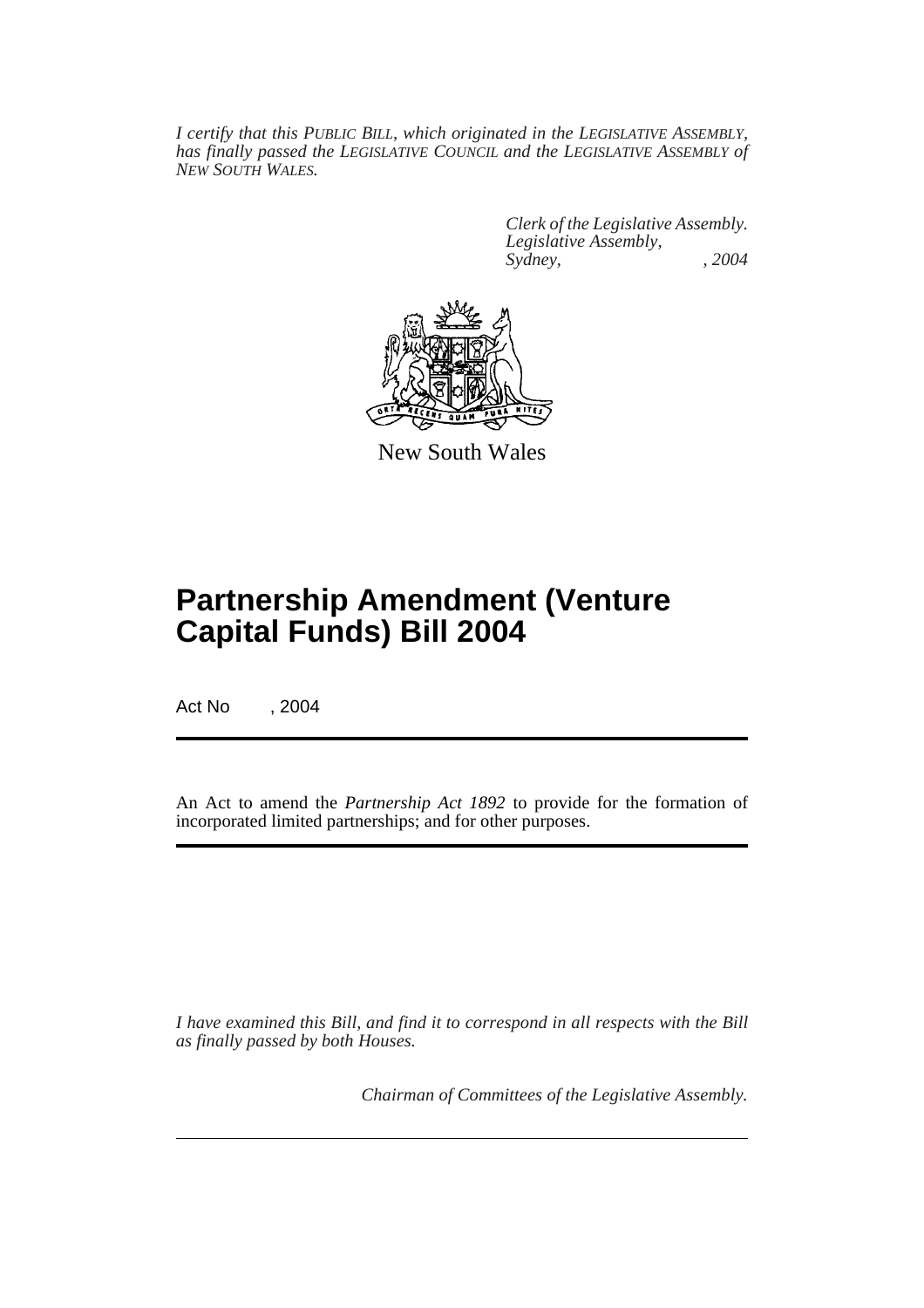## **The Legislature of New South Wales enacts:**

## **1 Name of Act**

This Act is the *Partnership Amendment (Venture Capital Funds) Act 2004*.

## **2 Commencement**

This Act commences on a day or days to be appointed by proclamation.

## **3 Amendment of Partnership Act 1892 No 12**

The *Partnership Act 1892* is amended as set out in Schedule 1.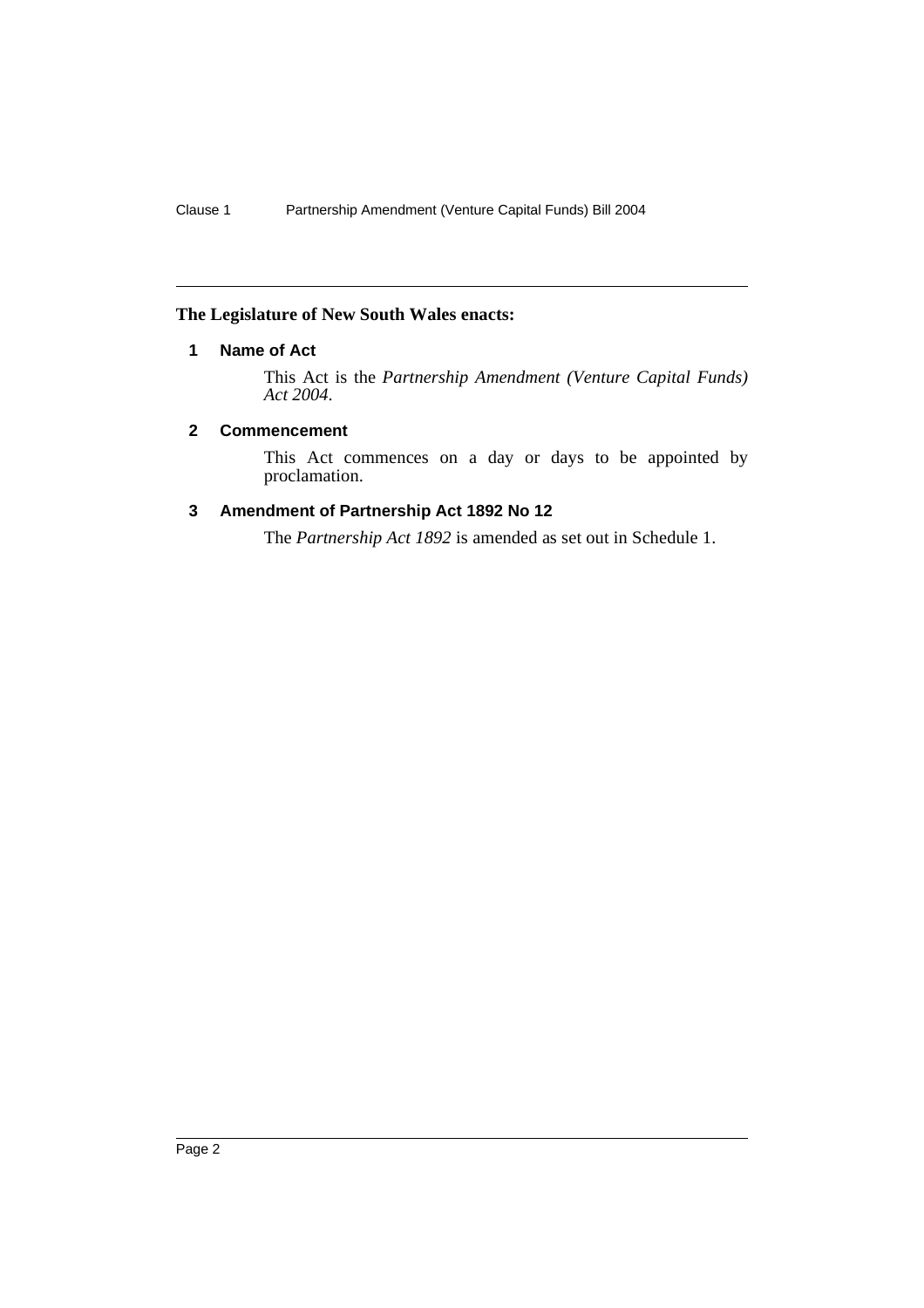Amendments **Schedule 1** and the set of the set of the set of the set of the set of the set of the set of the set of the set of the set of the set of the set of the set of the set of the set of the set of the set of the set

(Section 3)

# **Schedule 1 Amendments**

## **[1] Section 1B Interpretation**

Insert in alphabetical order:

*general partner* is defined in section 49.

*incorporated limited partnership* is defined in section 49.

*limited partner* is defined in section 49.

*limited partnership* is defined in section 49.

## **[2] Section 1B (2) and (3)**

Insert at the end of section 1B:

- (2) In this Act, a reference, in relation to an incorporated limited partnership, to the partnership or the firm is a reference to the incorporated limited partnership as a separate legal entity and not to the partners in that partnership.
- (3) Notes included in this Act do not form part of this Act.

## **[3] Section 1C**

Insert after section 1B:

#### **1C Application of laws of partnership to incorporated limited partnerships**

Except as provided (whether expressly or by necessary implication) by this Act or any other enactment, the law relating to partnership does not apply to or in respect of an incorporated limited partnership, the partners in an incorporated limited partnership or to the relationship between an incorporated limited partnership and its partners.

## **[4] Section 1 Definition of partnership**

Insert "and includes an incorporated limited partnership" after "profit" in section 1 (1).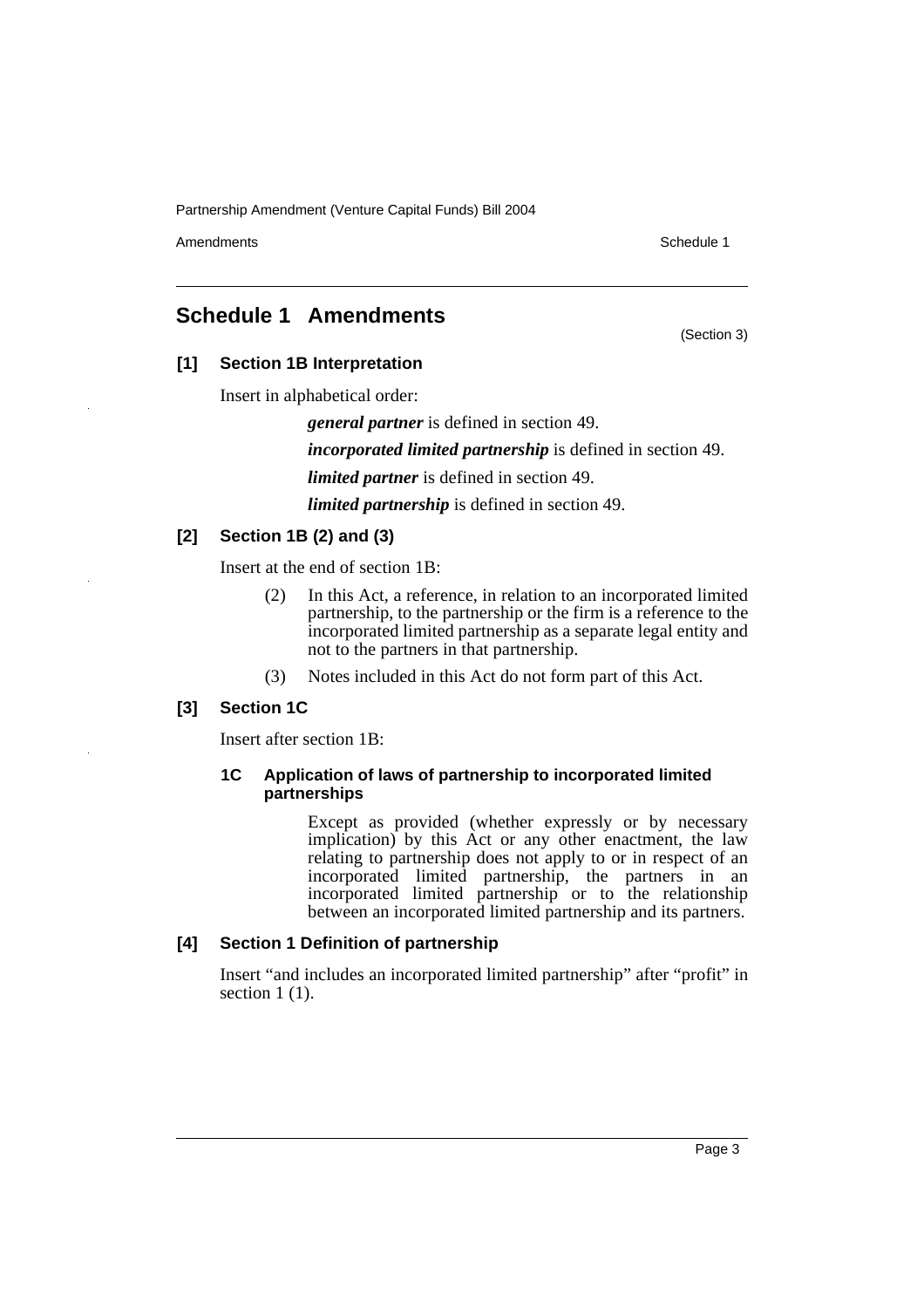Schedule 1 Amendments

## **[5] Section 2 Rules for determining existence of partnership**

Insert at the end of the section:

(2) This section does not apply to or in respect of an incorporated limited partnership.

#### **[6] Section 4 Meaning of firms**

Insert "other than an incorporated limited partnership" after "partnership".

#### **[7] Section 4, note**

Insert at the end of section 4:

**Note.** On the meaning of "firm" in relation to an incorporated limited partnership see section 1B (2). On the meaning of "firm-name" of an incorporated limited partnership see section 49.

### **[8] Section 5 Power of partner to bind firm**

Insert "in a partnership other than a firm that is a limited partnership or incorporated limited partnership" after "Every partner".

#### **[9] Section 5 (2)**

Insert at the end of section 5:

- (2) Every general partner in a limited partnership or incorporated limited partnership is an agent of the firm and of the other general partners for the purpose of the business of the partnership, and the acts of every general partner who does any act for carrying on in the usual way business of the kind carried on by the firm of which the partner is a member, bind the firm and the other general partners, unless:
	- (a) the general partner has in fact no authority to act for the firm in the particular matter, and
	- (b) the person with whom the general partner is dealing either knows that the general partner has no authority, or does not know or believe the general partner to be a general partner.

#### **[10] Section 6 Partners bound by acts on behalf of firm**

Omit "the firm" where firstly occurring.

Insert instead "a firm other than an incorporated limited partnership".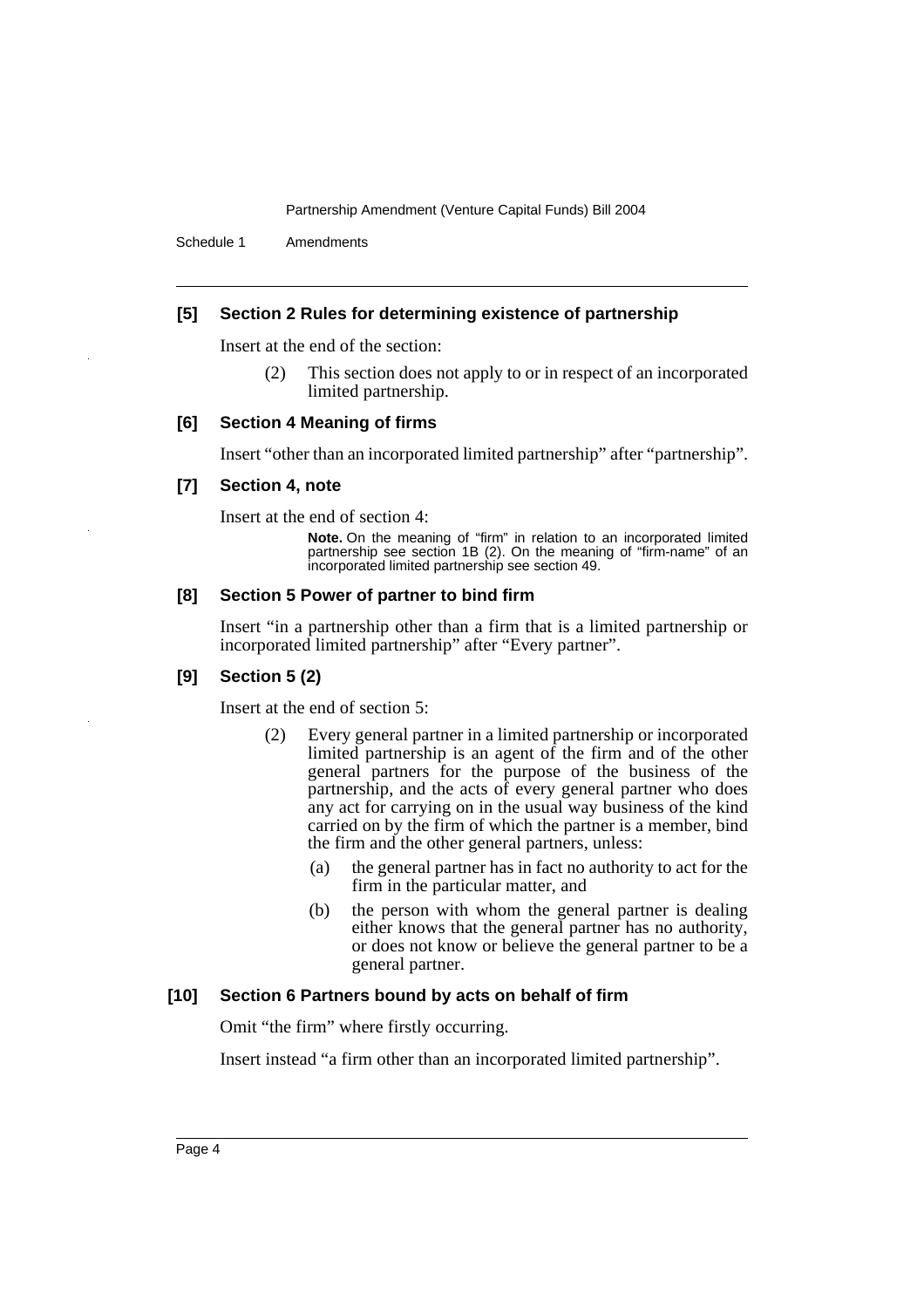Amendments **Amendments** Schedule 1

## **[11] Section 6**

Omit ": Provided that this section shall not affect any general rule of law relating to the execution of deeds or negotiable instruments".

## **[12] Section 6 (2) and (3)**

Insert at the end of section 6:

- (2) An act or instrument relating to the business of a firm that is an incorporated limited partnership, and done or executed in the firm-name, or in any other manner, showing an intention to bind the firm by any person authorised to bind the firm, whether a general partner or not, is (subject to section 9 (3)) binding on the firm and all the general partners.
- (3) This section does not affect any general rule of law relating to the execution of deeds or negotiable instruments.

## **[13] Section 7 Partner using credit of firm for private purposes**

Omit "the firm" where firstly occurring.

Insert instead "a firm other than a firm that is an incorporated limited partnership".

## **[14] Section 7 (2)**

Insert at the end of section 7:

(2) Where a general partner pledges the credit of a firm that is an incorporated limited partnership for a purpose apparently not connected with the firm's ordinary course of business, the firm is not bound unless the general partner is in fact specially authorised by the firm, but this section does not affect any personal liability incurred by an individual general partner.

### **[15] Section 8 Effect of notice that firm will not be bound by acts of partner**

Omit "the firm" where firstly occurring.

Insert instead "a firm other than a firm that is an incorporated limited partnership".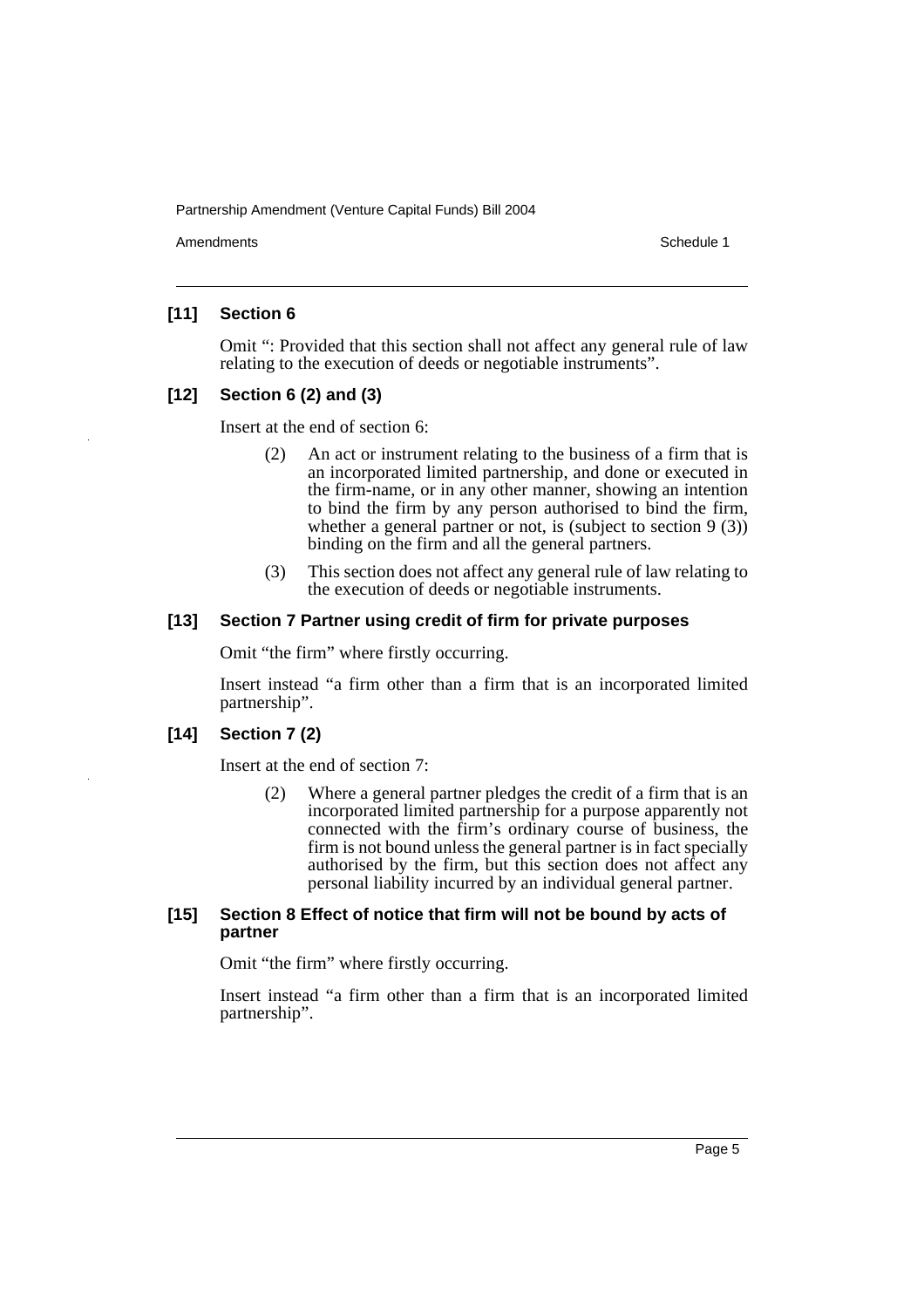Schedule 1 Amendments

## **[16] Section 8 (2)**

Insert at the end of section 8:

(2) If it has been agreed by the partners in an incorporated limited partnership that any restrictions are to be placed on the power  $(i$ f any) of any one or more of them to bind the firm, no act done in contravention of the agreement is binding on the firm with respect to persons having notice of the agreement.

#### **[17] Section 9 Liability of partner**

Insert "other than an incorporated limited partnership" after "a firm".

#### **[18] Section 9**

Insert "(if the partner is an individual)" after "partner; and".

## **[19] Section 9 (2) and (3)**

Insert at the end of section 9:

- (2) Every general partner in an incorporated limited partnership is liable jointly with the incorporated limited partnership for all debts and obligations of the partnership incurred while the general partner is a general partner, and (if the general partner is an individual) after the general partner's death the general partner's estate is also severally liable in a due course of administration for such debts or obligations so far as they remain unsatisfied but subject to the prior payment of the partner's separate debts.
- (3) Despite subsection (2), a general partner in an incorporated limited partnership is only liable for any debts or obligations of the incorporated limited partnership:
	- (a) to the extent the incorporated limited partnership is unable to satisfy the debts and obligations, or
	- (b) to a greater extent provided by the partnership agreement.

### **[20] Section 10 Liability of firm for wrongs**

Insert "in a firm other than an incorporated limited partnership" after "any partner" in section 10 (1).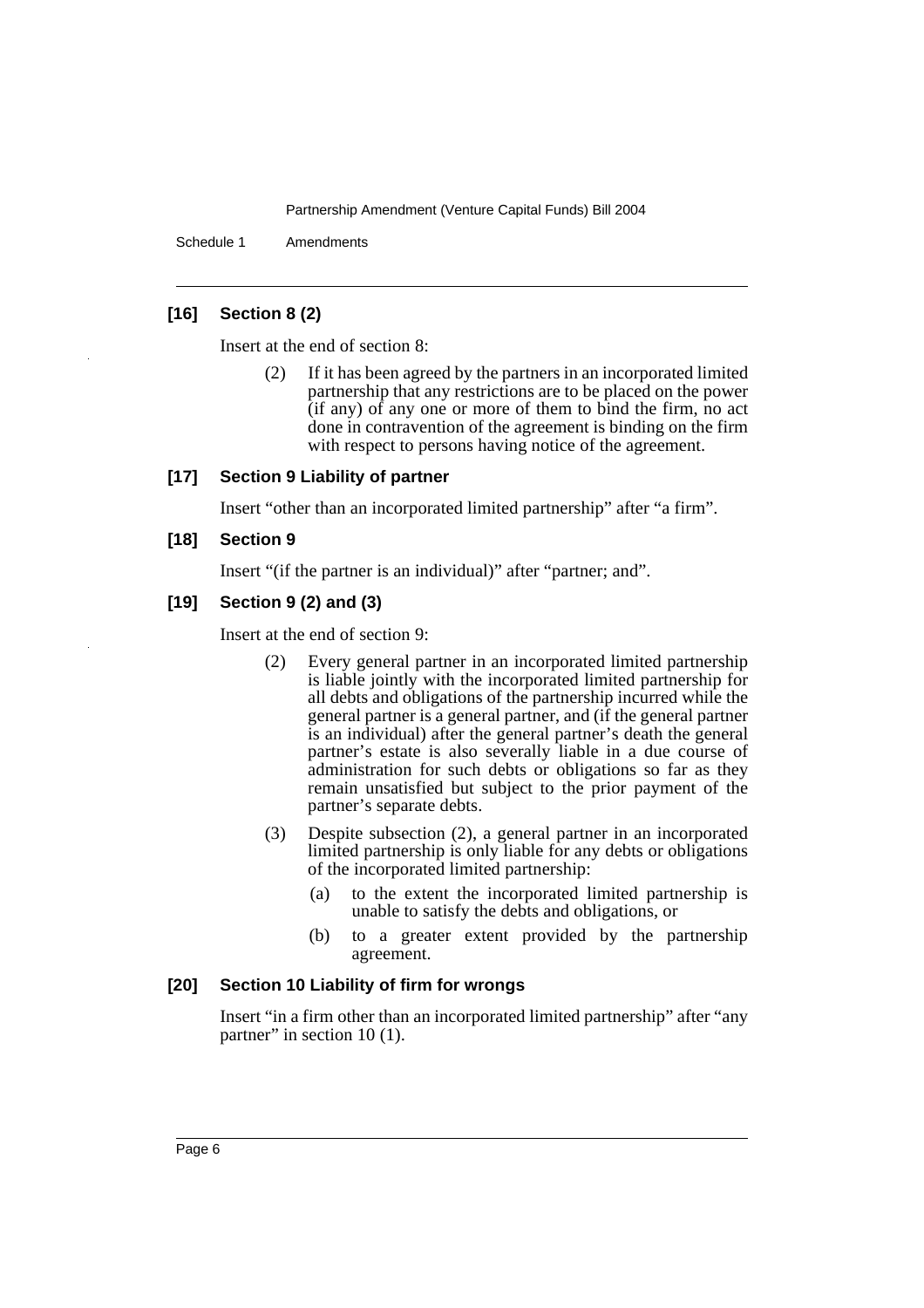Amendments **Amendments** Schedule 1

## **[21] Section 10 (2)**

Insert "in a firm other than an incorporated limited partnership" after "a partner".

## **[22] Section 10 (3) and (4)**

Insert after section 10 (2):

- (3) Subject to subsection (4), where by any wrongful act or omission of any general partner in an incorporated limited partnership acting in the ordinary course of the business of the incorporated limited partnership, or with its authority, loss or injury is caused to any person not being a partner in the incorporated limited partnership, or any penalty is incurred, the incorporated limited partnership is liable in respect of that loss or injury or penalty to the same extent as the general partner so acting or omitting to act.
- (4) For the purposes of subsection (3), a general partner in an incorporated limited partnership who commits a wrongful act or omission as a director of a body corporate, within the meaning of the *Corporations Act 2001* of the Commonwealth, is not to be taken to be acting in the ordinary course of business of the incorporated limited partnership or with its authority only because of any one or more of the following:
	- (a) the general partner obtained the agreement or authority of the incorporated limited partnership to be appointed or to act as a director of the body corporate,
	- (b) remuneration that the general partner receives for acting as a director of the body corporate forms part of the income of the incorporated limited partnership,
	- (c) any other general partner in the incorporated limited partnership is also a director of that or any other body corporate.

#### **[23] Section 11 Misapplication of money or property received for or in the custody of the firm**

Insert "involving the partners of a firm other than an incorporated limited partnership" after "cases".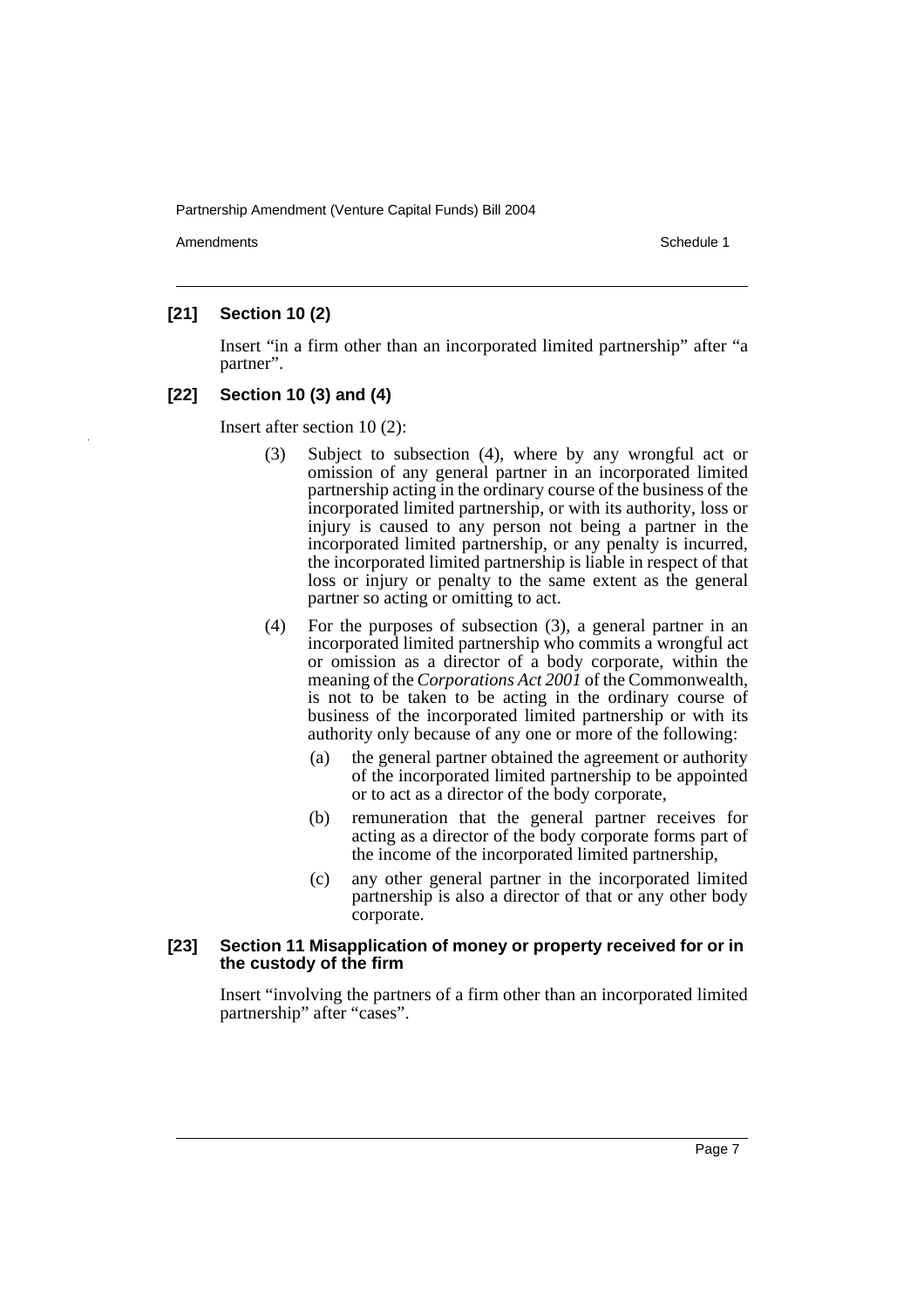Schedule 1 Amendments

## **[24] Section 11 (2)**

Insert at the end of section 11:

- (2) In the following cases involving general partners in an incorporated limited partnership:
	- (a) where one general partner acting within the scope of the general partner's apparent authority receives the money or property of a third person and misapplies it,
	- (b) when an incorporated limited partnership in the course of its business receives money or property of a third person, and the money or property so received is misapplied by one or more of the general partners while it is in the custody of the incorporated limited partnership,

the incorporated limited partnership is liable to make good the loss.

#### **[25] Section 12 Liability for wrongs joint and several**

Insert "in a firm other than an incorporated limited partnership" after "Every partner".

#### **[26] Section 12 (2) and (3)**

Insert at the end of section 12:

- (2) Every general partner in an incorporated limited partnership is liable jointly with the other general partners in the partnership and also severally for everything for which the firm becomes liable under section 10  $(3)$  or 11  $(2)$  while the general partner is a general partner in the firm.
- (3) Despite subsection (2), a general partner in an incorporated limited partnership is only liable for any liability of the incorporated limited partnership referred to in that subsection:
	- (a) to the extent the incorporated limited partnership is unable to satisfy the liability, or
	- (b) to a greater extent provided by the partnership agreement.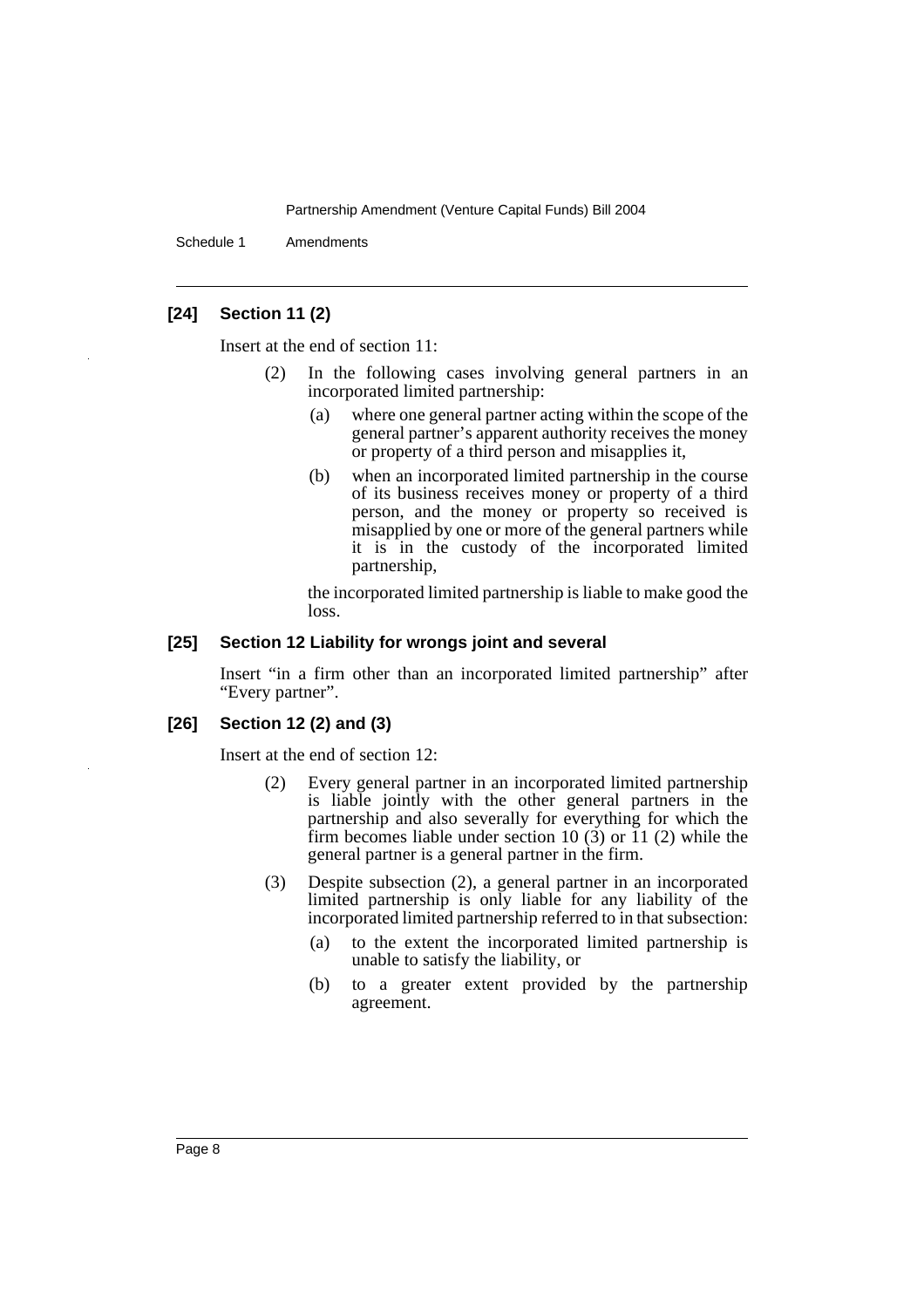Amendments **Amendments** Schedule 1

## **[27] Section 13 Improper employment of trust property for partnership purposes**

Insert "in a firm other than an incorporated limited partnership" after "If a partner".

## **[28] Section 13 (2) and (3)**

Insert at the end of section 13:

- (2) If a general partner in an incorporated limited partnership being a trustee improperly employs trust property in the business or on account of the partnership, neither the partnership nor any other general partner is liable for the trust property to the persons beneficially interested in it.
- (3) Subsection (2):
	- (a) does not affect any liability incurred by any general partner by reason of the partner's having notice of a breach of trust, and
	- (b) does not prevent trust money from being followed and recovered from the incorporated limited partnership if still in its possession or under its control.

#### **[29] Section 14 Persons liable by "holding out"**

Insert "that is a firm other than a limited partnership or incorporated limited partnership" after "particular firm" in section 14 (1).

## **[30] Section 14 (1A)**

Insert after section 14 (1):

(1A) Every one who by words spoken or written, or by conduct represents himself or herself or who knowingly suffers himself or herself to be represented as a general partner in a particular firm that is a limited partnership or an incorporated limited partnership, is liable as a general partner to any one who has on the faith of any such representation given credit to the firm, whether the representation has or has not been made or communicated to the person so giving credit by or with the knowledge of the apparent general partner making the representation or suffering it to be made.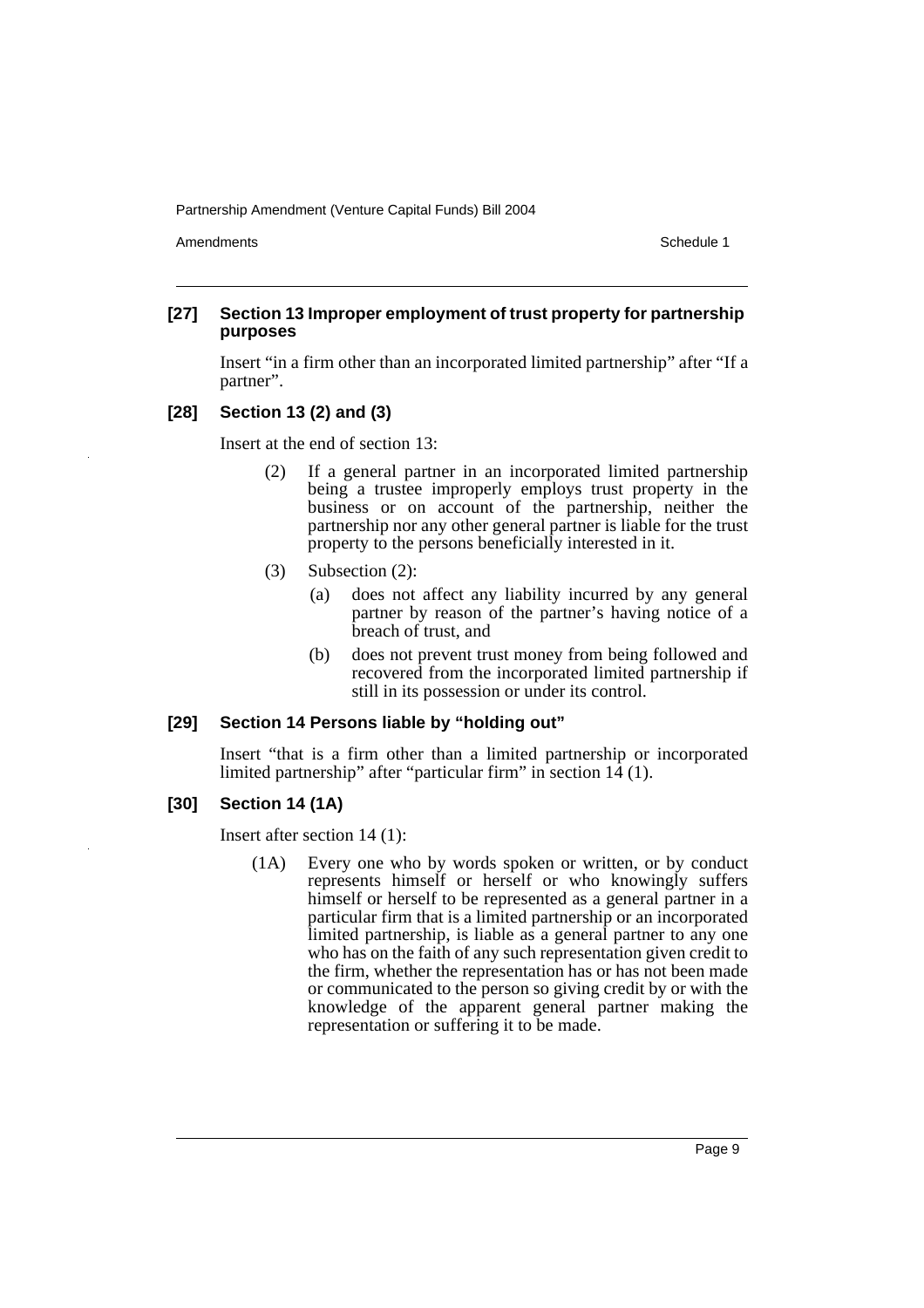Schedule 1 Amendments

## **[31] Section 15 Admissions and representations of partners**

Insert "in a firm other than a limited partnership or incorporated limited partnership" after "partner".

#### **[32] Section 15 (2)**

Insert at the end of section 15:

(2) An admission or representation made by any general partner in a limited partnership or incorporated limited partnership concerning the partnership affairs, and in the ordinary course of its business, is evidence against the firm.

#### **[33] Section 16 Notice to acting partner to be notice to firm**

Insert "in a firm other than a limited partnership or incorporated limited partnership" after "any partner".

#### **[34] Section 16 (2)**

Insert at the end of section 16:

(2) Notice to any general partner in a limited partnership or incorporated limited partnership who habitually acts in the partnership business of any matter relating to partnership affairs operates as notice to the firm except in the case of a fraud on the firm committed by or with the consent of that partner.

## **[35] Section 17**

Omit the section. Insert instead:

## **17 Liabilities of incoming and outgoing partners**

- (1) A person who is admitted as a partner into an existing firm other than a limited partnership or incorporated limited partnership does not by that admission alone become liable for anything done before the person became a partner.
- (2) A person who is admitted as a general partner into an existing limited partnership or incorporated limited partnership does not by that admission alone become liable for anything done before the person became a general partner.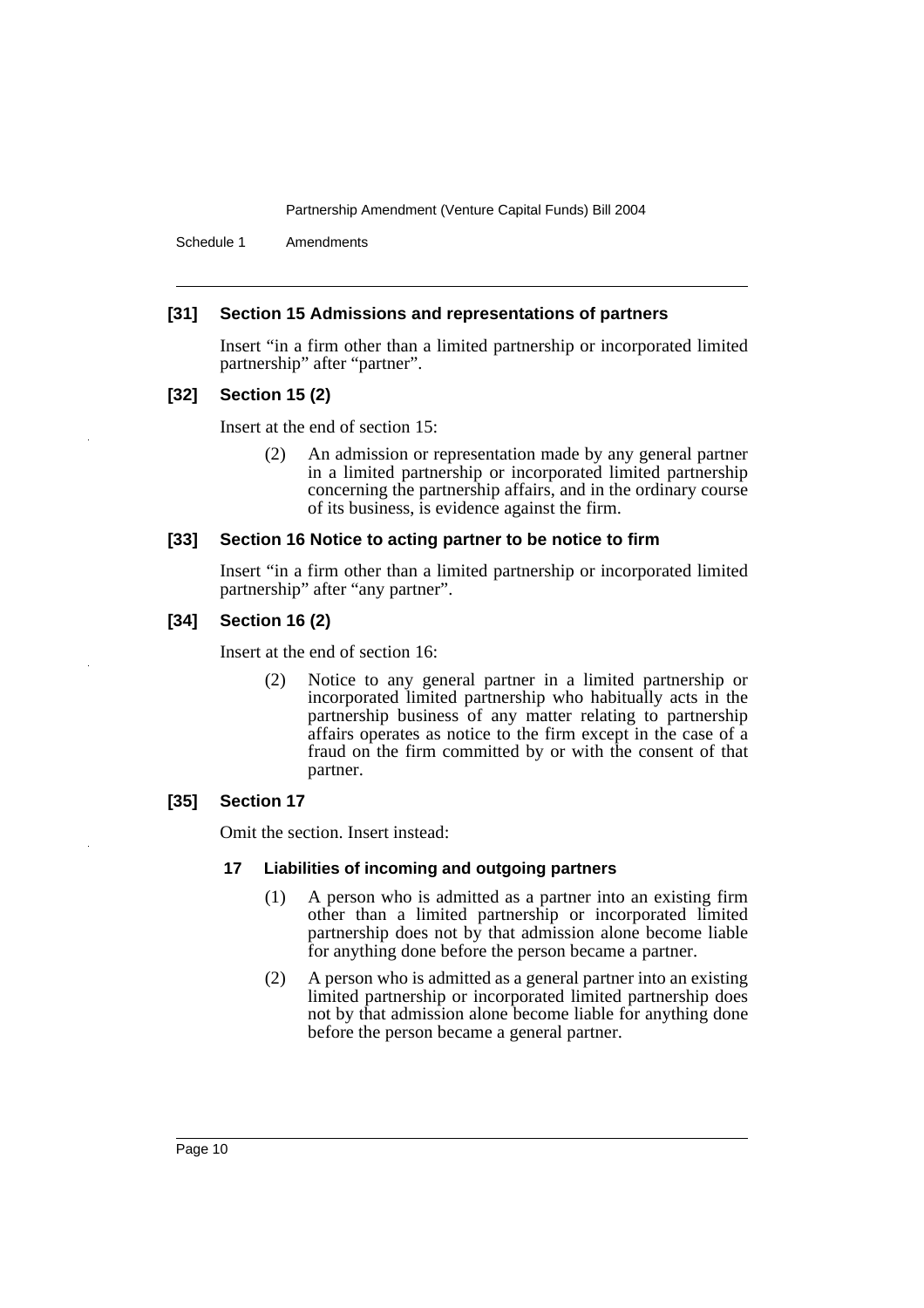Amendments **Amendments** Schedule 1

- (3) A partner who retires from a firm other than a limited partnership or incorporated limited partnership does not by that retirement alone cease to be liable for partnership debts and obligations incurred before the partner's retirement.
- (4) A partner who retires from a limited partnership or incorporated limited partnership does not by that retirement alone cease to be liable for liabilities of the firm incurred before the partner's retirement for which the partner was liable.

**Note. Liability** is defined in section 49.

- (5) A retiring partner in a firm other than a limited partnership or incorporated limited partnership may be discharged from any existing liabilities by an agreement to that effect between the partner and the members of the firm as newly constituted and the creditors, and this agreement may be either expressed or inferred as a fact from the course of dealing between the creditors and the firm as newly constituted.
- (6) A retiring partner in a limited partnership or incorporated limited partnership may be discharged from any existing liabilities by an agreement to that effect between the partner and the firm and the creditors, and this agreement may be either expressed or inferred as a fact from the course of dealing between the creditors and the firm.

#### **[36] Section 18 Revocation of continuing guaranty by change of firm**

Insert at the end of the section:

(2) This section does not apply to or in respect of an incorporated limited partnership.

### **[37] Section 20 Partnership property of firms other than incorporated limited partnerships**

Insert after section 20 (3):

(4) This section does not apply to or in respect of an incorporated limited partnership.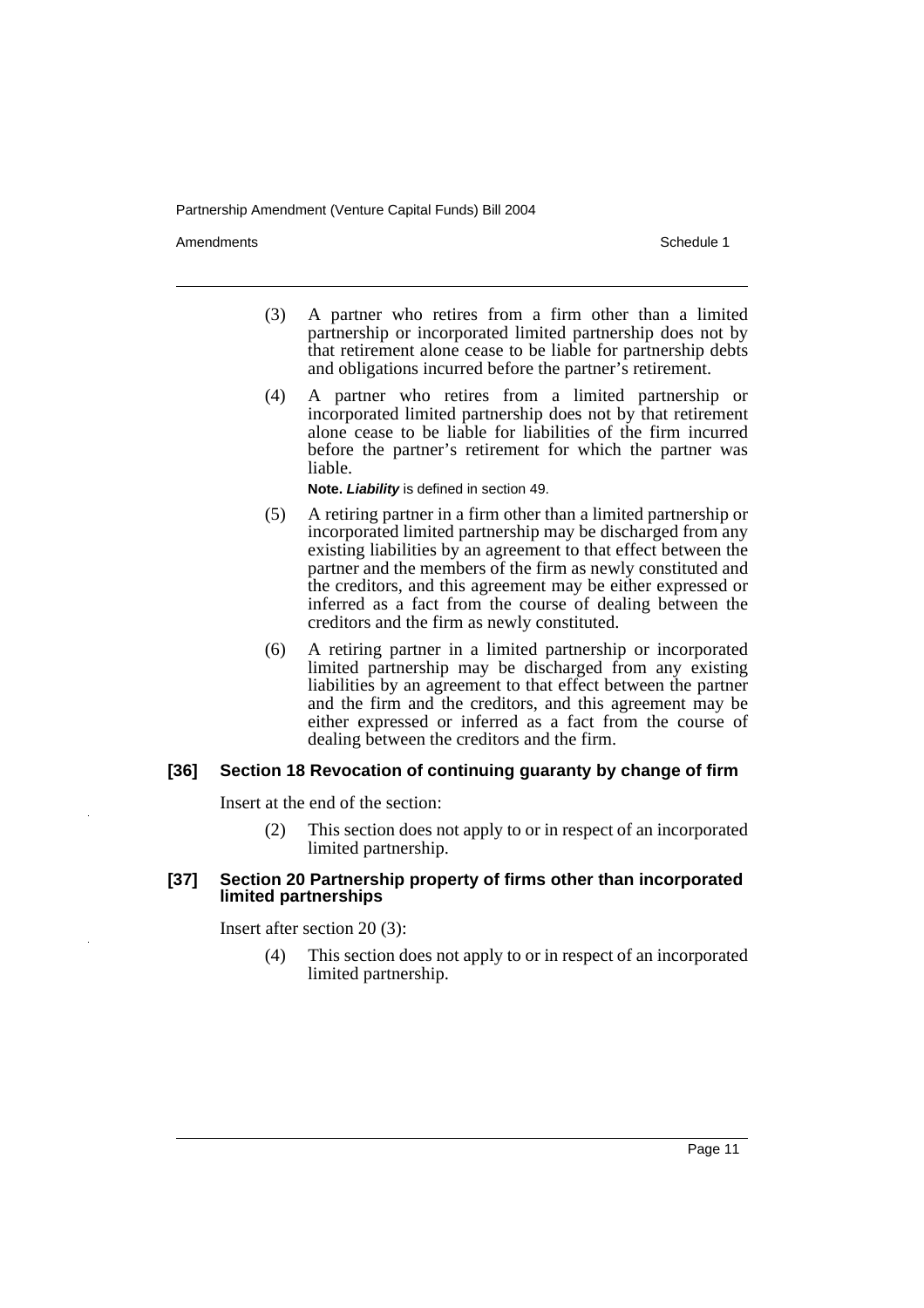Schedule 1 Amendments

## **[38] Section 20A**

Insert after section 20:

#### **20A Partnership property of incorporated limited partnership**

- (1) All property, and rights and interests in property, acquired, whether by purchase or otherwise, on account of an incorporated limited partnership, or for the purposes and in the course of the business of the partnership, are called in this Act *partnership property*, and must be applied by the partnership exclusively for the purposes of the partnership.
- (2) No partner in an incorporated limited partnership, by virtue only of being a partner in the partnership, has any legal or beneficial interest in its partnership property.

#### **[39] Section 22 Conversion into personal estate of land held as partnership property**

Insert at the end of the section:

(2) This section does not apply to or in respect of an incorporated limited partnership.

#### **[40] Section 23 Procedure against partnership property for a partner's separate judgment debt**

Insert after section 23 (3):

- (4) Subsections (2) and (3) do not apply to or in respect of an incorporated limited partnership.
- **[41] Section 24 Rules as to the interests and duty of partners other than partners in incorporated limited partnership subject to special agreement**

Insert at the end of the section:

(2) This section does not apply to or in respect of an incorporated limited partnership.

#### **[42] Section 26 Retirement from partnership at will**

Insert after section 26 (2):

(3) This section does not apply to or in respect of a limited partnership or incorporated limited partnership.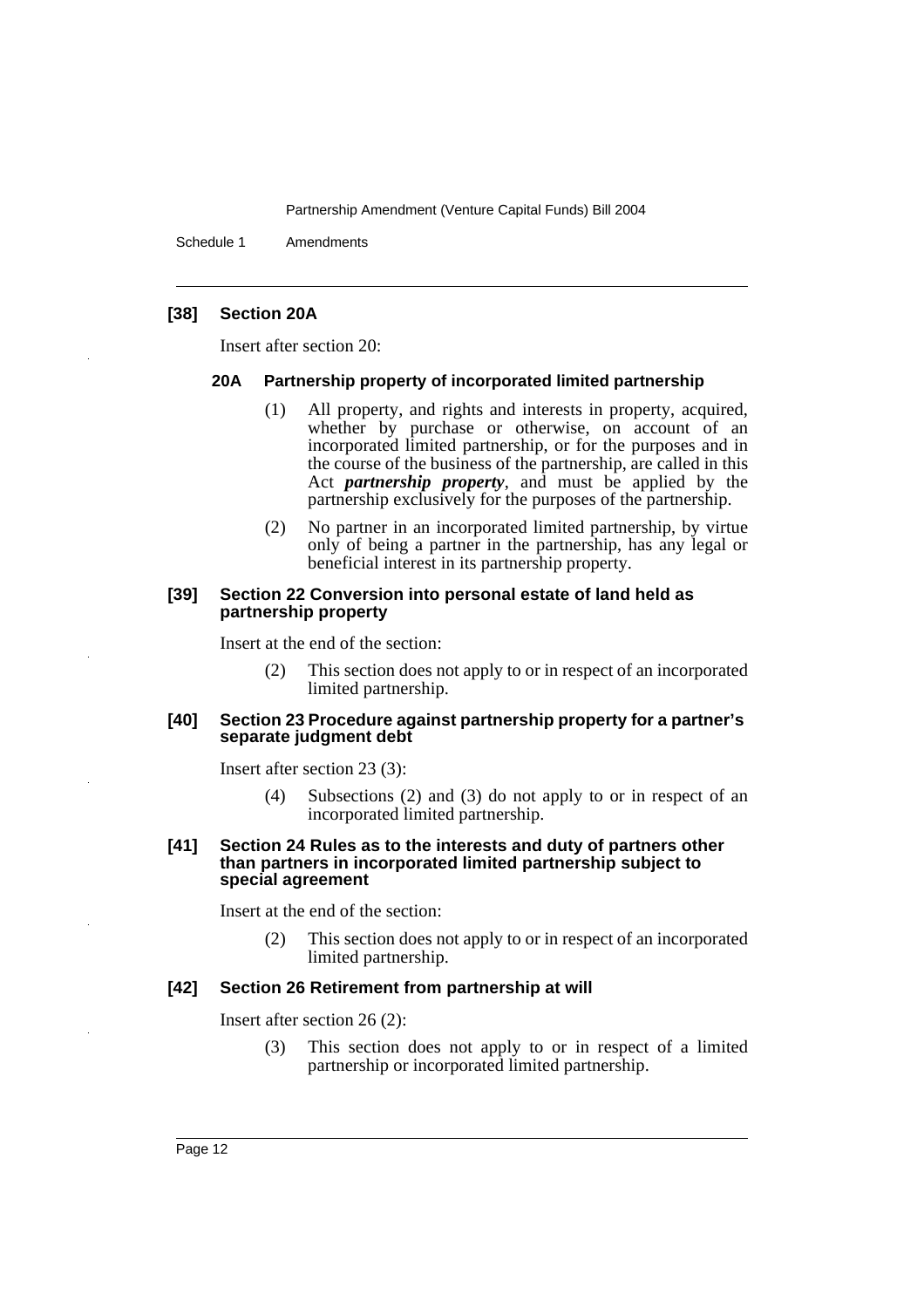Amendments **Schedule 1** and the set of the set of the set of the set of the set of the set of the set of the set of the set of the set of the set of the set of the set of the set of the set of the set of the set of the set

#### **[43] Section 27 Where partnership for term is continued over, continuance on old terms presumed**

Insert after section 27 (2):

(3) This section does not apply to or in respect of an incorporated limited partnership.

## **[44] Section 28 Duty of partners to render accounts**

Insert "in a firm other than an incorporated limited partnership" after "Partners".

## **[45] Section 28 (2)**

Insert at the end of section 28:

(2) An incorporated limited partnership is, subject to the partnership agreement, bound to render true accounts and full information in respect of all things affecting the partnership to any partner or the partner's legal representatives.

## **[46] Section 29 Accountability of partners for private profits**

Insert after section 29 (2):

(3) This section does not apply to or in respect of an incorporated limited partnership.

#### **[47] Section 30 Duty of partner not to compete with firm**

Insert at the end of the section:

(2) This section does not apply to or in respect of an incorporated limited partnership.

## **[48] Section 31 Rights of assignee of share in partnership**

Insert after section 31 (2):

(3) This section does not apply to or in respect of an incorporated limited partnership.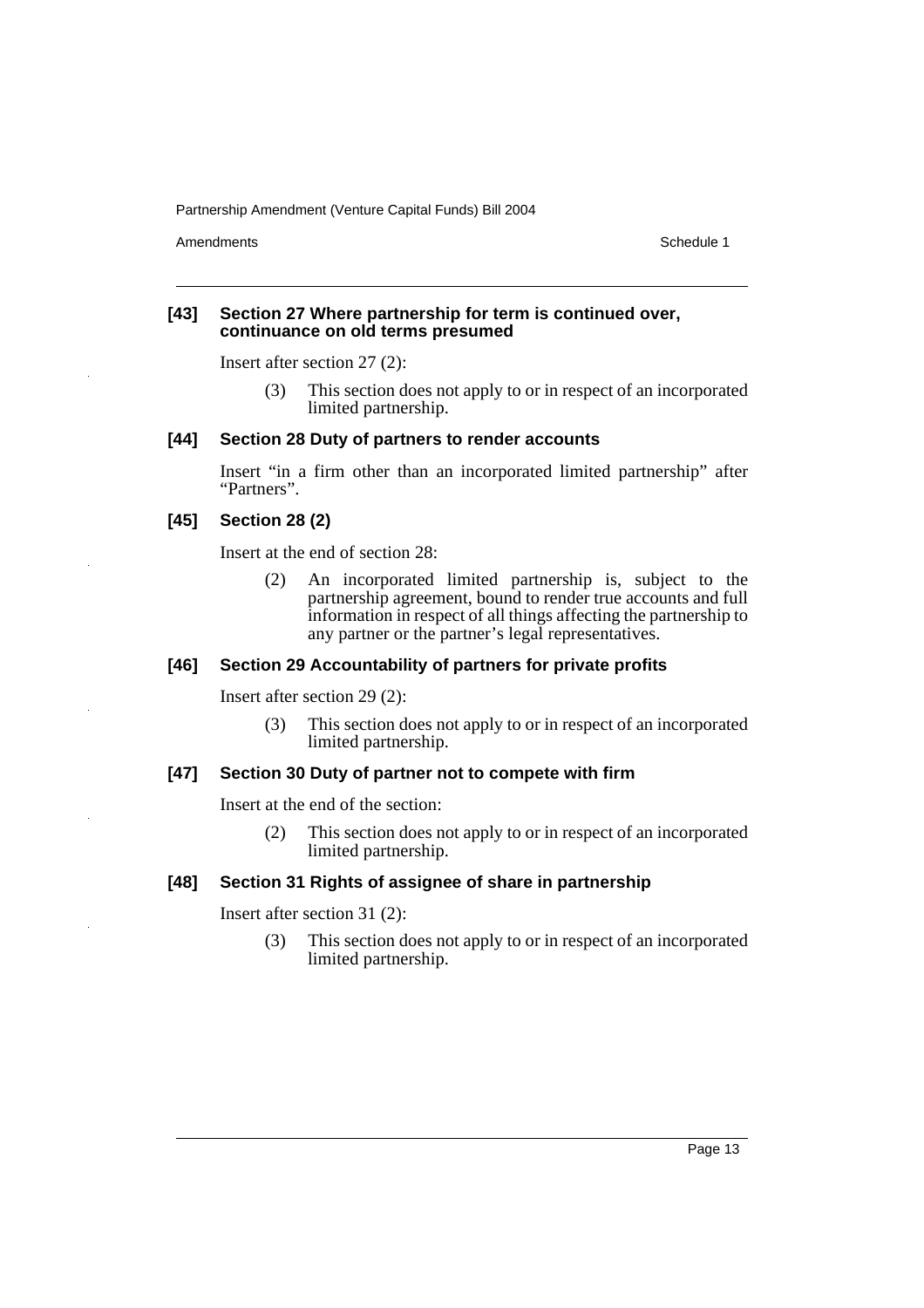Schedule 1 Amendments

## **[49] Section 31A**

Insert after the heading to Division 4 of Part 2:

#### **31A Division does not apply to incorporated limited partnerships**

This Division does not apply to or in respect of an incorporated limited partnership.

#### **[50] Part 3, heading**

Insert "**and incorporated limited partnerships**" after "**partnerships**".

#### **[51] Section 49 Interpretation**

Omit "Part" where firstly occurring. Insert instead "Act".

## **[52] Section 49**

Omit the definitions of *general partner*, *limited partner*, *limited partnership* and *Register*.

Insert in alphabetical order:

*external partnership* means a partnership (or legal entity, however described, in the nature of a partnership) formed in accordance with a law of another State, a Territory or another country or jurisdiction, whether or not under that law the liability of any partner for the liabilities of the partnership (or entity) is limited and whether or not under that law the partnership (or entity) is incorporated or is otherwise a separate legal entity.

#### *firm-name* of:

- (a) an incorporated limited partnership—means the name of the partnership recorded in the Register, and
- (b) of an external partnership—means the name under which, in accordance with the law of the place in which it is formed, the partnership carries on the business of the partnership.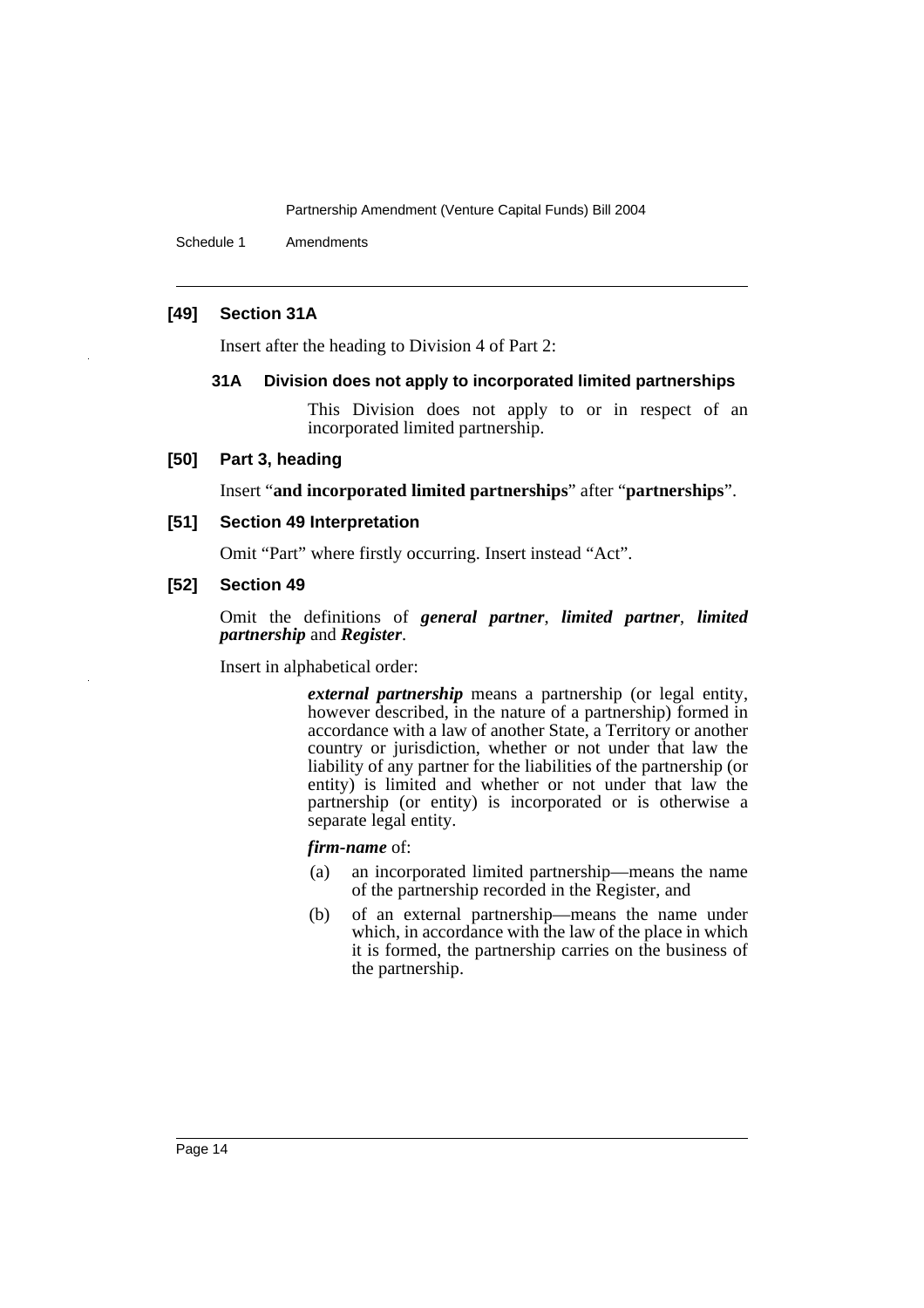Amendments **Amendments** Schedule 1

#### *general partner*:

- (a) in a limited partnership—means a partner in the limited partnership who is not a limited partner, and
- (b) in an incorporated limited partnership—means a person or partnership (including an external partnership) admitted as a partner in the incorporated limited partnership in accordance with the partnership agreement and who is not a limited partner.

*incorporated limited partnership* means an incorporated limited partnership formed in accordance with section 50A (2).

#### *limited partner*:

- (a) in a limited partnership—means a partner in the limited partnership whose liability for the liabilities of the partnership is limited in accordance with this Part, and
- (b) in an incorporated limited partnership—means a person or partnership (including an external partnership) admitted and designated as a limited partner in the incorporated limited partnership in accordance with the partnership agreement.

*limited partnership* means a limited partnership formed in accordance with section 50A (1).

*partner* in a limited partnership or incorporated limited partnership means a general partner or a limited partner.

*Register* means the Register of Limited and Incorporated Limited Partnerships kept under this Part.

*registered particulars* means particulars recorded in the Register under section 55 (3).

## **[53] Section 49**

Insert in alphabetical order:

*liability* includes any debt, obligation or other liability of any kind, wherever and however incurred.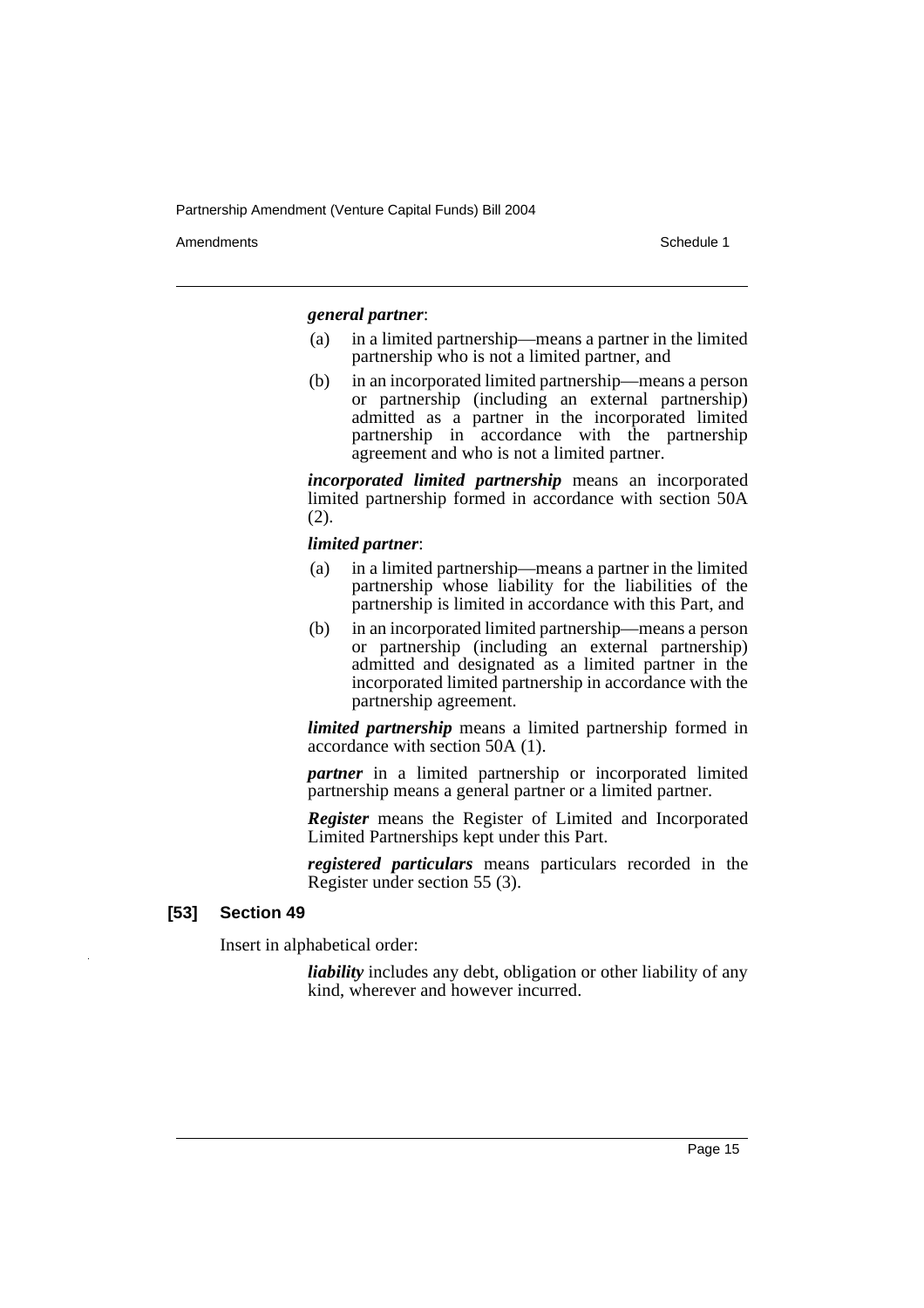Schedule 1 Amendments

## **[54] Section 50**

Omit the section. Insert instead:

#### **50 Application of other provisions of this Act**

- (1) Parts 1 and 2 apply to limited partnerships and incorporated limited partnerships, except as provided by those Parts or this Part.
- (2) If a provision made by or under this Part relating to limited partnerships or incorporated limited partnerships is inconsistent with a provision made by or under any other Part that applies to limited partnerships or incorporated limited partnerships, respectively, the provision made by or under this Part prevails and the other provision is (to the extent of the inconsistency) of no force or effect in relation to limited partnerships or incorporated limited partnerships.

## **[55] Part 3, Division 2, heading**

Insert "**and incorporated limited partnership**" after "**partnership**".

#### **[56] Section 50A**

Insert after the heading to Division 2 of Part 3:

#### **50A Limited partnership or incorporated limited partnership is formed on registration**

- (1) A limited partnership is formed by and on registration of the partnership under this Part as a limited partnership.
- (2) An incorporated limited partnership is formed by and on registration of the partnership under this Part as an incorporated limited partnership.

## **[57] Section 51**

Omit the section. Insert instead:

### **51 Composition of limited partnership or incorporated limited partnership**

- (1) A limited partnership or incorporated limited partnership must have:
	- (a) at least one general partner, and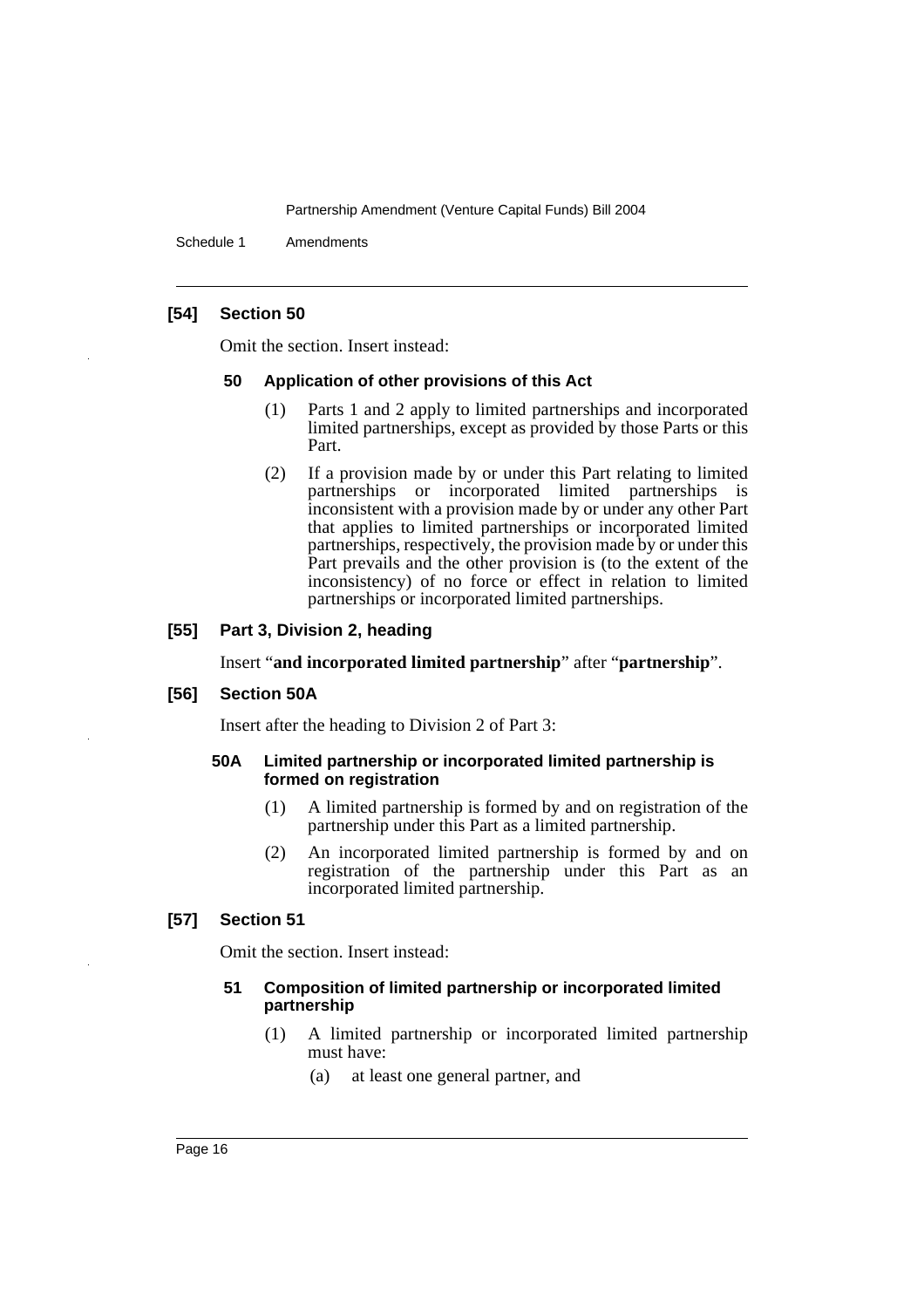Amendments **Amendments** Schedule 1

- (b) at least one limited partner.
- (2) A corporation may be a general partner or a limited partner in a limited partnership or incorporated limited partnership.
- (3) A partnership (including an external partnership) may be a general partner or a limited partner in a limited partnership or incorporated limited partnership.

## **[58] Section 52 Size of limited partnership or incorporated limited partnership**

Insert "or incorporated limited partnership" after "partnership" in section 52 (1).

## **[59] Section 52 (2)–(4)**

Omit section 52 (2). Insert instead:

- (2) An incorporated limited partnership must not have more than 20 general partners.
- (3) A limited partnership:
	- (a) must not have more than 20 general partners, or
	- (b) if the partnership is of a particular kind in respect of which a higher number applies in accordance with section 115 (2) of the *Corporations Act 2001* of the Commonwealth (and the partnership consisted only of those general partners)—must not have more general partners than that higher number.
- (4) For the purposes of this section:
	- (a) if a general partner is a partnership or external partnership and no partner in that partnership has, under the law of the place where the partnership is formed, limited liability for the liabilities of the partnership, the number of partners in that partnership is to be counted, and
	- (b) if a general partner is a partnership or external partnership and any partner in that partnership has, under the law of the place where the partnership is formed, limited liability for the liabilities of the partnership, the number of partners in that partnership whose liability is not so limited is to be counted but no account is to be taken of the number of partners in that partnership whose liability is so limited.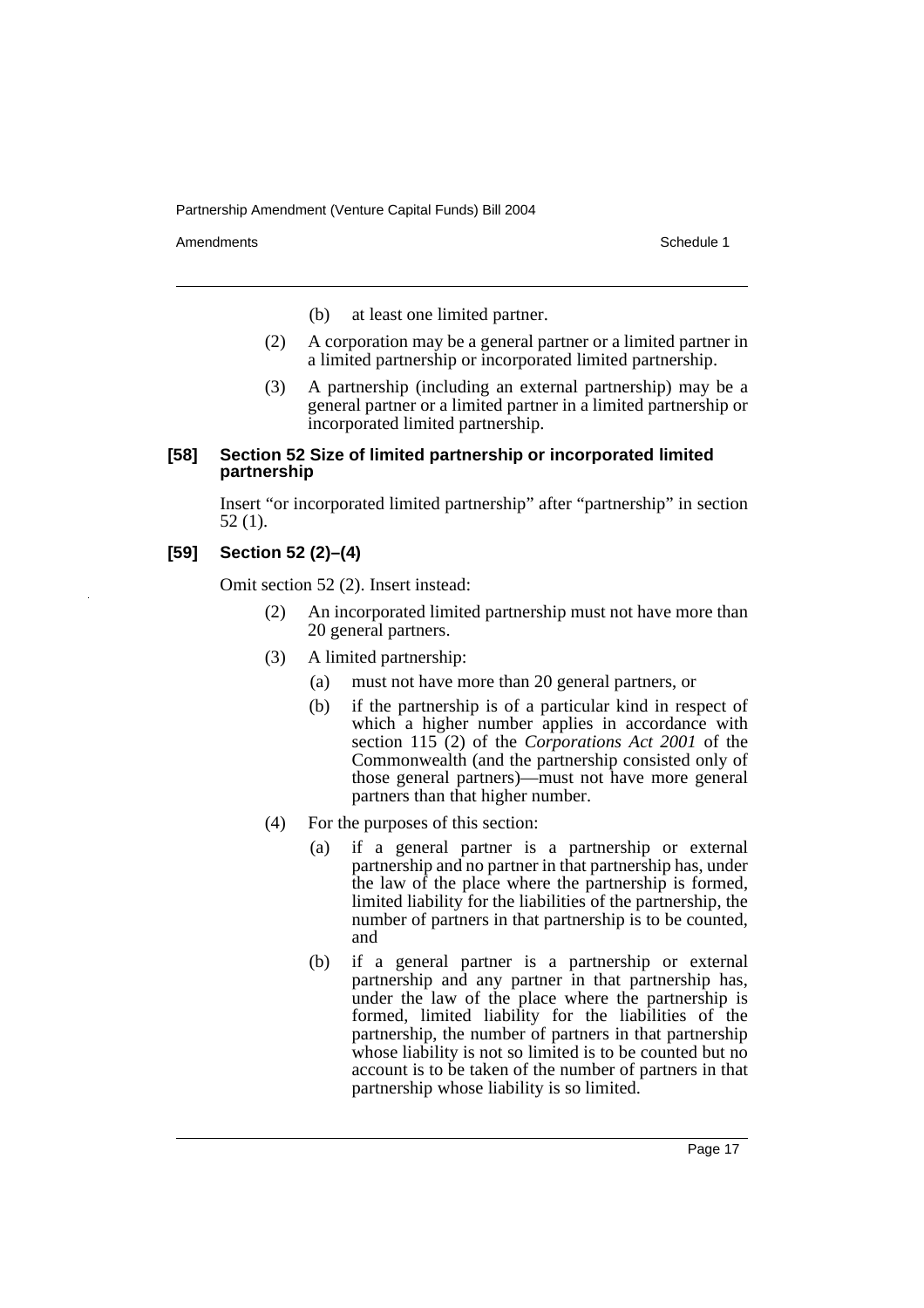Schedule 1 Amendments

## **[60] Sections 53–53C**

Omit section 53. Insert instead:

#### **53 Incorporated limited partnership is separate legal entity**

- (1) An incorporated limited partnership:
	- (a) is a body corporate with legal personality separate from that of the partners in it and with perpetual succession, and
	- (b) may have a common seal, and
	- (c) may sue and be sued in its firm-name.
- (2) The common seal of an incorporated limited partnership must be kept in such custody as the partnership directs and must not be used except as authorised by it.

#### **53A Powers of incorporated limited partnership**

- (1) An incorporated limited partnership has the legal capacity and powers of an individual and also all the powers of a body corporate including (for example) the power, whether within or outside New South Wales or outside Australia:
	- (a) to carry on the business of the partnership, or
	- (b) to enter into contracts or otherwise acquire rights or liabilities, or
	- (c) to create, confer, vary or cancel interests in the partnership, or
	- (d) to acquire, hold and dispose of real or personal property or an interest (whether beneficial or legal) in real or personal property, or
	- (e) to appoint agents and attorneys, and act as agent for other persons, or
	- (f) to form, and participate in the formation of, companies or incorporated limited partnerships, or
	- (g) to participate in partnerships, trusts, joint ventures or other associations and other arrangements for the sharing of profits, or
	- (h) to do such other things as it is authorised to do by or under this Act.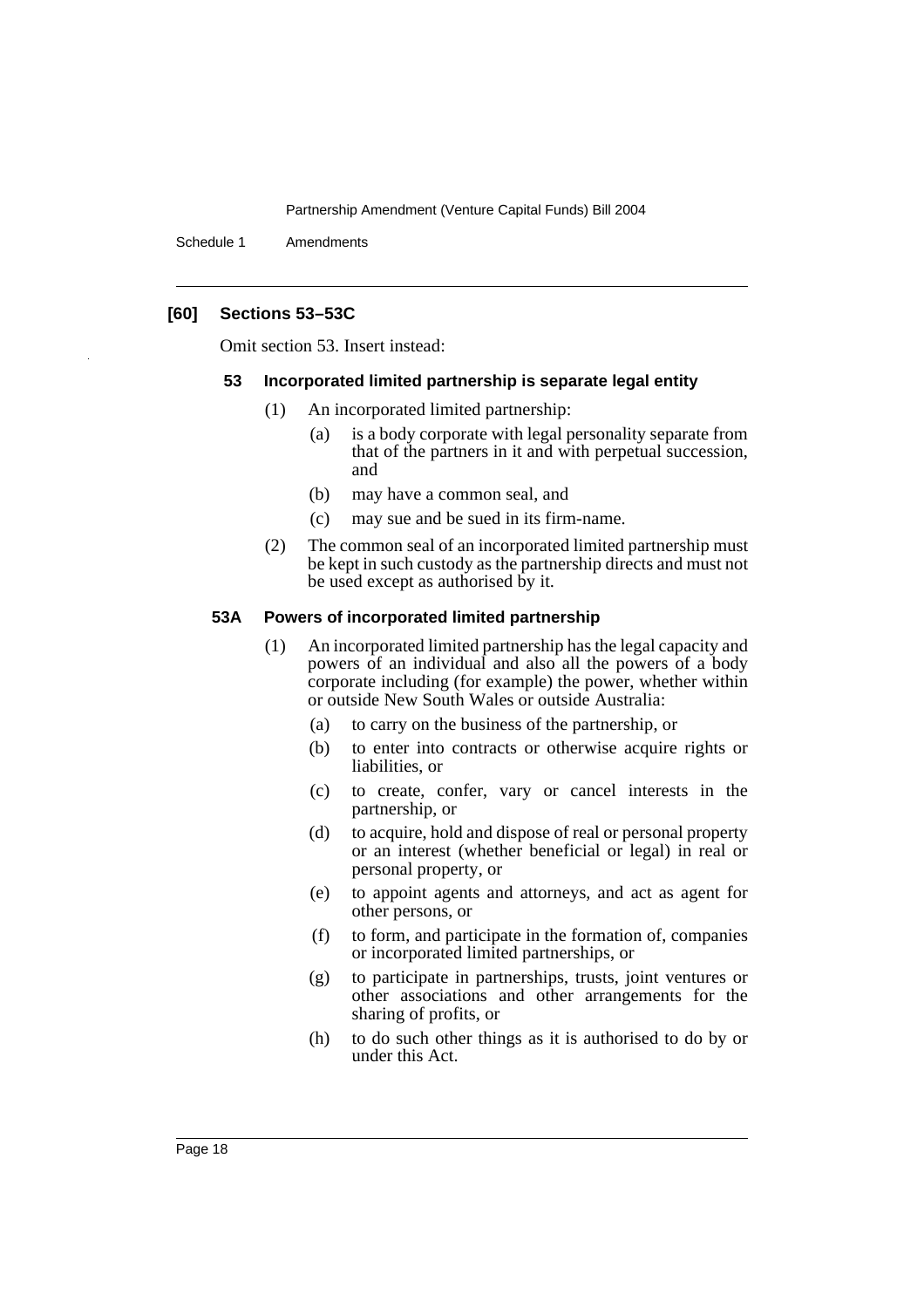Amendments **Amendments** Schedule 1

(2) The powers of an incorporated limited partnership may be limited by the partnership agreement.

#### **53B Partnership agreement**

- (1) There must at all times be a written partnership agreement between the partners in an incorporated limited partnership.
- (2) The interests of the partners in an incorporated limited partnership and their rights and duties in relation to the partnership are, subject to this Act, to be determined in accordance with the agreement.
- (3) A partnership agreement also has effect as a contract between the incorporated limited partnership and each partner under which the partnership and each of the partners agree to observe and perform the agreement so far as it applies to them.

#### **53C Relationship of partners in incorporated limited partnership to others and between themselves**

- (1) Except as otherwise provided by the partnership agreement or agreed between the partners in an incorporated limited partnership:
	- (a) a general partner, the partnership or an officer, employee, agent or representative of a general partner or of the partnership is not an agent of a limited partner and the acts of a general partner or of the partnership or of such an officer, employee, agent or representative do not bind a limited partner, and
	- (b) a limited partner is not an agent of, nor fiduciary for, a general partner or of another limited partner or of or for the partnership and the acts of a limited partner do not bind a general partner, another limited partner or the partnership itself.
- (2) A reference in subsection (1) to a general partner includes, if the general partner is a partnership or an external partnership, a reference to a partner in that partnership.
- (3) Nothing in subsection (1) prevents the making of, or limits or restricts, an agreement between a partner (the *first person*) and either another partner or the incorporated limited partnership (the *second person*) under which: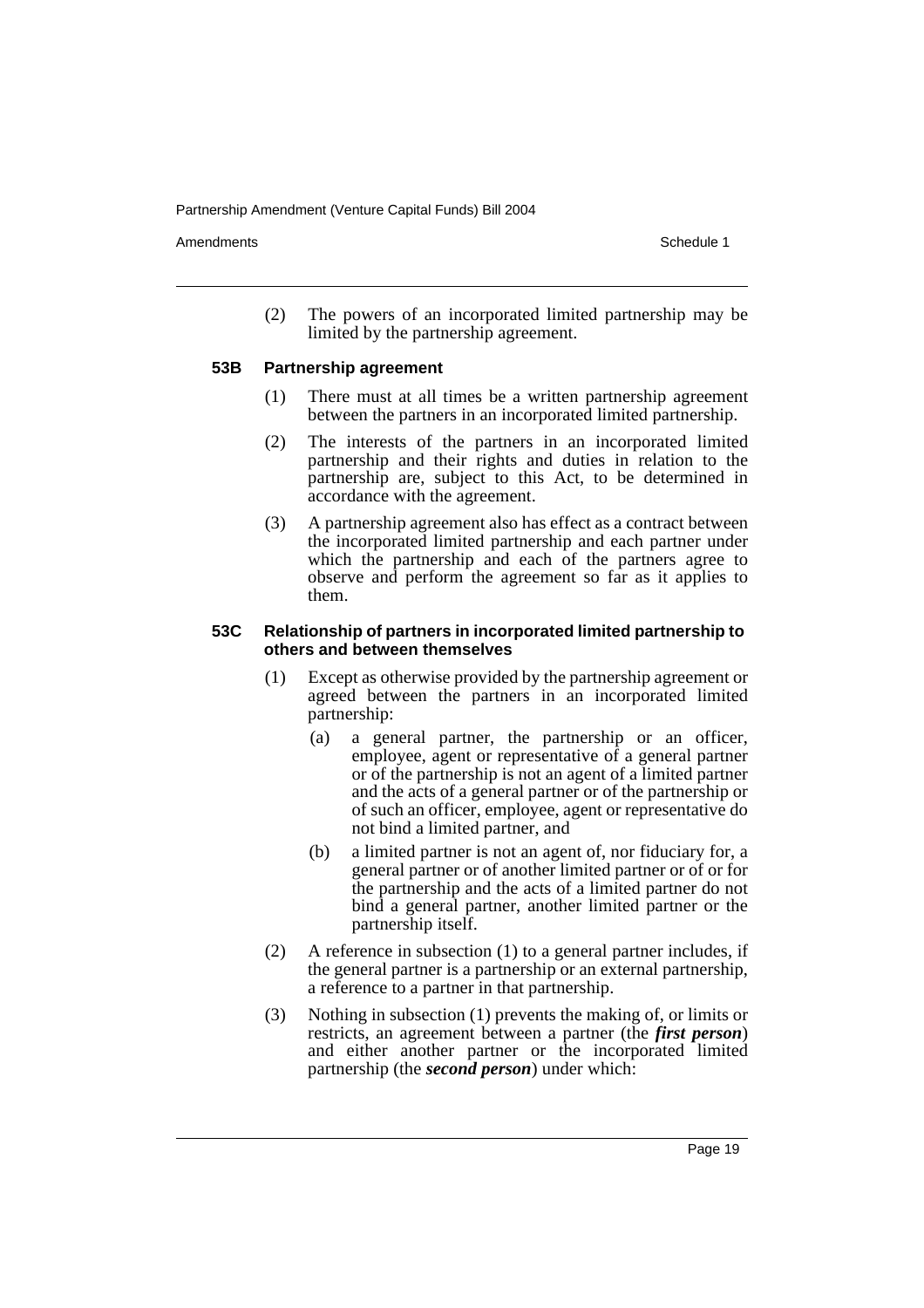Schedule 1 Amendments

- (a) the first person acts as an agent of the second person and, by so acting, binds the second person, or
- (b) the second person acts as an agent of the first person and, by so acting, binds the first person.
- (4) Any consent or authority that under this Act is required or permitted to be given by a partner or two or more partners or all the partners may, in the case of an incorporated limited partnership and without limiting any other way in which it might be given, be given by that partner or those partners by or under the partnership agreement either in relation to all cases, or in relation to all cases subject to specified exceptions, or in relation to any specified case or class of cases.
- (5) Any consent or authority that under this Act is required or permitted to be given by an incorporated limited partnership may, without limiting any other way in which it might be given, be given by a general partner or two or more general partners acting in accordance with the partnership agreement.
- (6) A limited partner, in the capacity of limited partner, is not a proper party to any proceeding commenced in a court or tribunal by or against the incorporated limited partnership, other than a proceeding commenced by the incorporated limited partnership against the limited partner or by the limited partner against the incorporated limited partnership.

## **[61] Part 3, Division 3, heading**

Insert "**and incorporated limited partnerships**" after "**partnerships**".

## **[62] Section 53D**

Insert after the heading to Division 3 of Part 3:

#### **53D Who may apply for registration?**

- (1) An application for registration as a limited partnership may be made by:
	- (a) a partnership, or
	- (b) any persons or partnerships (or both) proposing to be partners in the limited partnership.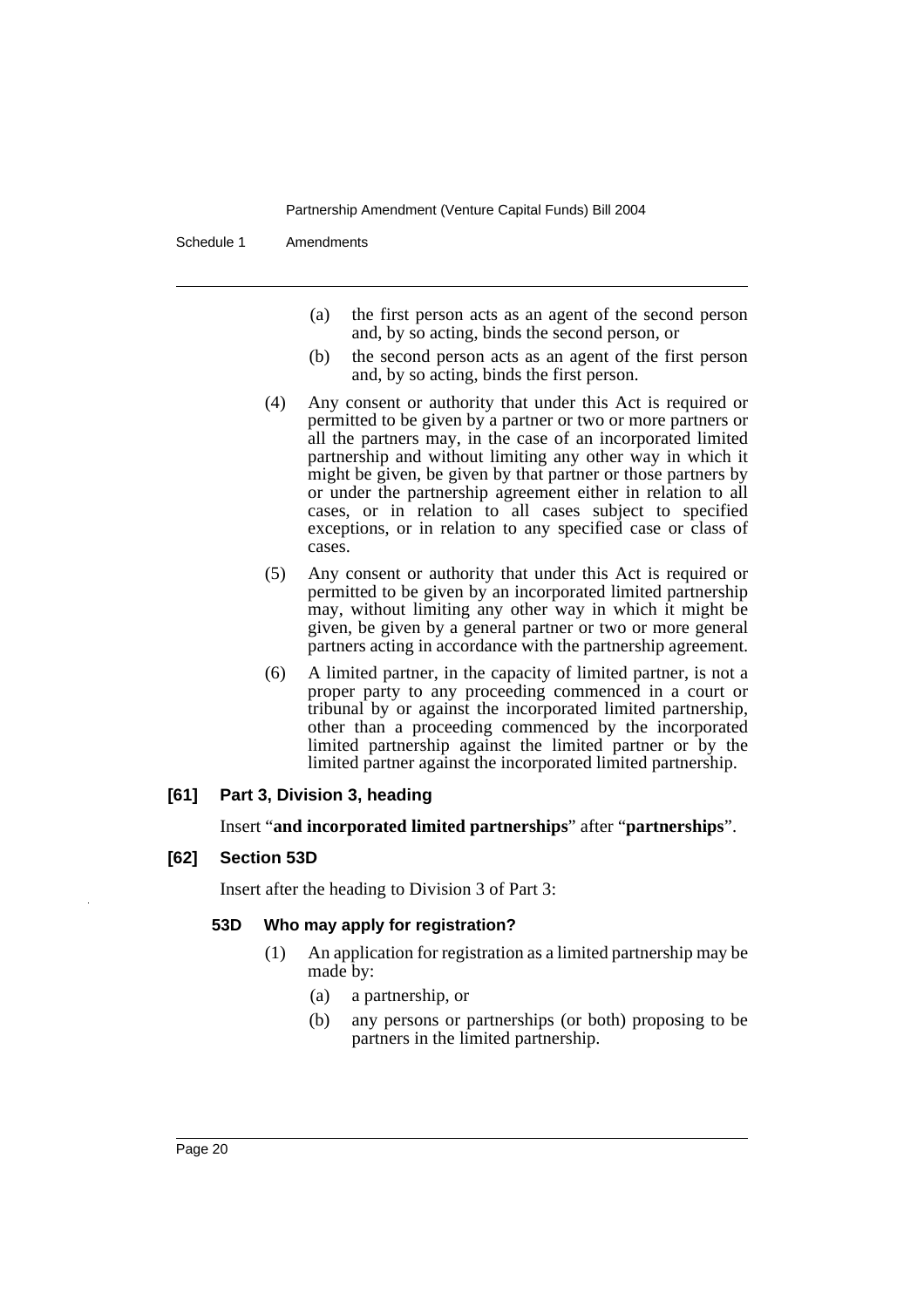Amendments **Amendments** Schedule 1

- (2) An application for registration as an incorporated limited partnership may be made, in the circumstances described in subsection (3), by:
	- (a) a partnership (including an external partnership), or
	- (b) any persons or partnerships (including external partnerships), or both, proposing to be partners in the proposed incorporated limited partnership.
- (3) The circumstances are:
	- (a) that the partnership is registered under Part 2 of the *Venture Capital Act 2002* of the Commonwealth, or a general partner in the partnership or a proposed general partner in the proposed incorporated limited partnership intends to apply for registration of the incorporated limited partnership or proposed partnership under that Part, as:
		- (i) a VCLP within the meaning of that Act, or
		- (ii) an AFOF within the meaning of that Act, or
	- (b) that the partnership is a venture capital management partnership within the meaning of section 94D (3) of the *Income Tax Assessment Act 1936* of the Commonwealth or the partners in the partnership or the proposed partners in the proposed incorporated limited partnership intend that the partnership or proposed incorporated limited partnership will meet the requirements set out in that section for recognition as a venture capital management partnership, or
	- (c) such other circumstances as are prescribed.

## **[63] Section 54**

Omit the section. Insert instead:

## **54 Application for registration**

- (1) An application for registration of a limited partnership or incorporated limited partnership is made by lodging with the Registrar in accordance with this Part a statement signed:
	- (a) if the application is made by a partnership (including an external partnership)—either by each partner in the partnership or by a person given authority to make such an application on behalf of the partnership and the partners in it, or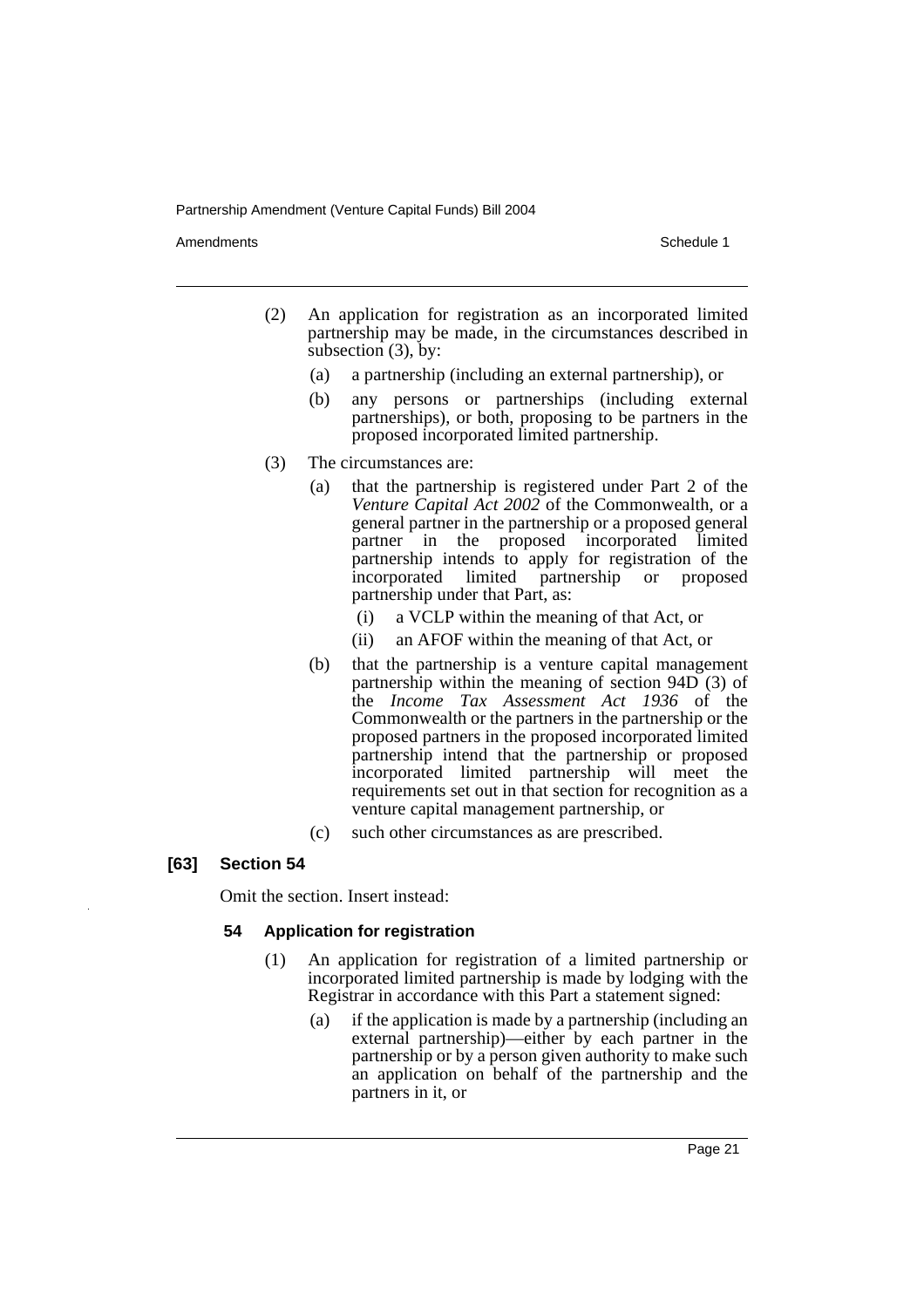Schedule 1 Amendments

- (b) in any other case—by each proposed partner.
- (2) The statement must be made in the form approved by the Registrar and must:
	- (a) contain a statement of whether the partnership is to be registered as a limited partnership or an incorporated limited partnership, and
	- (b) in the case of an application by a partnership (including an external partnership), contain particulars of:
		- (i) the firm-name of the partnership, and
		- (ii) the full address of the office or principal office in New South Wales of the partnership (to be called the *registered office* of the proposed partnership), and
	- (c) in the case of an application by persons or partnerships (including external partnerships) proposing to be the partners in the proposed partnership, contain particulars of:
		- (i) the proposed firm-name of the proposed partnership, and
		- (ii) the full address of the proposed office or principal office in New South Wales of the proposed partnership (to be called the *registered office* of the partnership), and
	- (d) contain particulars of the full name of each partner or proposed partner or, if the partner or proposed partner is a partnership (including an external partnership), the name of that partnership or, if that partnership does not have a name, the full name of each partner in the partnership, and
	- (e) in the case of an application by a partnership, contain particulars of its registered office or principal office, and in any other case, contain particulars of the full address of each partner or proposed partner, being (in the case of an individual) his or her principal place of residence or (in the case of a corporation or partnership) its registered office or principal place of business, and
	- (f) contain a statement in relation to each partner or proposed partner that is an individual as to whether that partner or proposed partner is, or is proposed to be, a general partner or a limited partner, and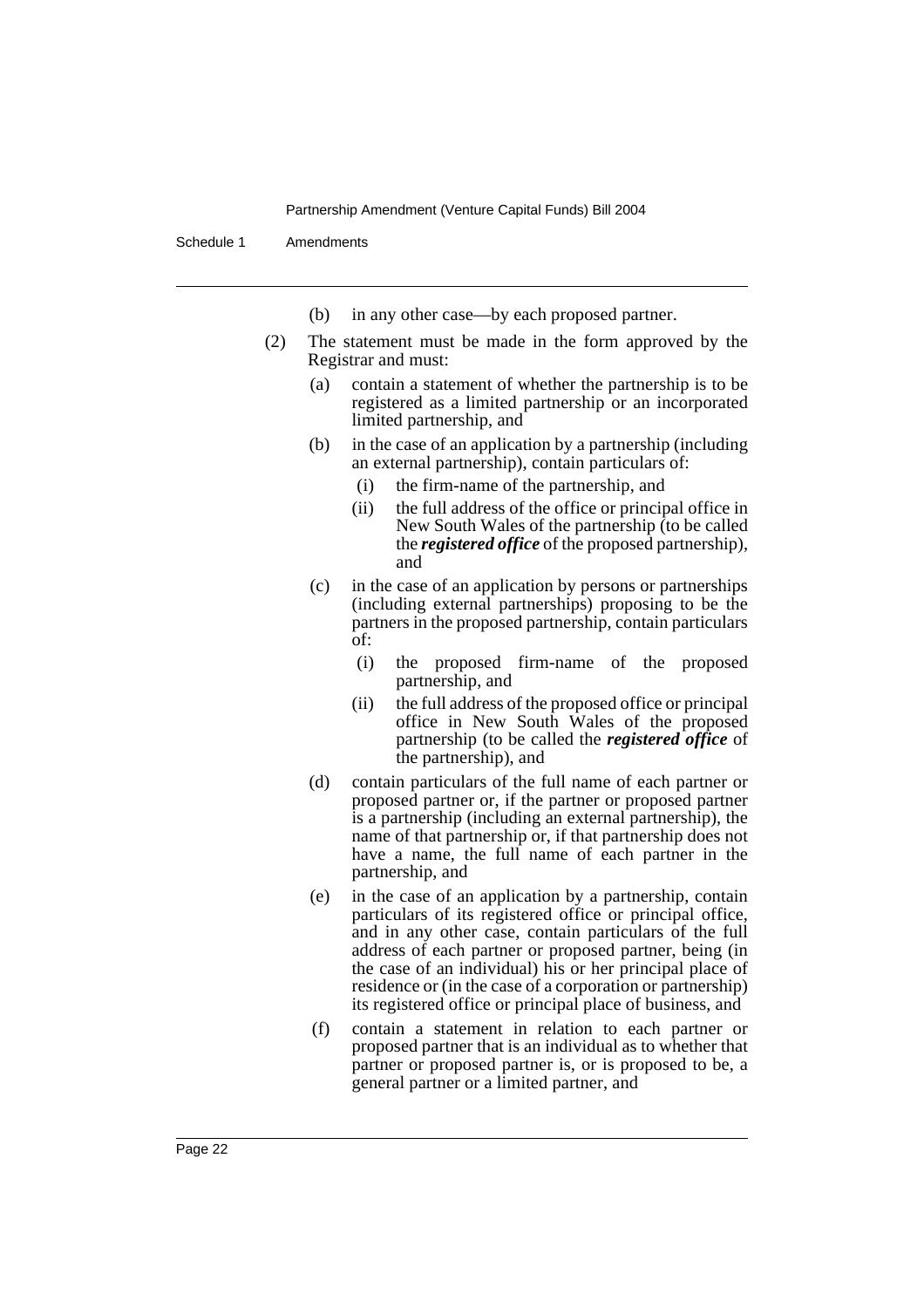Amendments **Amendments** Schedule 1

- (g) contain a statement in relation to each partner or proposed partner that is a corporation or a partnership that is, or is proposed to be, a partner a statement in relation to the corporation or partnership as to whether it is to be a general partner or a limited partner, and
- (h) contain a statement in relation to each partner or proposed partner that is a partnership to the effect that the partner or proposed partner is a partnership, and
- (i) in the case of an application for a limited partnership contain a statement in relation to each limited partner to the effect that the partner is a limited partner whose liability to contribute is limited to the extent of the amount specified in the statement (being the amount of any capital, or the value of any property, that the limited partner has agreed to contribute to the partnership or, in the case of a limited partner that is a partnership, the aggregate amounts or values), and
- (j) in the case of an application by a partnership or persons or partnerships proposing to be partners in a partnership that intends to apply for registration as a VCLP or an AFOF under Part 2 of the *Venture Capital Act 2002* of the Commonwealth, contain a statement that it so intends to apply, and
- (k) in the case of an application by a partnership that is registered as a VCLP or an AFOF under Part 2 of the *Venture Capital Act 2002* of the Commonwealth, be accompanied by a copy of a document evidencing its status as a VCLP or an AFOF, and
- (l) in the case of an application by a partnership or proposed persons or partnerships proposing to be a partnership that intends to meet the requirements for recognition as a venture capital management partnership set out in section 94D (3) of the *Income Tax Assessment Act 1936* of the Commonwealth, contain a statement that it so intends to meet those requirements, and
- (m) in the case of an application by a partnership that is a venture capital management partnership within the meaning of section 94D (3) of the *Income Tax Assessment Act 1936* of the Commonwealth, a statement that it is such a partnership, and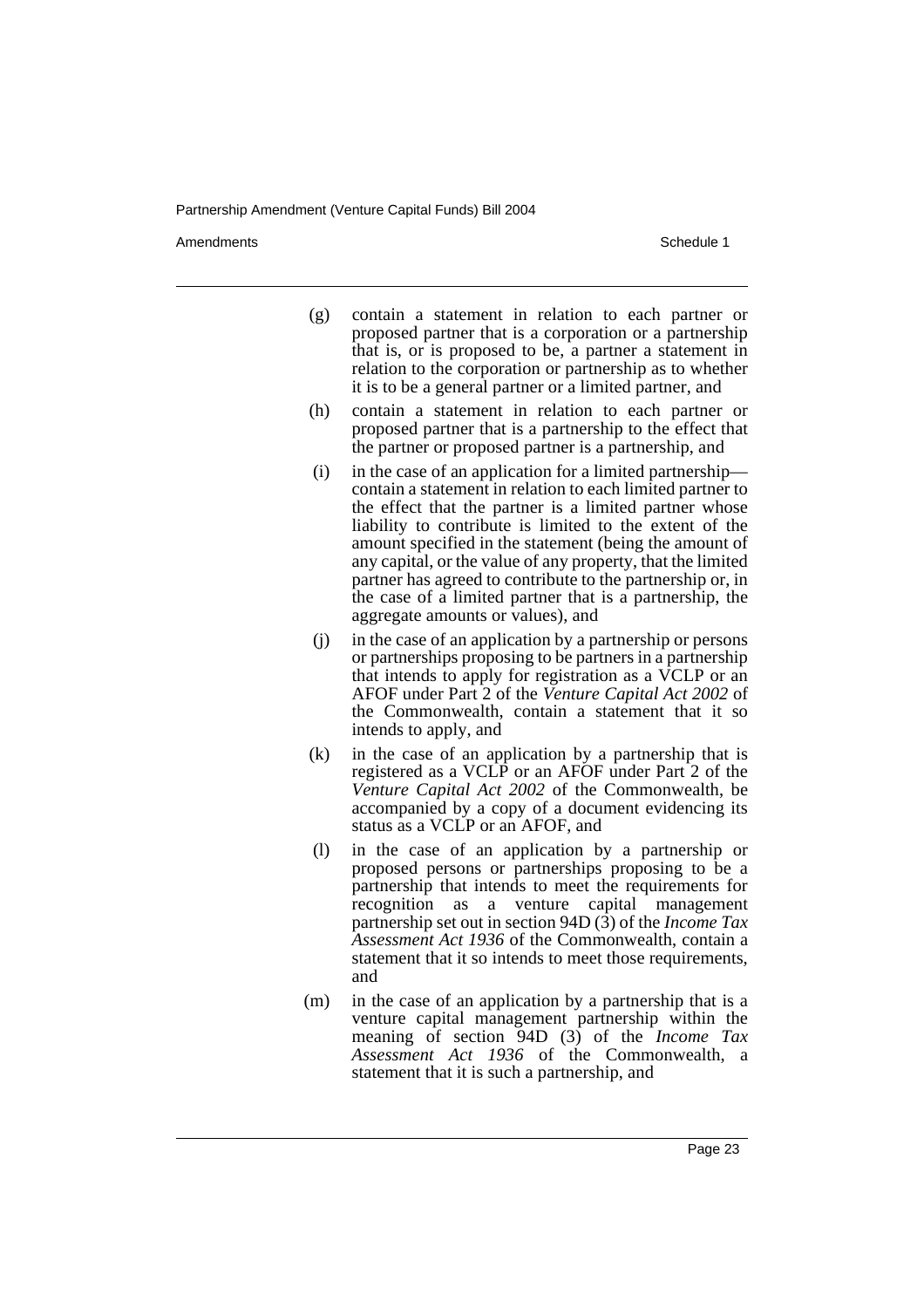Schedule 1 Amendments

(n) contain such other particulars as are required by the regulations or by the approved form of statement.

#### **[64] Section 55 Registration of limited partnership or incorporated limited partnership**

Insert "or incorporated limited partnership" after "limited partnership" wherever occurring in section 55 (1).

#### **[65] Section 55 (2)**

Insert "or incorporated limited partnership" after "partnership".

#### **[66] Section 55 (2A) and (2B)**

Insert after section 55 (2):

- (2A) If the Registrar registers a limited partnership or an incorporated limited partnership, the firm-name of the partnership is its name as recorded in the Register.
- (2B) On registration of a limited partnership as an incorporated limited partnership, the limited partnership ceases to be a limited partnership and the Registrar is to record the cancellation of its registration in the Register. However any liability of the firm or a partner in it that arose before its registration as an incorporated limited partnership is to be dealt with as if it were still a limited partnership.

#### **[67] Section 55, note**

Insert at the end of section 55:

**Note.** The Business Names Act 1962 is to be repealed on the commencement of the Business Names Act 2002.

#### **[68] Section 55A**

Insert after section 55:

#### **55A Acts preparatory to registration do not constitute partnership**

Any act done in connection with the making of an application for registration under this Part by or on behalf of persons or partnerships (including external partnerships) proposing to be the partners in a proposed partnership does not of itself create a partnership between those persons or partnerships.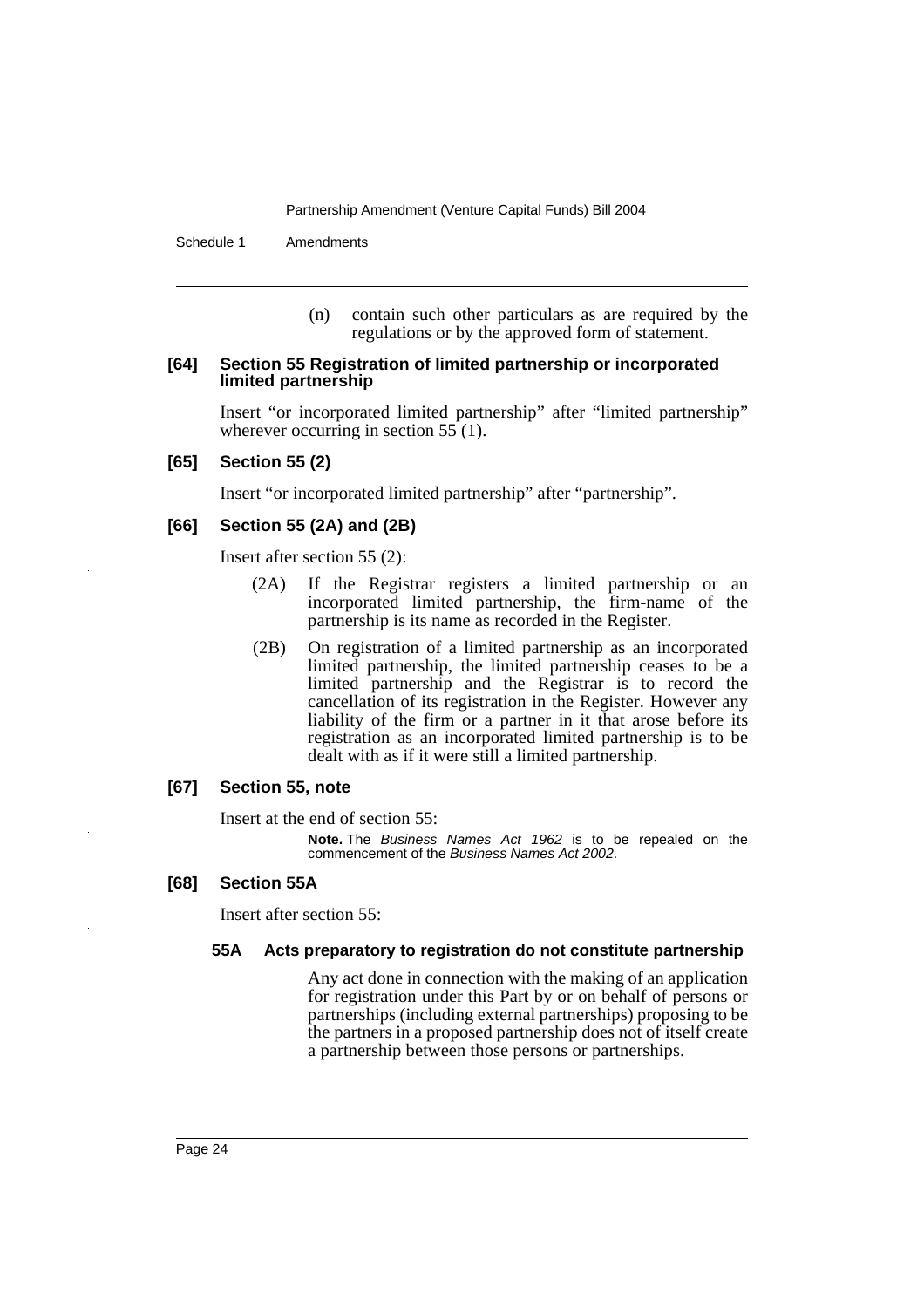Amendments **Amendments** Schedule 1

#### **[69] Section 56 Changes in registered particulars**

Insert "or incorporated limited partnership" after "limited partnership" in section 56 (1).

## **[70] Section 56 (2) and (2A)**

Omit section 56 (2). Insert instead:

- (2) The statement must be signed by all the general partners, or by a general partner authorised by all the general partners for the purposes of this section.
- (2A) In the case of a limited partnership, if the change relates to the admission of a limited partner, or a change in the liability of a limited partner to contribute, the statement must also be signed:
	- (a) by the limited partner concerned, or
	- (b) if that limited partner is a limited partnership, by all the general partners in that limited partnership or by a general partner in that limited partnership authorised by all the general partners in that limited partnership for the purposes of this section.

#### **[71] Section 56 (4)**

Omit the subsection. Insert instead:

(4) If the statement is duly lodged, the Registrar is to record the change in the Register, unless, in the case of a limited partnership, as a result of a change in relation to the registered particulars, the partnership is not eligible to be registered as a limited partnership.

#### **[72] Section 56, note**

Insert at the end of the section:

**Note.** See section 80A in relation to offences committed by general partners.

#### **[73] Section 57 Register of Limited Partnerships and Incorporated Limited Partnerships**

Omit section 57 (1). Insert instead:

(1) The Registrar is required to keep a register of limited partnerships and incorporated limited partnerships registered under this Part (to be called the Register of Limited and Incorporated Limited Partnerships).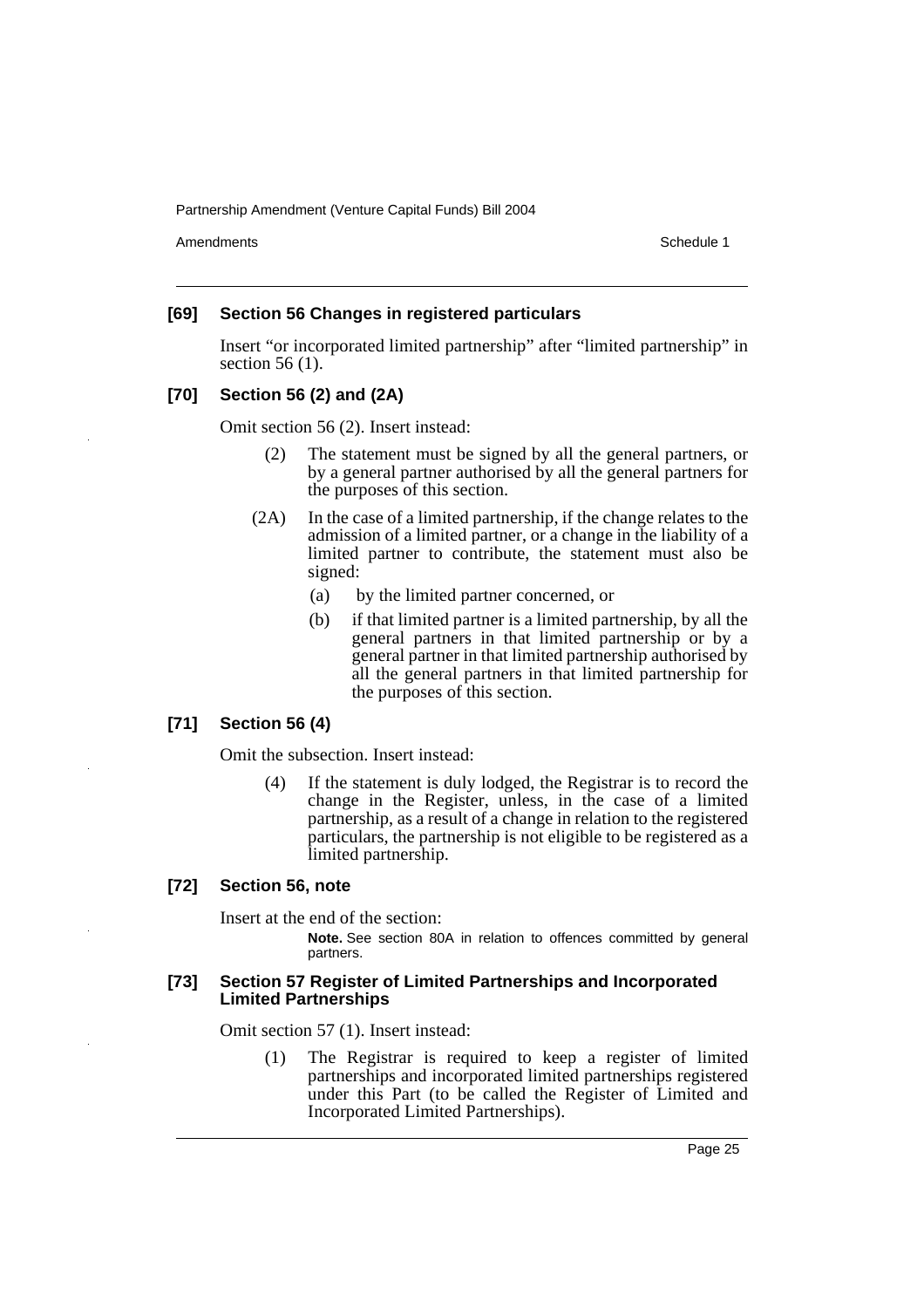Schedule 1 Amendments

(1A) In the Register, there is to be a division of limited partnerships and a division of incorporated limited partnerships.

## **[74] Section 57 (4) and (5)**

Insert after section 57 (3):

- (4) The Registrar may correct any error or omission in the Register by:
	- (a) inserting an entry, or
	- (b) amending an entry, or
	- (c) omitting an entry,
	- if the Registrar decides that the correction is necessary.
- (5) The Registrar must not omit an entry in the Register unless satisfied that the whole of the entry was included in error.

#### **[75] Section 58**

Omit the section. Insert instead:

#### **58 Certificates of registration**

- (1) The Registrar must, at the time of:
	- (a) registering a limited partnership or an incorporated limited partnership, or
	- (b) recording a change in its registered particulars, or
	- (c) correcting an error or omission in the Register in relation to it.

issue to the general partners a certificate as to its formation and its registered particulars as at that time.

- (2) The Registrar may, on application, issue to the applicant a certificate in relation to a limited partnership or incorporated limited partnership as to its formation and its registered particulars as at the time of the application.
- (3) A certificate under this section is to be in such form as the Registrar thinks fit.
- (4) A certificate under this section:
	- (a) as to the formation of a limited partnership or incorporated limited partnership is conclusive evidence that the partnership was formed on the date of registration referred to in the certificate, and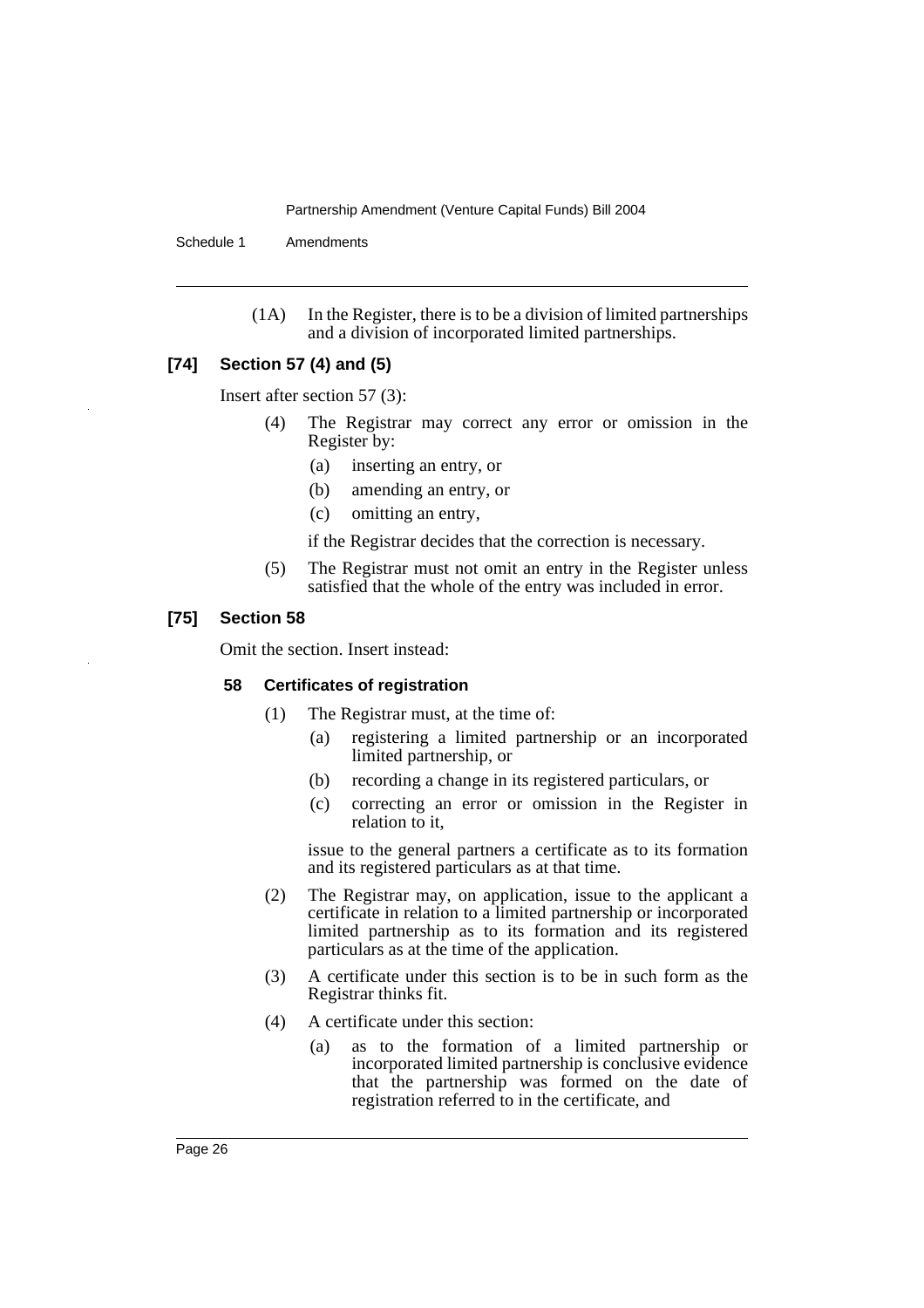Amendments **Amendments** Schedule 1

- (b) as to the registered particulars as at a specified time of the partnership, is (unless the contrary is established) conclusive evidence that the partnership existed at that time, and
- (c) as to the general partners and limited partners in a partnership as at a specified time is (unless the contrary is established) conclusive evidence of the general partners and limited partners as at that time, and
- (d) as to any other particular of a partnership recorded in the Register as at a specified time, is (unless the contrary is established) conclusive evidence of that particular as at that time.

## **[76] Section 59 Business Names Act 1962 not to apply**

Insert "or an incorporated limited partnership" after "partnership".

## **[77] Section 59, note**

Insert at the end of section 59:

**Note.** The Business Names Act 1962 is to be repealed on the commencement of the Business Names Act 2002.

## **[78] Part 3, Division 4, heading**

Insert "**in limited partnership**" after "**partners**".

## **[79] Section 60 Liability of limited partner limited to amount shown in Register**

Omit "debts or obligations" wherever occurring from section 60 (1) and (2).

Insert instead "liabilities".

## **[80] Section 60 (3)**

Insert after section 60 (2):

(3) If a partnership (the *investing partnership*) is a limited partner in a limited partnership (the *principal partnership*), a partner in the investing partnership has no separate liability to contribute to the liabilities of the principal partnership, but nothing in this subsection affects any liability of the investing partnership as a limited partner to contribute to those liabilities.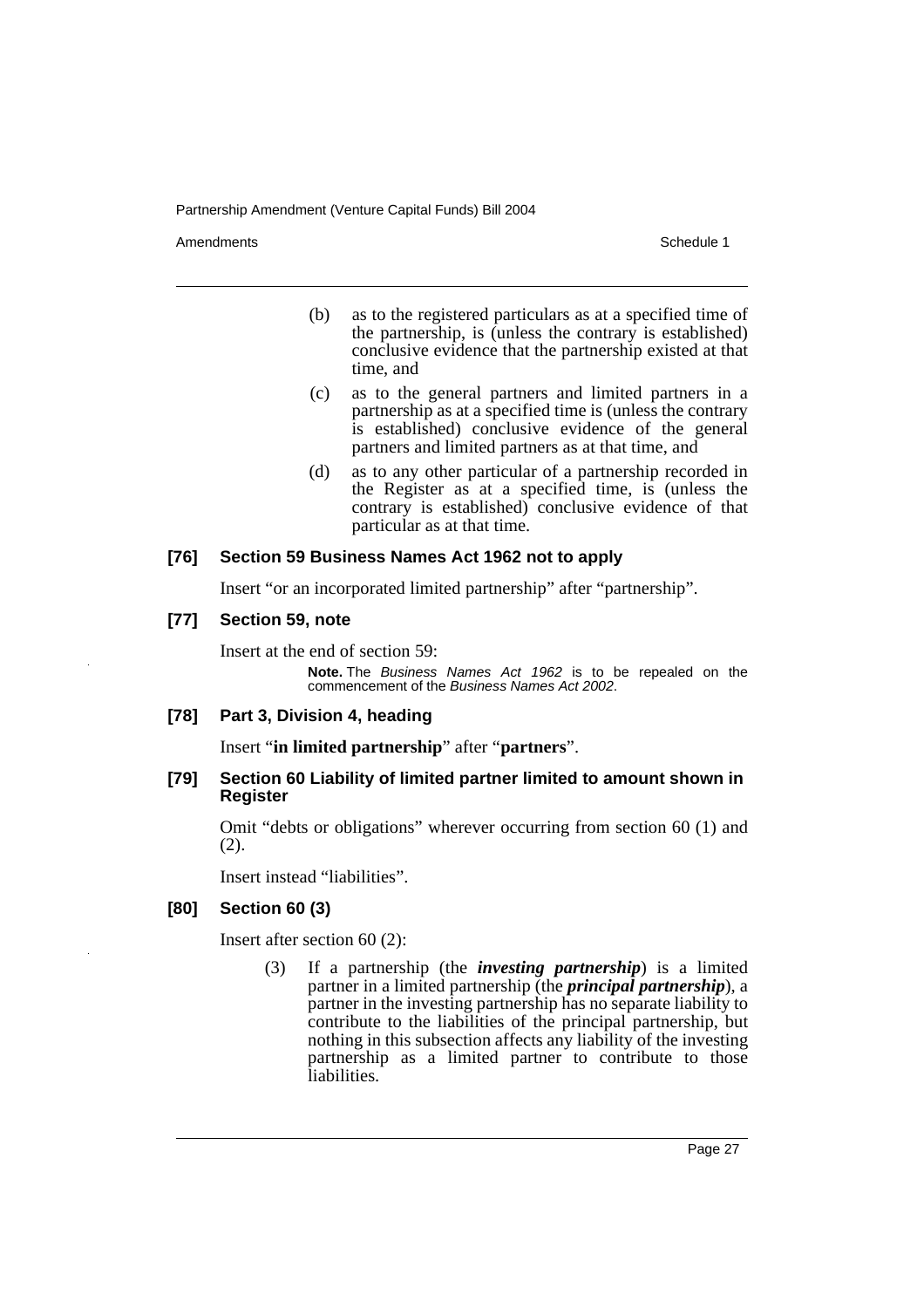Schedule 1 Amendments

## **[81] Sections 61, 62, 63, 64 (2) and (3) and 67 (3) (c)**

Omit "debt or obligation" wherever occurring.

Insert instead "liability".

#### **[82] Section 64 Liability for limited partnerships formed under corresponding laws**

Insert "or jurisdiction" after "country" in the definition of *corresponding law* in section 64 (1).

#### **[83] Section 64 (4)**

Insert "or jurisdiction" after "country".

## **[84] Section 64 (5)**

Insert after section 64 (4):

(5) This section is additional to, and does not derogate from, any rule of law under which recognition is or may be given to a limitation of liability of a partner in a partnership (including an external partnership).

## **[85] Section 64A**

Insert after section 64:

#### **64A Effect of sections 63 and 64**

No implication is to be taken as arising from section 63 or 64 that a limited partner has any liability (or but for that section would have any liability) in connection with the conduct of a partnership's business outside the State that the limited partner would not have in connection with the conduct of a partnership's business within the State.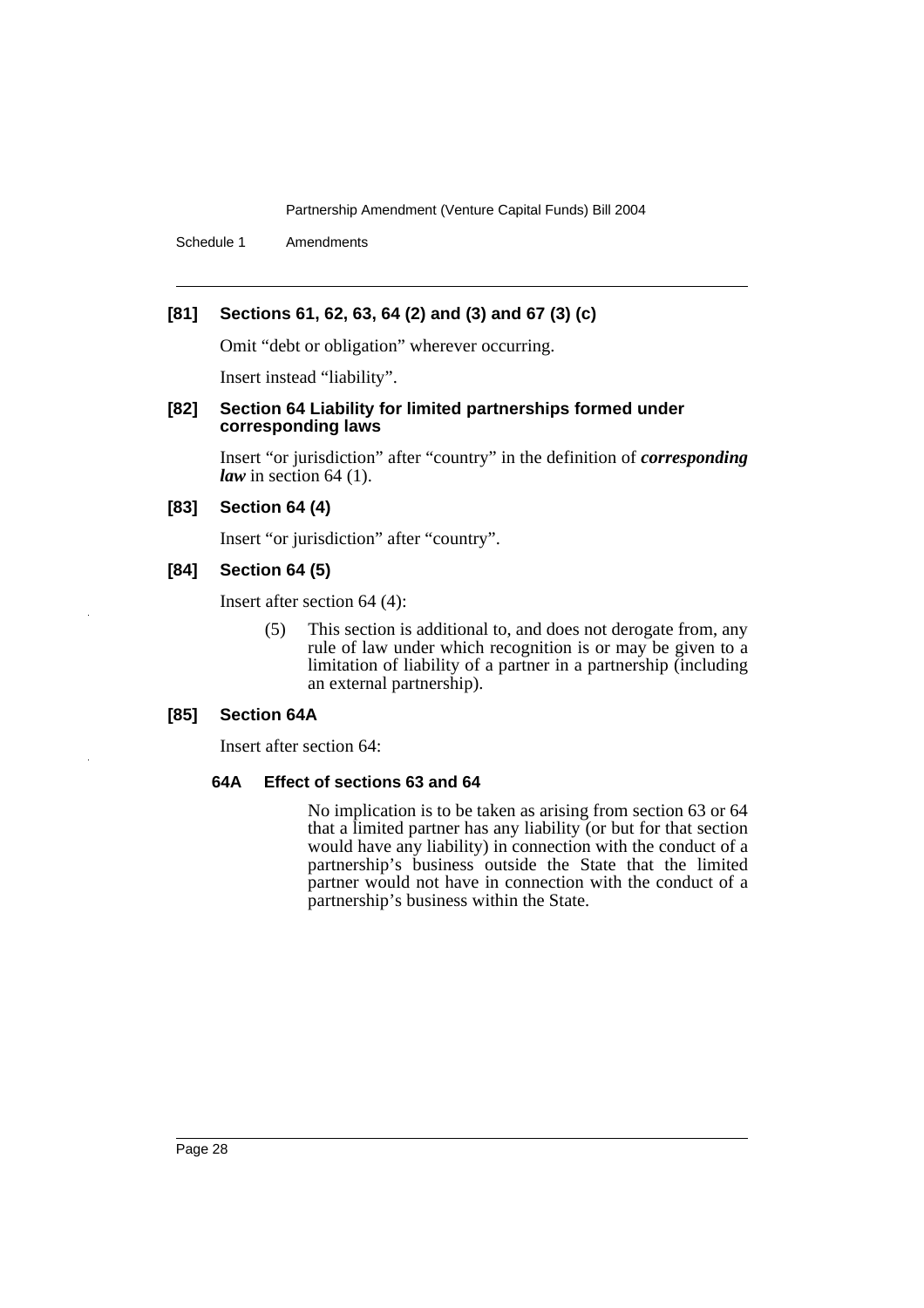Amendments **Amendments** Schedule 1

## **[86] Part 3, Division 4A**

Insert after section 66:

## **Division 4A Limitation of liability of limited partners in incorporated limited partnerships**

#### **66A Limitation of liability of limited partners**

- (1) A limited partner has no liability for the liabilities of the incorporated limited partnership or of a general partner.
- (2) Nothing in subsection (1) or section 66C or 66D prevents:
	- (a) a contribution of capital or property made by a limited partner to the incorporated limited partnership being used, or
	- (b) an obligation of a limited partner to contribute capital or property to the incorporated limited partnership being enforced by any person to whom the obligation is owed,

in satisfaction of a liability of the partnership or of a general partner.

(3) This section is subject to section 67A (Limited partner not to take part in the management of incorporated limited partnership).

## **66B Change in status of partners**

- (1) If a general partner becomes a limited partner, the partner remains liable for any liability of the incorporated limited partnership that arose before the partner became a limited partner to the extent that the partnership is unable to satisfy the liability or to the greater extent provided by the partnership agreement.
- (2) If a limited partner becomes a general partner, the partner remains not liable (subject to section  $67A(2)$ ) for any liability of the incorporated limited partnership that arose before the partner became a general partner.

**Note.** Section 67A (2) imposes liability in certain circumstances on a limited partner who takes part in the management of the business of the incorporated limited partnership.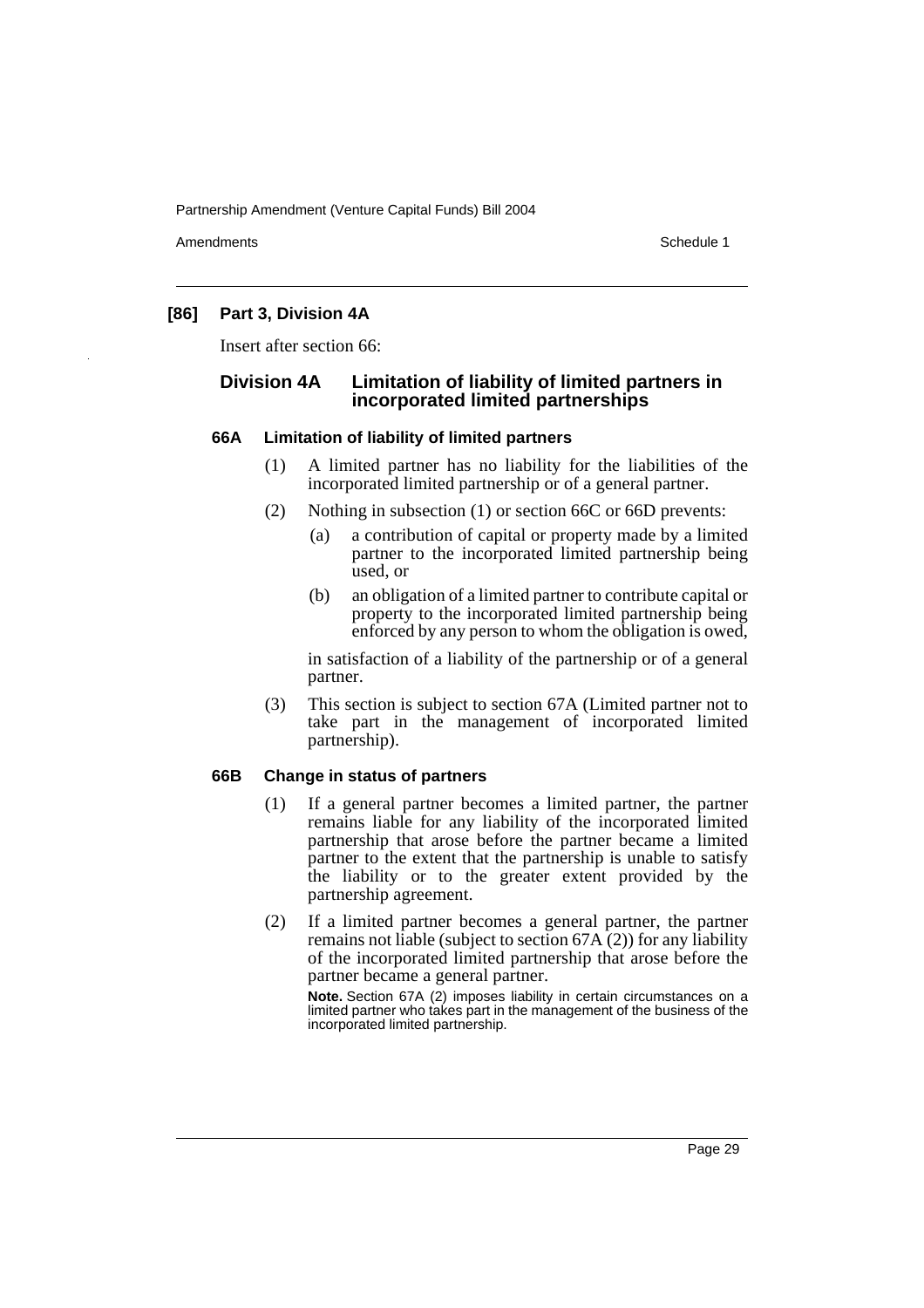Schedule 1 Amendments

#### **66C Liability in respect of conduct or acts or omissions outside the State**

The limitation on the liability of a limited partner in an incorporated limited partnership by or under this Division extends to any liability incurred:

- (a) in connection with the conduct of the partnership's business outside the State, or
- (b) as a result of an act or omission outside the State of a general partner or a limited partner in the partnership, the partnership or of any officer, employee, agent or representative of a general partner in the partnership or the partnership.

## **66D Incorporated limited partnerships formed under corresponding laws**

(1) In this section:

*corresponding law* means:

- (a) a law of another State or of a Territory or of another country or jurisdiction that substantially corresponds to the provisions of this Act that relate to incorporated limited partnerships, or
- (b) a law declared under subsection (3) to be a corresponding law for the purposes of this Part.

*recognised incorporated limited partnership* means a partnership formed in accordance with a corresponding law.

- (2) A partner in a recognised incorporated limited partnership is liable for a liability incurred by the partnership as a result of:
	- (a) the conduct of the recognised incorporated limited partnership's business in this State, or
	- (b) the acts or omissions in this State of a partner in the recognised incorporated limited partnership or of the partnership itself or of any officer, employee, agent or representative of such a partner or of the partnership,

only in circumstances where the partner would be so liable under the corresponding law if the conduct or acts or omissions occurred in the place where the recognised incorporated limited partnership was formed.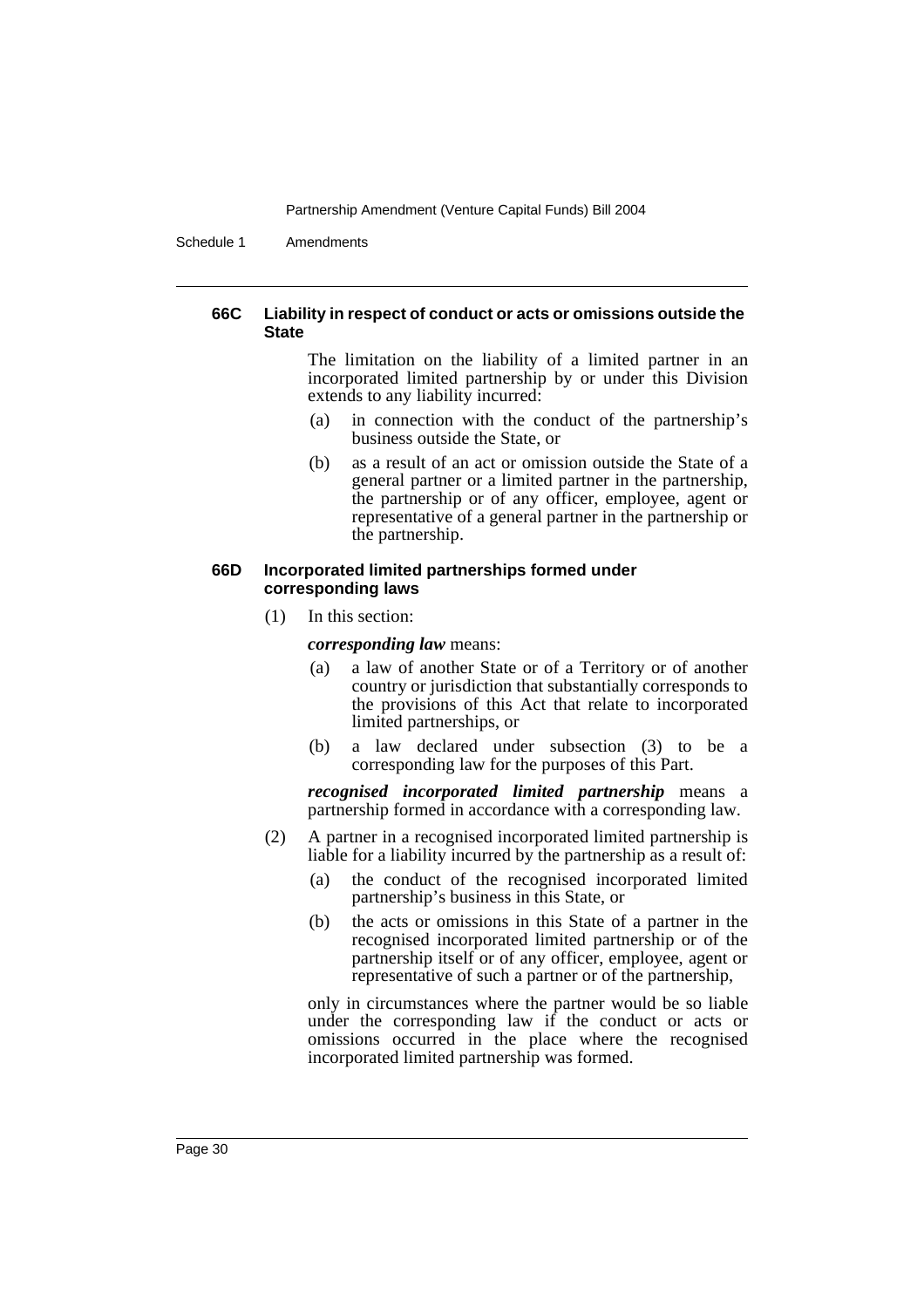Amendments **Amendments** Schedule 1

- (3) Subject to subsections (4) and (5), the Governor may, by order published in the Gazette, declare a law of another State, a Territory or another country or jurisdiction to be a corresponding law for the purposes of this Part.
- (4) The law of another State or of a Territory may not be declared to be a corresponding law unless the Minister has certified to the Governor that under that law a limited partner in an incorporated limited partnership formed in accordance with this Part and registered or otherwise recognised under that law is liable for a liability incurred by the partnership as a result of:
	- (a) the conduct in that State or Territory of the business of the partnership, or
	- (b) the acts or omissions in that State or Territory of a partner in the partnership or of the partnership itself or of any officer, employee, agent or representative of a general partner or of the partnership,

only in circumstances where the limited partner would be so liable under this Act if the conduct or acts or omissions occurred within the State.

- (5) The law of another country or jurisdiction (not being another State or Territory) may not be declared to be a corresponding law unless the Minister has certified to the Governor that that law provides for the limitation of liability of certain partners in certain partnerships.
- (6) This section is additional to, and does not derogate from, any rule of law under which recognition is or may be given to a limitation of liability of a partner in a partnership.

#### **66E Effect of sections 66C and 66D**

No implication is to be taken as arising from section 66C or 66D that a limited partner has any liability (or but for that section would have any liability) in connection with the conduct of a partnership's business or acts or omissions outside the State that the limited partner would not have in connection with the conduct of a partnership's business or acts or omissions within the State.

#### **[87] Part 3, Division 6, heading**

Insert "**and incorporated limited partnerships**" after "**partnerships**".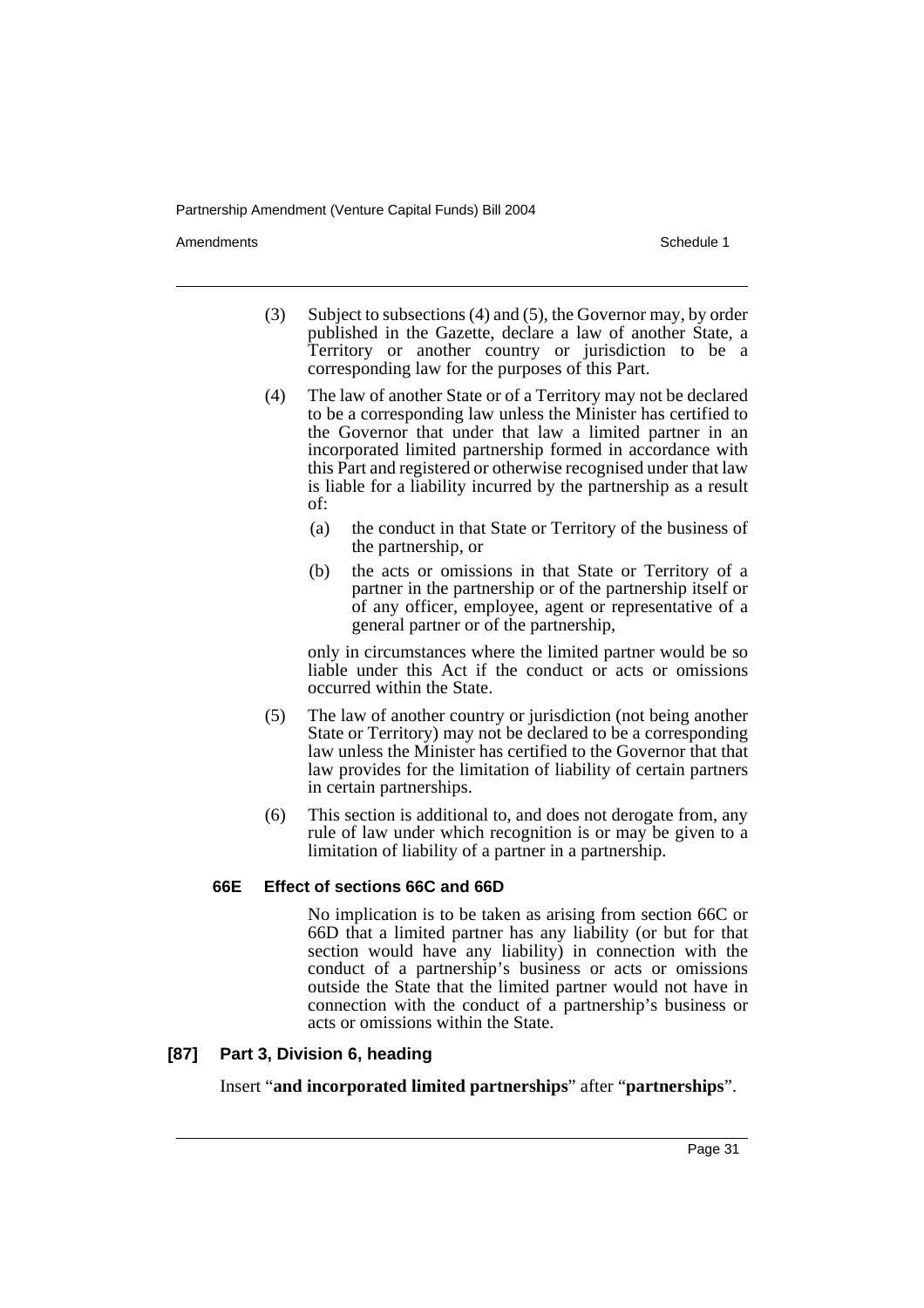Schedule 1 Amendments

## **[88] Section 67 Limited partner not to take part in management of limited partnership**

Omit "debts and obligations" from section 67 (2).

Insert instead "liabilities".

#### **[89] Section 67 (6)**

Insert after section 67 (5):

(6) No implication is to be taken as arising from section 67A (3) that a limited partner in a limited partnership is to be regarded as taking part in the management of the business of the partnership merely because the limited partner or a person acting on behalf of the partner does any thing in connection with the conduct of that business that is not referred to in that subsection.

#### **[90] Sections 67A and 67B**

Insert after section 67:

#### **67A Limited partner not to take part in the management of incorporated limited partnership**

- (1) A limited partner in an incorporated limited partnership must not take part in the management of the business of the partnership.
- (2) If:
	- (a) as a direct result of any wrongful act or omission of a limited partner in taking part in the management of the business of an incorporated limited partnership the limited partner causes any loss or injury to any person other than a partner in the partnership (a *third party*), and
	- (b) at the time of the act or omission the third party had reasonable grounds to believe that the limited partner was a general partner in the partnership,

the limited partner is liable for the loss or injury to the same extent that the limited partner would have been liable if the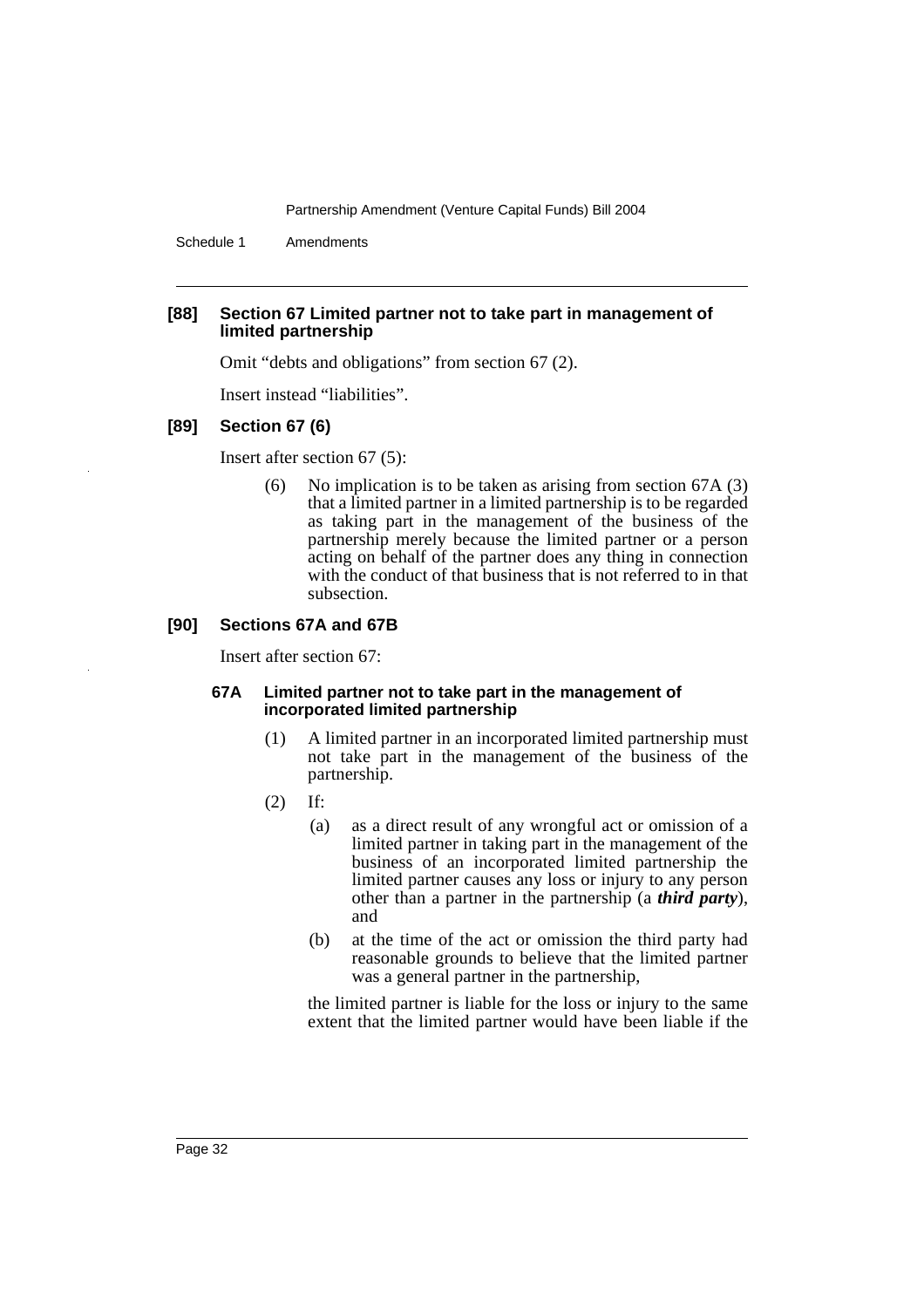Amendments **Amendments** Schedule 1

limited partner were in fact a general partner in the partnership.

**Note.** A limited partner is not an agent of an incorporated limited partnership and the acts of a limited partner do not bind a general partner, another limited partner or the partnership itself—see section 53C (1).

- (3) A limited partner in an incorporated limited partnership is not to be regarded as taking part in the management of the business of the partnership merely because the limited partner or a person acting on behalf of the limited partner:
	- (a) is an employee of or an independent contractor engaged by the partnership, a general partner in the partnership or an associate of the general partner, or is an officer of a general partner that is a body corporate or of an associate of a general partner that is a body corporate, or
	- (b) gives advice to, or on behalf of, the partnership or a general partner in the partnership or an associate of such a general partner in the proper exercise of functions arising from the engagement of the limited partner, or a person acting on behalf of the limited partner, in a professional capacity or arising from business dealings between the limited partner, or a person acting on behalf of the limited partner, and the partnership or a general partner or an associate of the general partner, or
	- (c) gives a guarantee or indemnity in respect of any liability of the partnership or of a general partner in the partnership or an associate of the general partner, or
	- (d) takes any action, or participates in any action taken by any other limited partner in the partnership, for the purpose of enforcing the rights, or safeguarding the interests, of the limited partner as a limited partner, or
	- (e) if permitted by the partnership agreement:
		- (i) calls, requisitions, convenes, chairs, participates in, postpones, adjourns or makes a record of a meeting of the partners or of the limited partners or of any of them, or
		- (ii) requisitions, signs or otherwise passes, approves, disapproves or amends any resolution (whether at a meeting, in writing or otherwise) of the partners or of the limited partners or of any of them,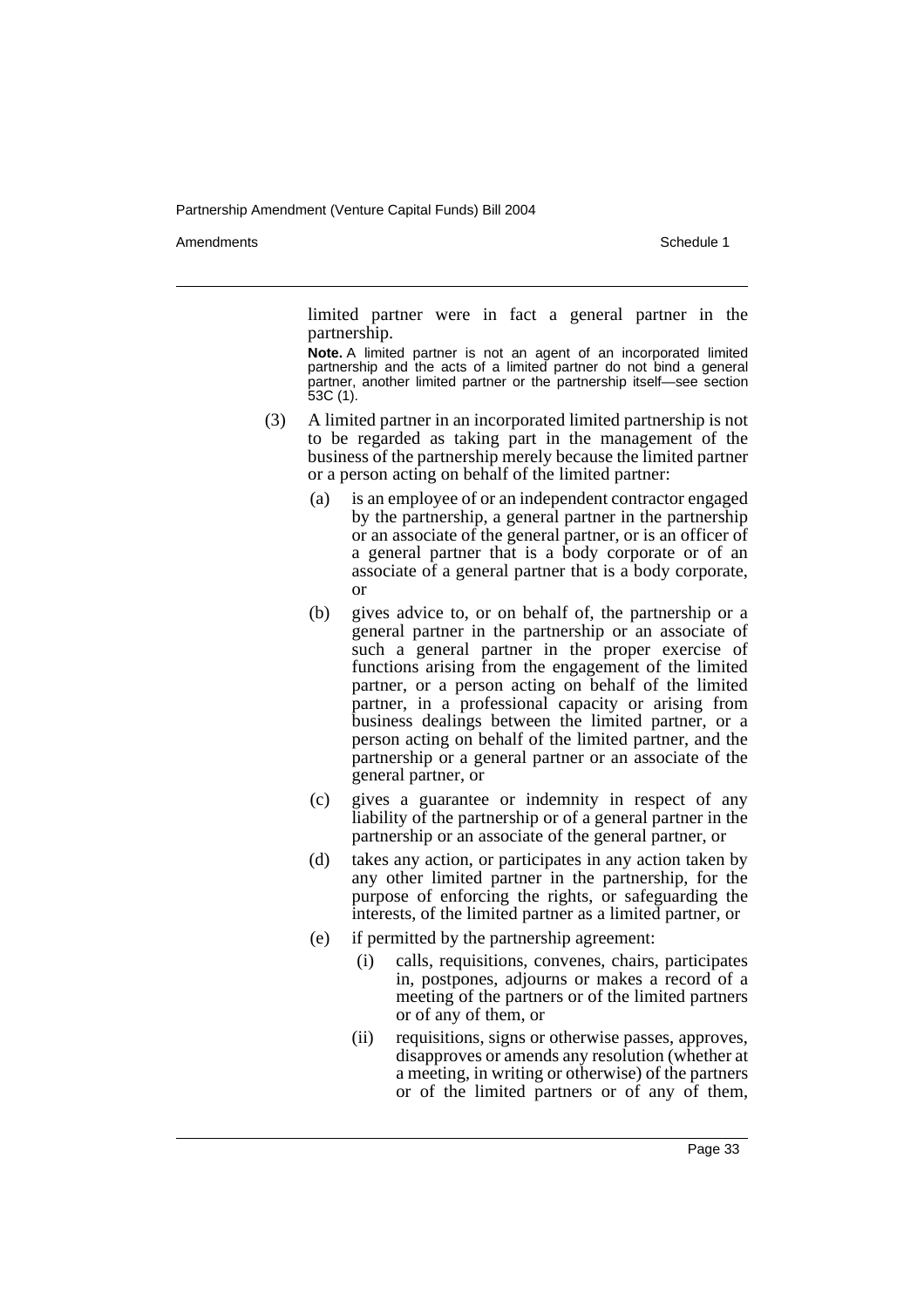Schedule 1 Amendments

including without limitation by formulating, moving, proposing, supporting, opposing, speaking to or voting on any such resolution, or

- (f) exercises a power conferred on the limited partner by subsection  $(4)$  or has, or exercises, any right to:
	- (i) have access to and inspect the books or records of the partnership or copy any of them, or
	- (ii) examine the state or prospects of the business of the partnership or advise, or consult with, other partners in relation to such matters, or
- (g) gives advice to, or consults with, or is or acts as an officer, director, security holder, partner, agent, representative, employee of or independent contractor engaged by an associate of the partnership, or

**Note. Associate** of a partnership is defined in section 67B.

- (h) is or acts as a lender to, or fiduciary for, an associate of the partnership, or
- (i) to the extent authorised by the partnership agreement, participates on, or has or exercises any right to appoint one or more persons to, or remove one or more persons from, or to nominate one or more persons for such appointment to or removal from, a committee which considers, approves of, consents to or disapproves of any one or more of the following proposals from a general partner:
	- (i) a proposal involving a material change in the nature of the business of the partnership (including a change in, or departure from, any investment guidelines, policies or conditions relating to the business of the partnership),
	- (ii) a proposal for the adoption of a method for valuing some or all of the assets of the partnership (including a change to, replacement of or variation from such a method),
	- (iii) a proposal for an extension or reduction in the period in which, under the partnership agreement, investments (or certain types of investments) can be made by the partnership, or for any approval or disapproval of investments that the partnership does not otherwise have a right to make,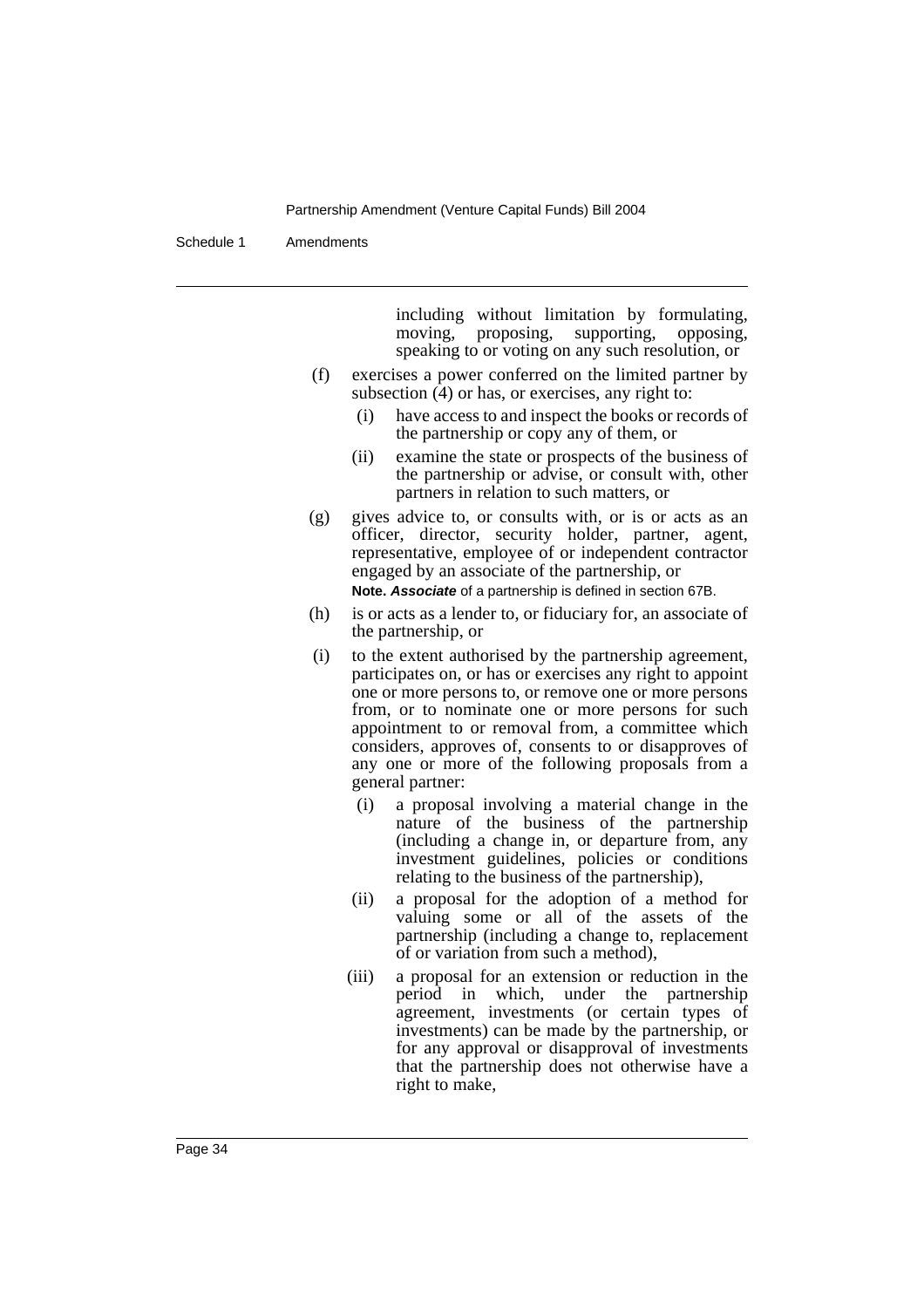Amendments **Amendments** Schedule 1

- (iv) a proposal relating to any actual or potential transaction or other matter involving any actual or potential conflict of interest,
- (v) a proposal relating to any actual or potential transaction, contract, arrangement or understanding between one or more of the partners, or their associates, and the general partner, the partnership or any associate of the general partner or of the partnership,
- (vi) a proposal for the delegation, waiver, release or variation of an authority, right, duty or obligation of the general partner,
- (vii) a proposal for the appointment or approval under the partnership agreement of any person as a senior executive of the general partner or of an associate of the general partner, or
- (j) nominates, selects, investigates, evaluates or negotiates with any person in connection with the removal or replacement of a general partner, or participates on a committee which proposes, considers, approves of, consents to or disapproves of any nomination, selection, appointment, change in control or ownership, suspension, replacement or removal of a general partner or an associate of a general partner, or
- (k) takes any action, or participates in any action taken by any other limited partner, for the purpose of registering or maintaining the registration of the partnership or a general partner in the partnership under Part 2 of the *Venture Capital Act 2002* of the Commonwealth as a VCLP or an AFOF within the meaning of that Act.
- (4) A limited partner in an incorporated limited partnership or a person authorised by the limited partner may, if and to the extent the partner or person is so authorised by the partnership agreement as in force from time to time:
	- (a) have access to and inspect the books or records of the partnership or copy any of them, and
	- (b) examine the state or prospects of the business of the partnership and advise, or consult with, other partners in relation to such matters.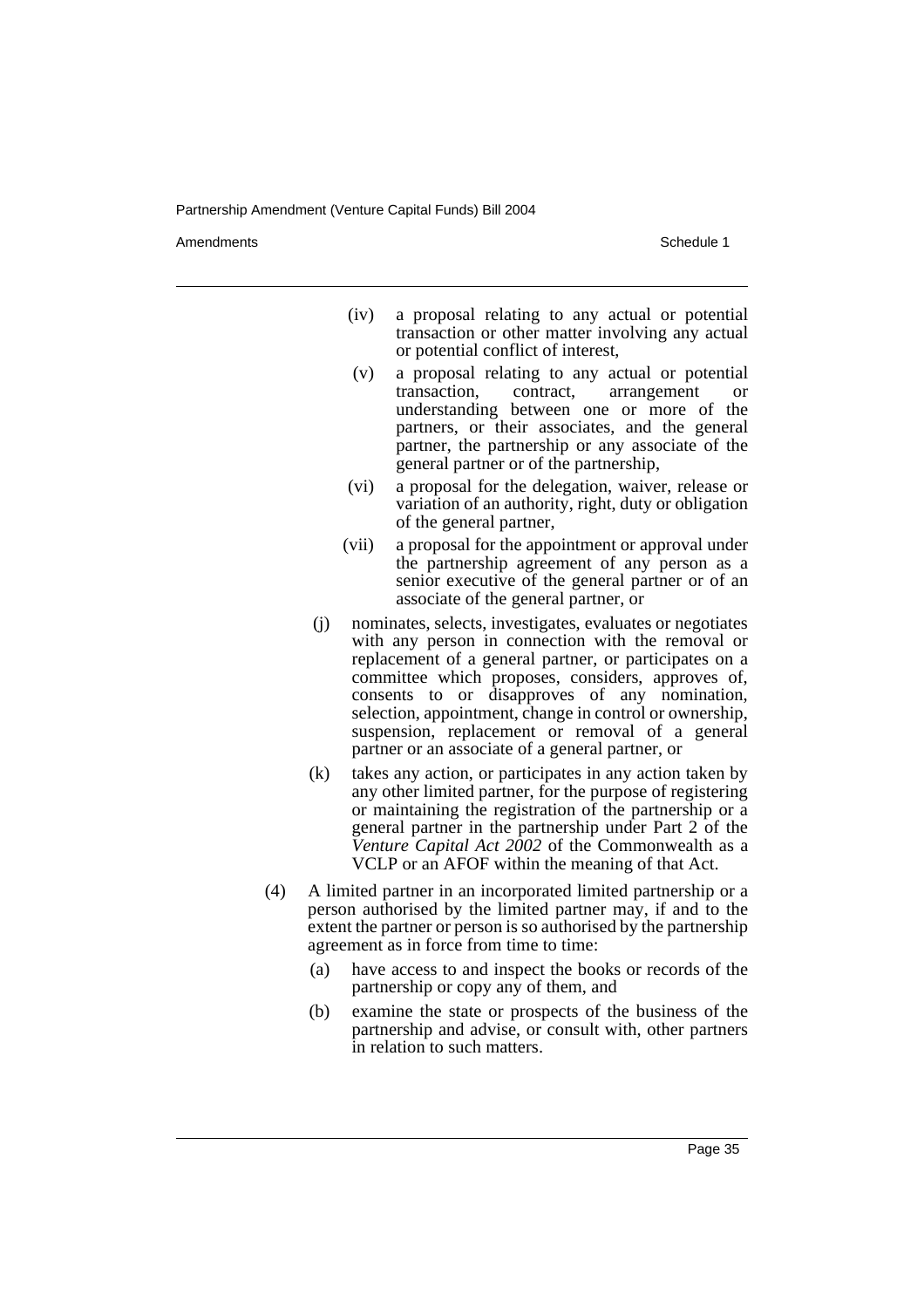Schedule 1 Amendments

(5) The provisions of this section may not be varied by the partnership agreement or with the consent of the partners, whether given by or under the partnership agreement or otherwise.

**Note.** Section 53C (4) enables partners to give consent by or under the partnership agreement.

- (6) No implication is to be taken as arising from subsection (3) that a limited partner in an incorporated limited partnership is to be regarded as taking part in the management of the business of the partnership merely because the limited partner or a person acting on behalf of the partner does any thing in connection with the conduct of that business that is not referred to in that subsection.
- (7) For the purposes of this section, a limited partner in an incorporated limited partnership that is a venture capital management partnership (within the meaning of section 94D (3) of the *Income Tax Assessment Act 1936* of the Commonwealth) is not to be regarded as taking part in the management of the business of the incorporated limited partnership merely because of any act the limited partner takes in respect of the incorporated limited partnership in the capacity of a partner or associate of a partner in the venture capital management partnership.

## **67B Interpretation of section 67A**

(1) In section 67A:

- (a) a reference to an associate of a general partner includes a reference to:
	- (i) if the general partner is a partnership, a partner in that partnership (a *partner in the general partner*), and
	- (ii) any person who has an interest in the general partner or in any partner in the general partner, whether as security holder, trustee, responsible entity, manager, custodian, sub-custodian, nominee, administrator, executor, legal personal representative, beneficiary or otherwise, and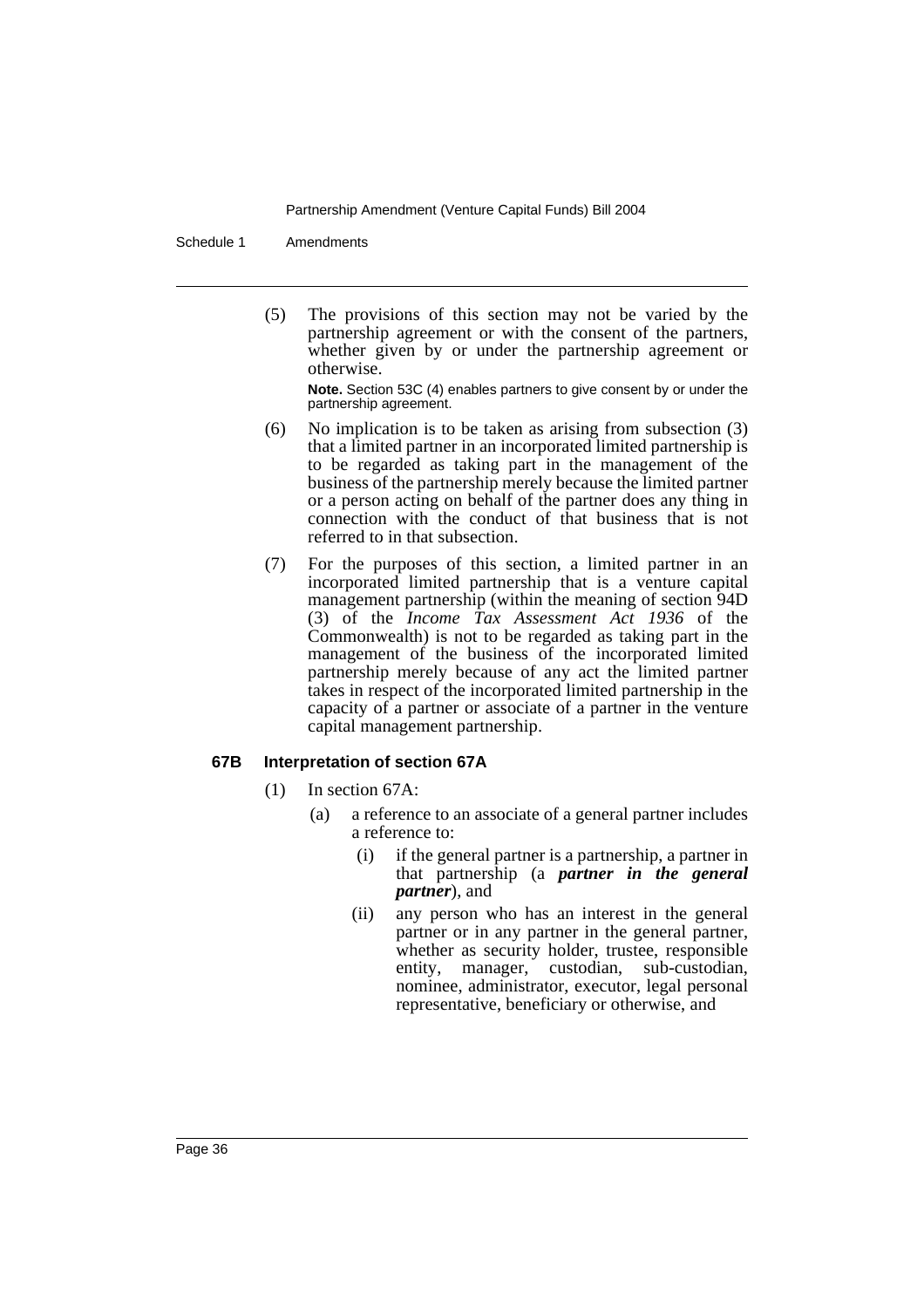Amendments **Amendments** Schedule 1

- (iii) any person to whom the general partner or any partner in the general partner has delegated any power, authority, right, duty or obligation of the general partner in relation to the partnership or any other partnership in which the general partner is general partner, and
- (iv) if the general partner or a partner in the general partner or a person covered by subparagraph (ii) or (iii) is a body corporate, a related body corporate of that body corporate, and
- (v) a director, officer, employee, agent, representative or security holder of the general partner or of any partner in the general partner or of a person covered by subparagraph (ii), (iii) or (iv), and
- (b) a reference to an associate of a limited partner includes a reference to:
	- (i) if the limited partner is a partnership, a partner in that partnership (a *partner in the limited partner*), and
	- (ii) any person who has an interest in the limited partner or in any partner in the limited partner, whether as security holder, trustee, responsible entity, manager, custodian, sub-custodian, nominee, administrator, executor, legal personal representative, beneficiary or otherwise, and
	- (iii) if the limited partner or a partner in the limited partner or a person covered by subparagraph (ii) is a body corporate, a related body corporate of that body corporate, and
	- (iv) a director, officer, employee, agent, representative or security holder of the limited partner or of any partner in the limited partner or of a person covered by subparagraph (ii) or (iii), and
- (c) a reference to an associate of an incorporated limited partnership includes a reference to:
	- (i) any person or partnership in which the incorporated limited partnership has an interest, whether as security holder or otherwise, and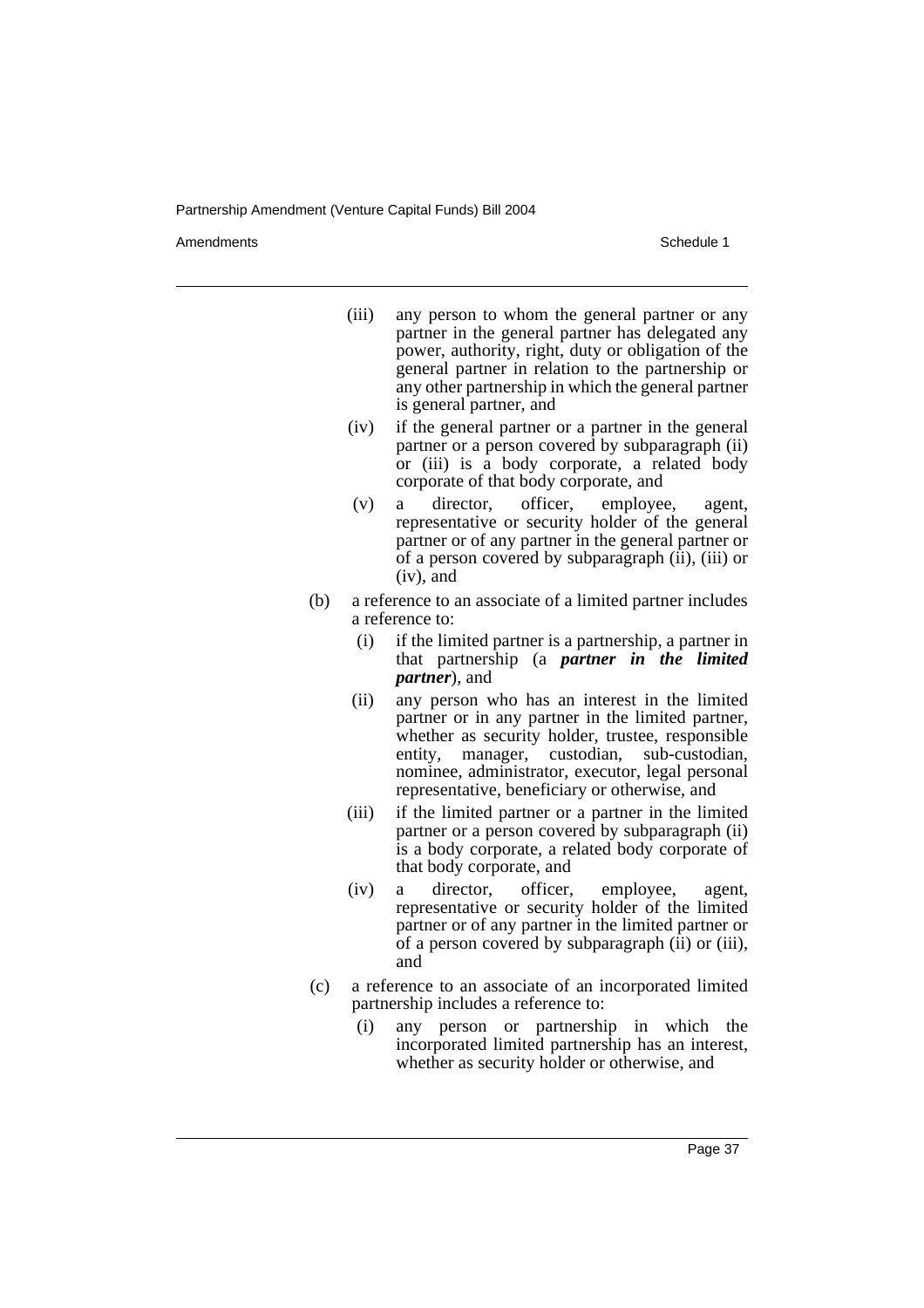Schedule 1 Amendments

(ii) if a person or partnership covered by subparagraph (i) is a body corporate, a related body corporate of that body corporate.

- (2) In section 67A and this section, a reference to a general partner in an incorporated limited partnership includes, if the general partner is a partnership, a reference to a partner in that partnership.
- (3) In section 67A and this section:

*related body corporate* has the same meaning given by section 9 of the *Corporations Act 2001* of the Commonwealth.

*security holder*, in relation to a body (whether corporate or unincorporated) includes a holder of securities (within the meaning given by section 92 (3) of the *Corporations Act 2001* of the Commonwealth) in or of the body.

## **[91] Section 68 Differences between partners**

Insert "or an incorporated limited partnership" after "partnership" in section 68 (1).

## **[92] Sections 68 and 69, notes**

Insert at the end of the sections: **Note.** See section 53C (4).

## **[93] Section 69 Change in partners**

Insert "in a limited partnership" after "limited partner" where firstly occurring in section  $6\overline{9}$  (1).

## **[94] Section 69 (1A)–(1C)**

Insert after section 69 (1):

(1A) A limited partner in an incorporated limited partnership may, with the consent of the general partners and the agreement of the transferee, transfer the whole or a proportion of the limited partner's interest in the incorporated limited partnership.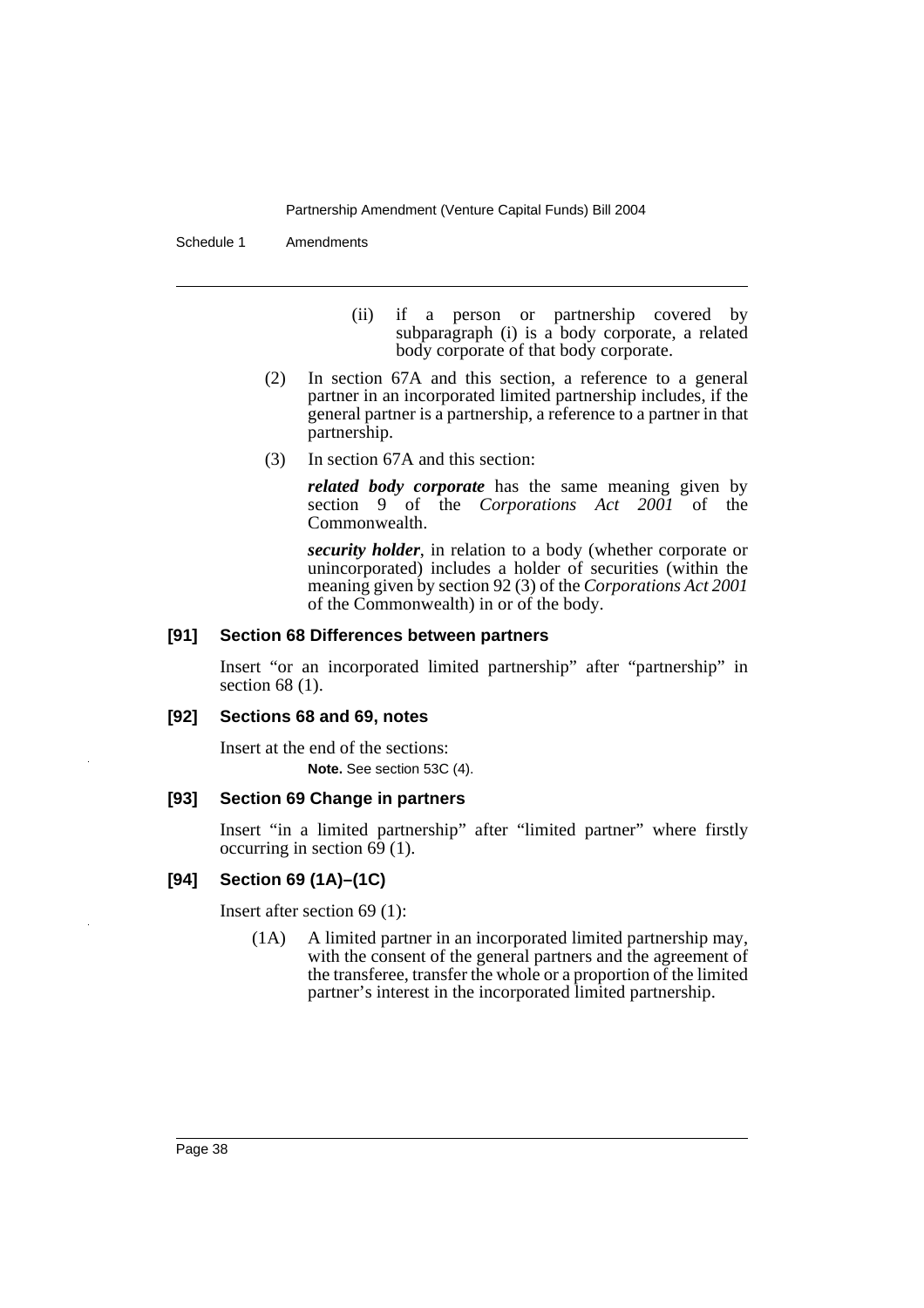Amendments **Schedule 1** and the set of the set of the set of the set of the set of the set of the set of the set of the set of the set of the set of the set of the set of the set of the set of the set of the set of the set

- (1B) If the whole of the limited partner's interest in the incorporated limited partnership is transferred to the one transferee, the transferee becomes a limited partner in substitution for the transferor with all the rights and obligations of the transferor.
- (1C) If only a proportion of the limited partner's interest in the incorporated limited partnership is transferred to a transferee, the transferee becomes a limited partner in substitution for the transferor in respect of the transferred proportion and with all the rights and obligations of the transferor in respect of it.

## **[95] Section 69 (2)**

Insert "or incorporated limited partnership" after "limited partnership".

## **[96] Part 3, Division 6, heading**

Insert "**and incorporated limited partnerships**" after "**partnerships**".

## **[97] Section 70 Dissolution not available in certain cases**

Omit "debts or obligations" from section 70 (1) (b).

Insert instead "liabilities".

## **[98] Section 70 (2)**

Insert "or an incorporated limited partnership" after "limited partnership".

## **[99] Section 73A**

Insert after section 73:

## **73A Winding up of incorporated limited partnerships**

Schedule 1 has effect.

## **[100] Sections 73B–73E**

Insert after the heading to Division 7 of Part 3:

#### **73B Execution of documents**

Without limiting the ways in which an incorporated limited partnership may execute a document (including a deed), an incorporated limited partnership may execute a document: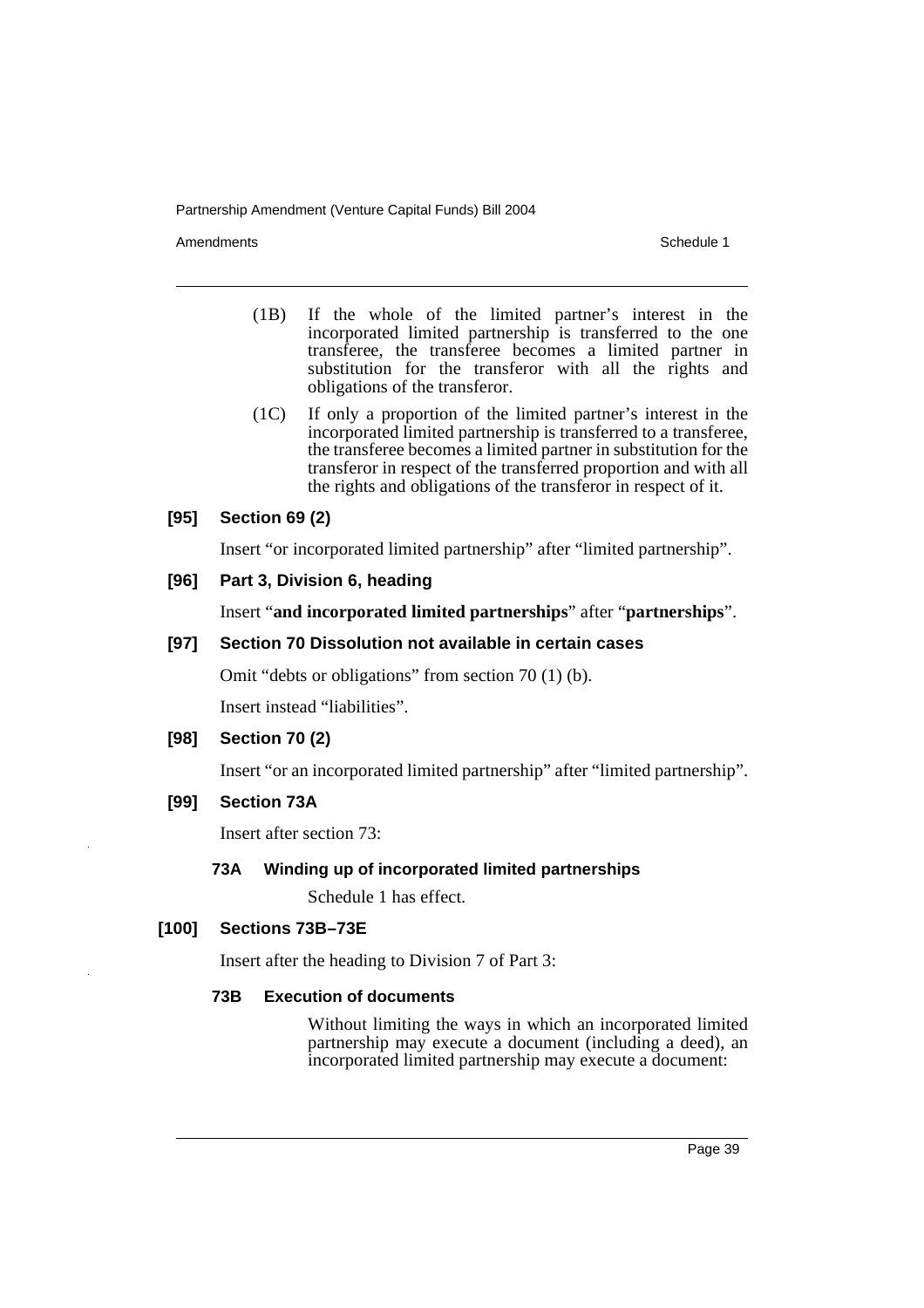Schedule 1 Amendments

- (a) without using a common seal (whether it has one or not) if the document is signed by a general partner, or
- (b) as a deed if the document is expressed to be executed as a deed and is executed with the use of a common seal or in accordance with paragraph (a). **Note.** Section 150 (1) of the Evidence Act 1995 provides for certain presumptions to be made with respect to seals and duly

sealed documents. See also section 53 (2) on seals of incorporated limited partnerships.

#### **73C Entitlement to make assumptions**

- (1) A person is entitled to make the assumptions in section 73D in relation to dealings with an incorporated limited partnership. The incorporated limited partnership is not entitled to assert in proceedings in relation to the dealings that any of the assumptions are incorrect.
- (2) A person is entitled to make the assumptions in section 73D in relation to dealings with another person who has, or purports to have, directly or indirectly acquired title to property from an incorporated limited partnership. The incorporated limited partnership and the other person are not entitled to assert in proceedings in relation to the dealings that any of the assumptions are incorrect.
- (3) The assumptions may be made even if a partner or agent of the incorporated limited partnership acts fraudulently, or forges a document, in connection with the dealings.
- (4) A person is not entitled to make an assumption in section 73D if, at the time of the dealings, the person knew or suspected that the assumption was incorrect.

## **73D Assumptions that may be made under section 73C**

- (1) A person may assume that the partnership agreement of the incorporated limited partnership has been complied with.
- (2) A person may assume that anyone who appears, from information provided by the incorporated limited partnership that is available to the public from the Register, to be a general partner in the incorporated limited partnership:
	- (a) is a general partner in the incorporated limited partnership, and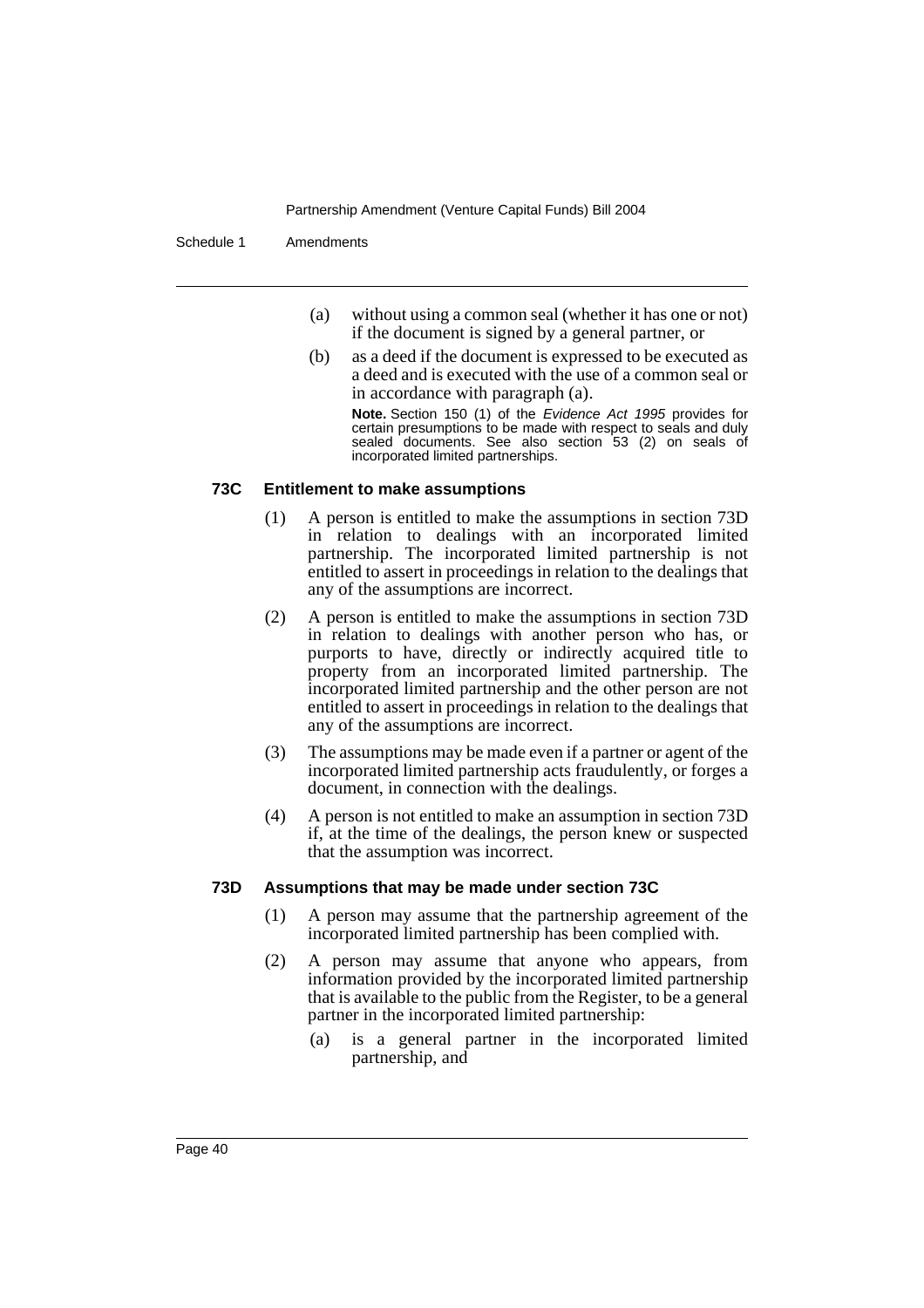Amendments **Amendments** Schedule 1

- (b) has authority to exercise the powers and perform the duties customarily exercised or performed by a general partner in an incorporated limited partnership.
- (3) A person may assume that anyone who is held out by the incorporated limited partnership to be a general partner in, or an agent of, the incorporated limited partnership:
	- (a) is a general partner in the incorporated limited partnership or has been duly appointed as an agent of the incorporated limited partnership, as the case requires, and
	- (b) has authority to exercise the powers and perform the duties customarily exercised or performed by that kind of partner in, or agent of, an incorporated limited partnership.
- (4) A person may assume that the general partners in, and agents of, the incorporated limited partnership properly perform their duties to the incorporated limited partnership.
- (5) A person may assume that a document has been duly executed by the incorporated limited partnership if the document appears to have been signed in accordance with section 73B.
- (6) A person may assume that a document has been duly executed by the incorporated limited partnership if the incorporated limited partnership's common seal appears to have been affixed to the document.
- (7) A person may assume that a general partner in, or agent of, the incorporated limited partnership who has authority to issue a document or certified copy of a document on its behalf also has authority to warrant that the document is genuine or is a true copy.
- (8) Without limiting the generality of this section, the assumptions that may be made under this section apply for the purposes of this section.

## **73E Lodgment of certain documents with the Registrar**

(1) An incorporated limited partnership that was incorporated on the basis that it intended to be registered as a VCLP or an AFOF under Part 2 of the *Venture Capital Act 2002* of the Commonwealth must, within one month after being so registered, lodge with the Registrar a copy of a document evidencing its status as a VCLP or an AFOF.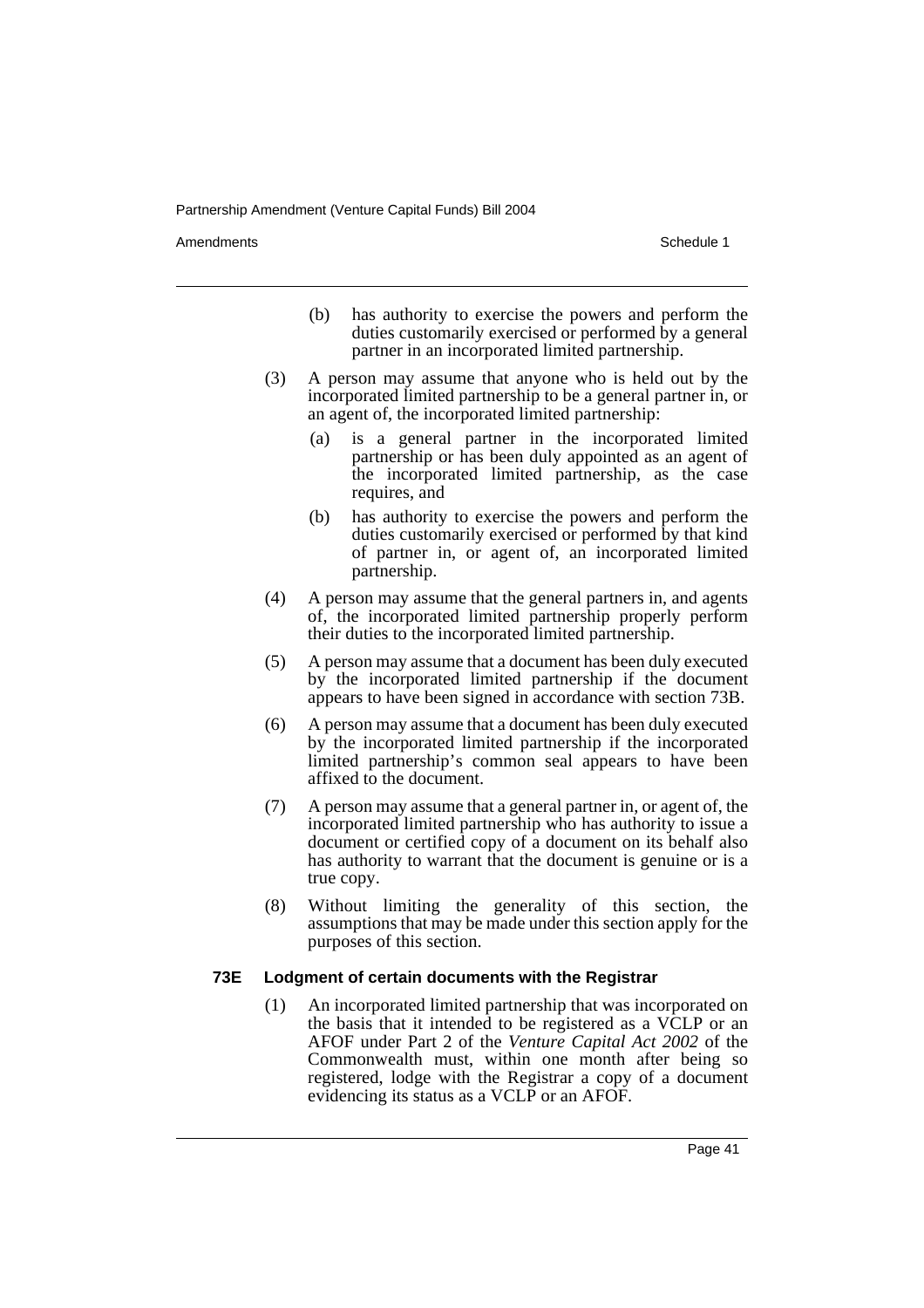Schedule 1 Amendments

- (2) An incorporated limited partnership that was incorporated on the basis that it intended to meet the requirements for recognition as a venture capital management partnership within the meaning of section 94D (3) of the *Income Tax Assessment Act 1936* of the Commonwealth must, within one month after becoming such a venture capital management partnership, lodge with the Registrar a statement that it is such a partnership.
- (3) If:
	- (a) the registration of an incorporated limited partnership as a VCLP or an AFOF under Part 2 of the *Venture Capital Act 2002* of the Commonwealth is revoked, or
	- (b) an incorporated limited partnership ceases to be a venture capital management partnership within the meaning of section 94D (3) of the *Income Tax Assessment Act 1936* of the Commonwealth,

the incorporated limited partnership must, within 7 days after the date on which that revocation took effect or it ceased to be such a venture capital limited partnership, lodge with the Registrar a notice of that revocation or cessation, specifying the date on which it took effect.

- (4) If an incorporated limited partnership ceases to carry on business, the incorporated limited partnership must, as soon as practicable, lodge with the Registrar a notice of the cessation, specifying the date on which it took effect.
- (5) A copy of a document or a notice required to be lodged with the Registrar under this section must be accompanied by the prescribed fee or, if no fee is prescribed, a fee of \$70.
- (6) A notice required to be lodged with the Registrar under this section must be:
	- (a) in the form approved by the Registrar, and
	- (b) contain the particulars required by the regulations or the approved form of notice.
- (7) If subsection (1), (2), (3) or (4) is not complied with, each general partner in the incorporated limited partnership is guilty of an offence.

Maximum penalty: 10 penalty units.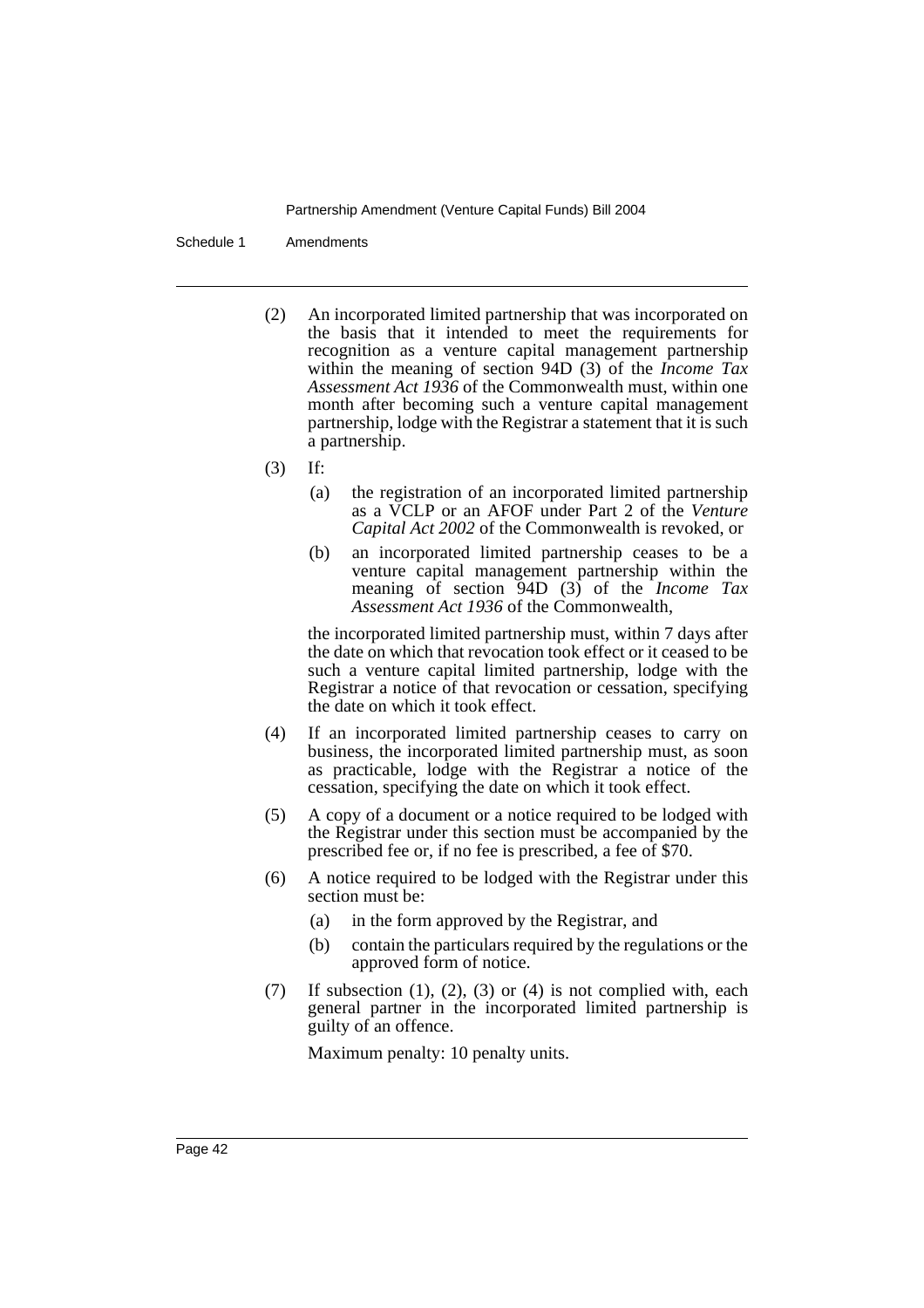Amendments **Amendments** Schedule 1

#### **[101] Section 75 Identification of limited partnerships and incorporated limited partnerships**

Omit section 75 (2). Insert instead:

- (2) Any document issued on behalf of a limited partnership in connection with the conduct of the partnership's business must contain in legible letters the words "A Limited Partnership" (or "L.P." or "LP" as an abbreviation) at the end of the firm-name of the partnership.
- (2A) Any document issued on behalf of an incorporated limited partnership in connection with the conduct of the partnership's business must contain in legible letters the words "An Incorporated Limited Partnership" (or "L.P." or "LP" as an abbreviation) at the end of the firm-name of the partnership.

## **[102] Section 75 (3) (b) and (4)**

Insert "or incorporated limited partnership" after "limited partnership" wherever occurring.

## **[103] Section 76 Registered office**

Insert "or incorporated limited partnership" after "limited partnership" wherever occurring.

## **[104] Section 77 Service**

Omit section 77 (1). Insert instead:

- (1) Without affecting any other method of serving documents on the partners in a limited partnership or on an incorporated limited partnership:
	- (a) a document concerning the business of a limited partnership may be duly served on partners in the partnership, or
	- (b) a document concerning the business of an incorporated limited partnership may be duly served on the partnership,

if it is left at, or sent by post addressed to, the registered office of the firm for the time being shown in the Register.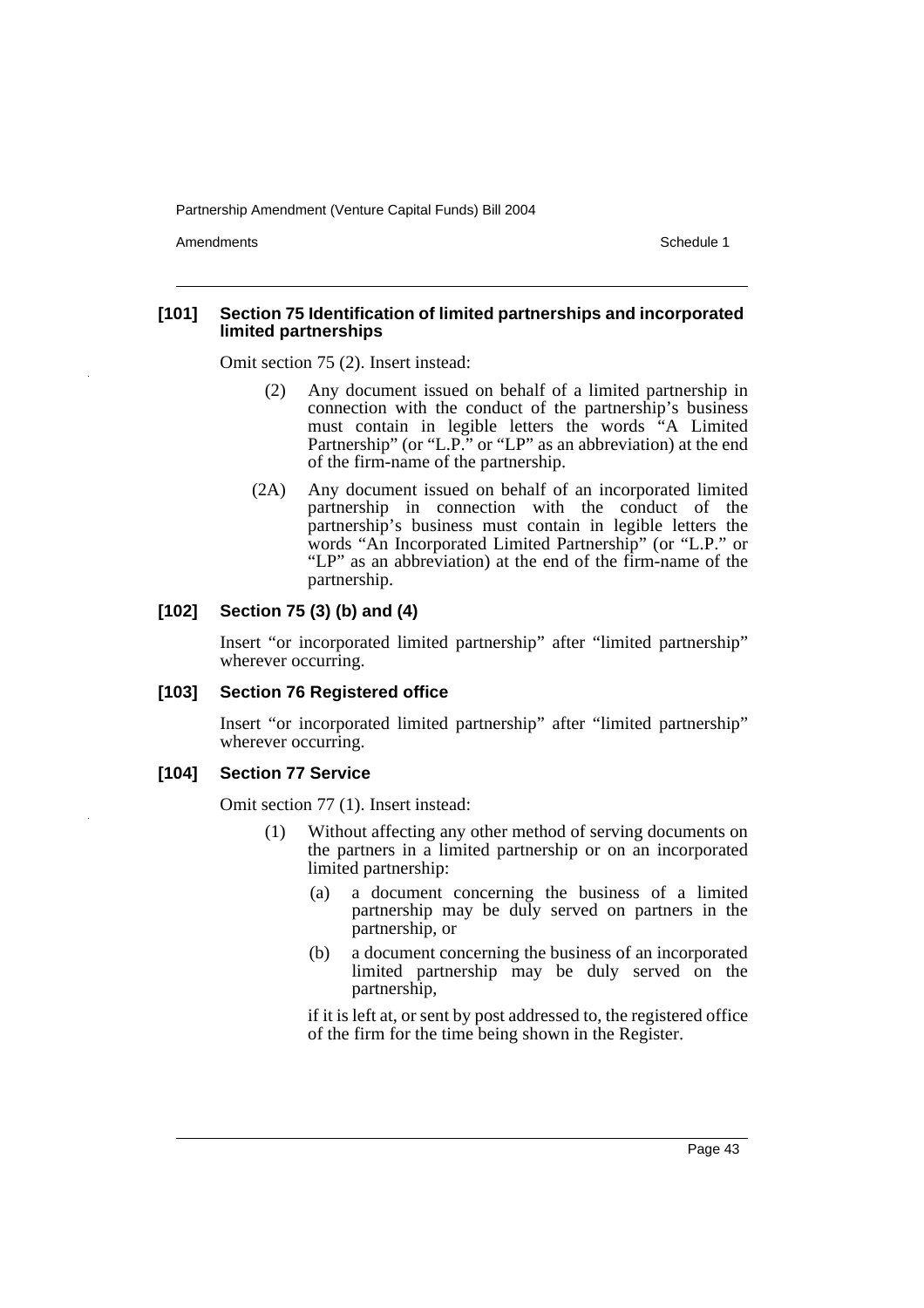Schedule 1 Amendments

## **[105] Section 78 Entry in Register constitutes notice**

Insert "or an incorporated limited partnership" after "limited partnership".

#### **[106] Section 80 Criminal proceedings**

Omit "Part". Insert instead "Act or the regulations".

#### **[107] Sections 80A and 80B**

Insert after section 80:

#### **80A Offences by partnerships**

- (1) If this Act provides that a general partner (being a partnership, whether or not an external partnership) in a limited partnership or incorporated limited partnership is guilty of an offence, the reference to the general partner is to be read as a reference:
	- (a) to each partner in the partnership (or external partnership), or
	- (b) if the partnership (or external partnership) is one in which any partner has under the law of the place where it is formed limited liability for the liabilities of the partnership, each partner in the partnership whose liability is not so limited.
- (2) In any proceeding against a partner for an offence against this Act brought in reliance on subsection (1) it is a defence for the partner to prove that the partner took all reasonable precautions and exercised all due diligence to avoid the commission of the offence.

## **80B Duty to furnish information**

- (1) For the purpose of monitoring compliance with this Part or the regulations made for the purposes of this Part, the Registrar may by notice in writing require an incorporated limited partnership to furnish within a period specified in the notice (being a period of not less than  $\overline{28}$  days) or within such further period as the Registrar may allow such information as is specified in the notice.
- (2) An incorporated limited partnership required under subsection (1) to furnish information to the Registrar must within the period specified in the notice or within such further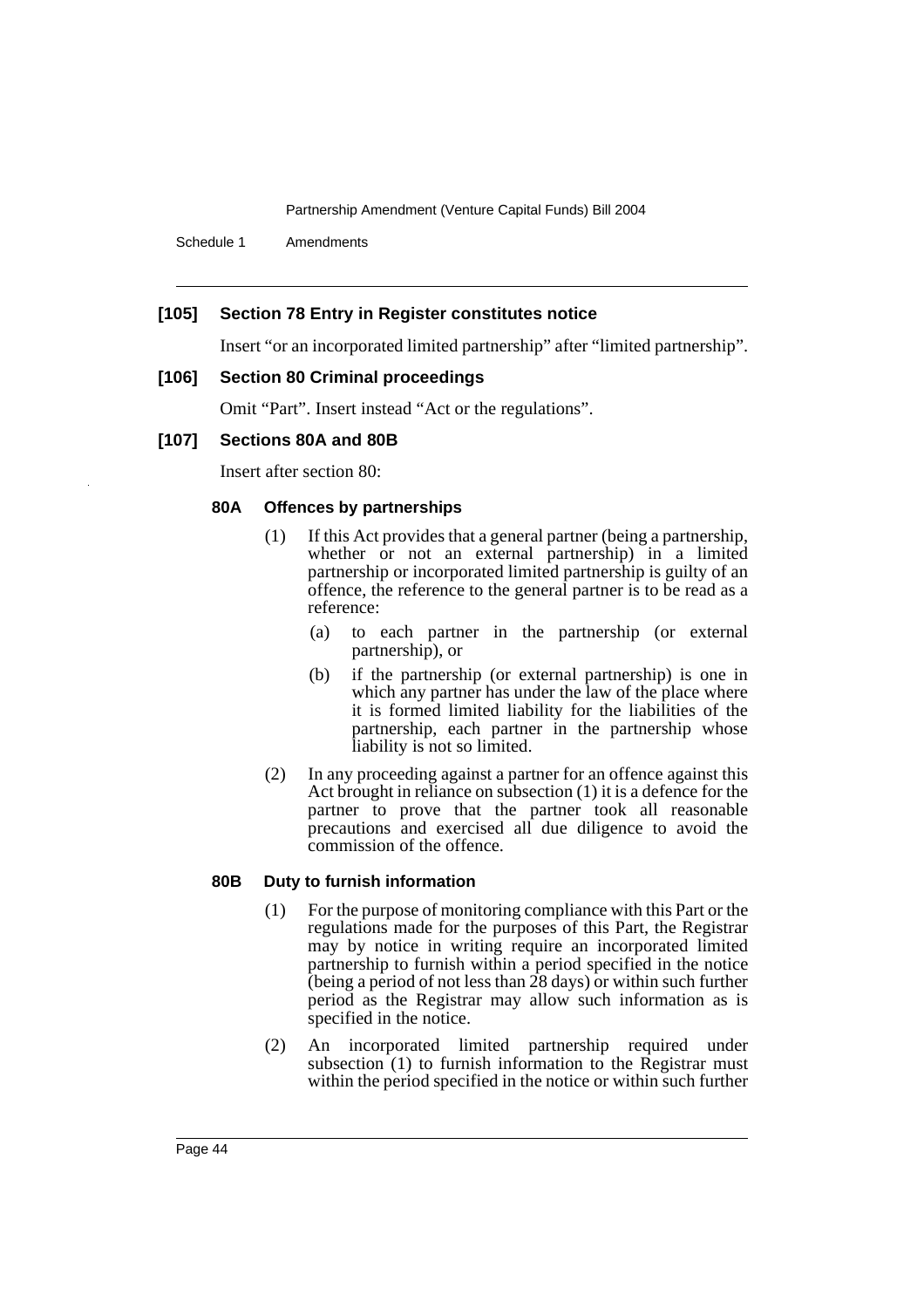Amendments **Amendments** Schedule 1

period as the Registrar has allowed furnish such information as it is within its power to furnish and must not furnish any information that to its knowledge is false or misleading in a material particular.

(3) If subsection (2) is not complied with each general partner in the incorporated limited partnership is guilty of an offence.

Maximum penalty: 60 penalty units.

#### **[108] Section 81 Regulations**

Omit section 81 (2). Insert instead:

- (2) In particular, the regulations may make provision for or with respect to the following:
	- (a) the keeping of records by a limited partnership or incorporated limited partnership,
	- (b) information or copies of records or documents required to be provided to the Registrar by a limited partnership or incorporated limited partnership,
	- (c) the form in which any record required under this Act to be kept is to be kept,
	- (d) the fees required to accompany an application, statement, notice or other document lodged under this Act or the fees payable for the inspection of the Register or for the issue of certificates of information recorded in the Register.
- (3) The regulations may exempt, or provide for the exemption, of any person or class of persons or any other matter or thing from any specified provision or provisions of this Act or the regulations, in such circumstances (if any) and subject to such conditions (if any) as may be specified or referred to in the regulations.
- (4) A regulation may create an offence punishable by a penalty not exceeding 20 penalty units.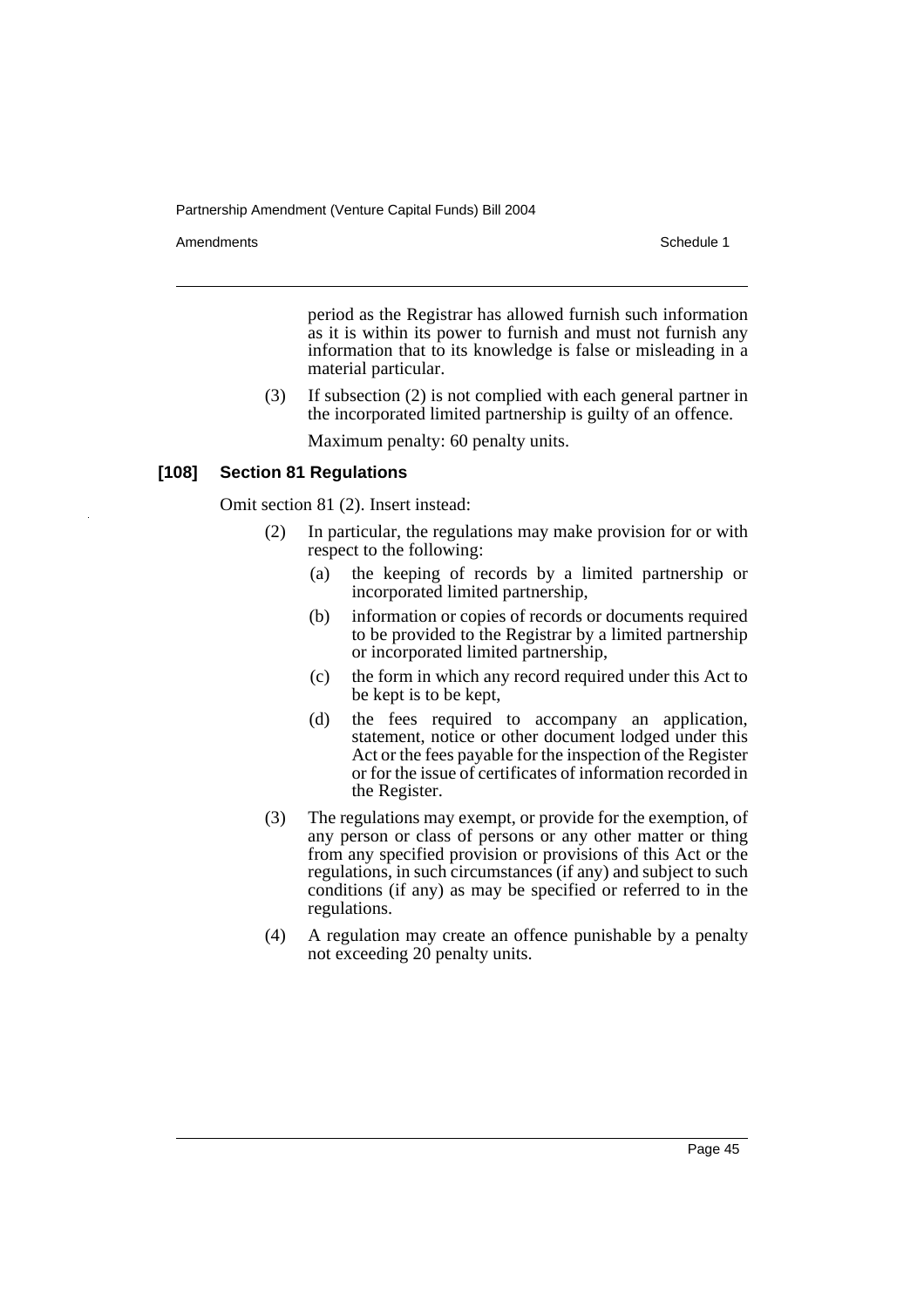Schedule 1 Amendments

## **[109] Section 81A**

Insert after section 81:

#### **81A Relationship with Corporations legislation**

The regulations may declare a matter that is dealt with by this Act or the regulations to be an excluded matter for the purposes of section 5F of the *Corporations Act 2001* of the Commonwealth in relation to:

- (a) the whole of the Corporations legislation to which Part 1.1A of the *Corporations Act 2001* of the Commonwealth applies, or
- (b) a specified provision of that legislation, or
- (c) that legislation other than a specified provision, or
- (d) that legislation otherwise than to a specified extent.

**Note.** Section 5F of the Corporations Act 2001 of the Commonwealth provides that if a State law declares a matter to be an excluded matter for the purposes of that section in relation to all or part of the Corporations legislation of the Commonwealth, then the provisions that are the subject of the declaration will not apply in relation to that matter in the State concerned.

## **[110] Section 83 and Schedules 1 and 2**

Insert after section 82:

#### **83 Savings, transitional and other provisions**

Schedule 2 has effect.

# **Schedule 1 Winding up of incorporated limited partnerships**

(Section 73A)

#### **1 Definitions**

In this Schedule:

*assets* of an incorporated limited partnership means the assets remaining after satisfaction of the liabilities of the partnership and the costs, charges and expenses of the winding up.

*special resolution* of the limited partners in an incorporated limited partnership means a resolution that has been passed by at least 75% of the limited partners.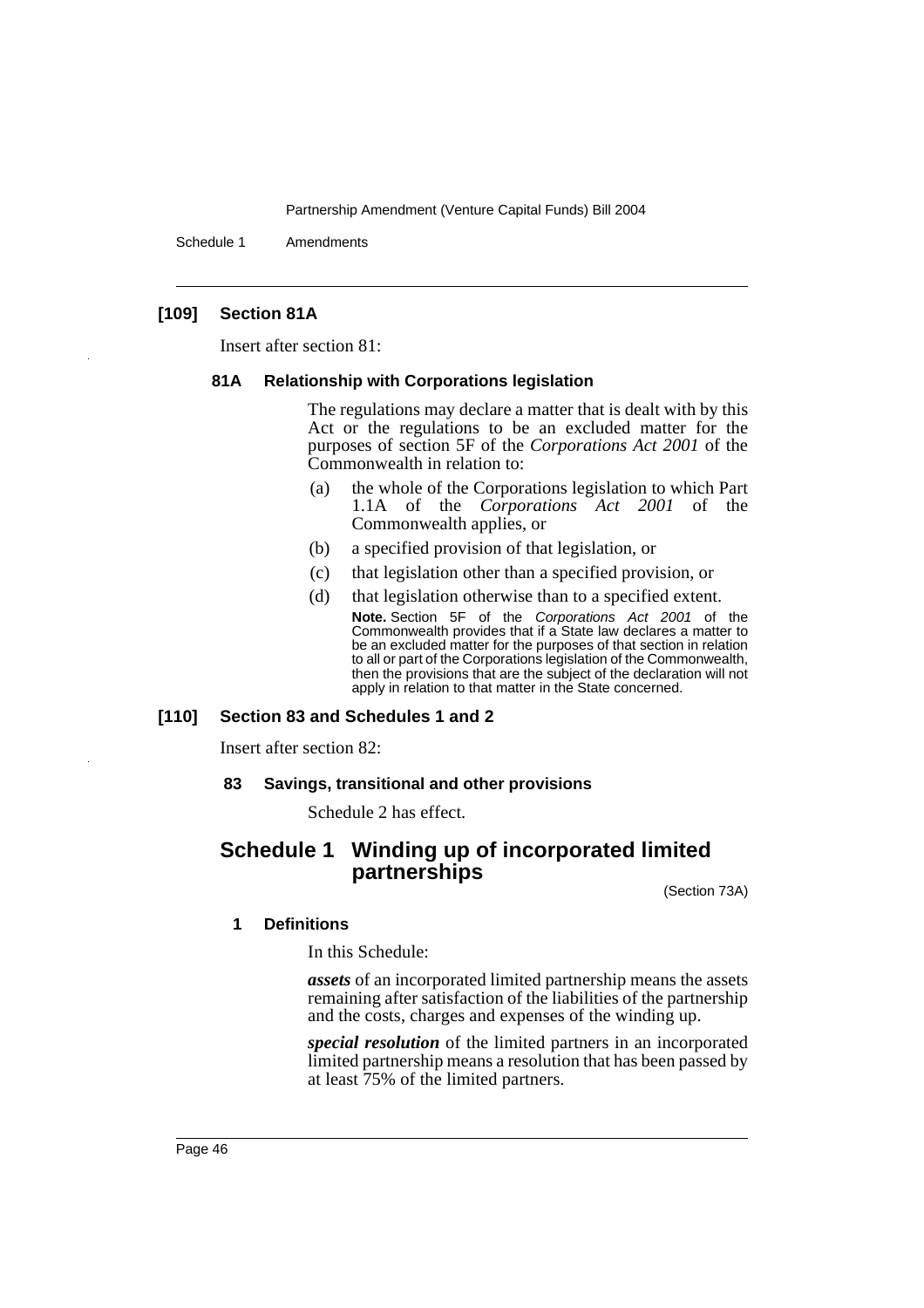Amendments **Amendments** Schedule 1

## **2 Voluntary winding up**

- (1) An incorporated limited partnership may be wound up voluntarily:
	- (a) if the partnership agreement sets out the terms on which the partnership may voluntarily be wound up—in accordance with the partnership agreement, or
	- (b) subject to the partnership agreement, if the limited partners so resolve by special resolution.
- (2) On a voluntary winding up of an incorporated limited partnership:
	- (a) if the partnership agreement sets out how the assets are to be dealt with on a voluntary winding up, the assets must be dealt with in accordance with the partnership agreement, or
	- (b) in any other case, the assets are to be distributed among the partners in shares that are proportionate to their respective contributions of capital or property to the partnership.
- (3) Any person aggrieved by the operation of this clause in relation to the assets of an incorporated limited partnership may apply to the Supreme Court.
- (4) On an application under subclause (3), the Supreme Court may make any order relating to the disposal of the assets that it thinks fit.

## **3 Winding up on Registrar's certificate**

- (1) The Registrar may, by notice, require an incorporated limited partnership to show good cause why it should not be required to be wound up if the Registrar is of the opinion:
	- (a) that the partnership has ceased to carry on business, or
	- (b) that none of the partners is a limited partner, or
	- (c) that incorporation of the partnership has been obtained by mistake or fraud, or
	- (d) that the partnership exists for an illegal purpose.
- (2) If, on the expiration of 28 days after the notice is given under subclause  $(1)$ , the Registrar is satisfied that the incorporated limited partnership should be required to be wound up, the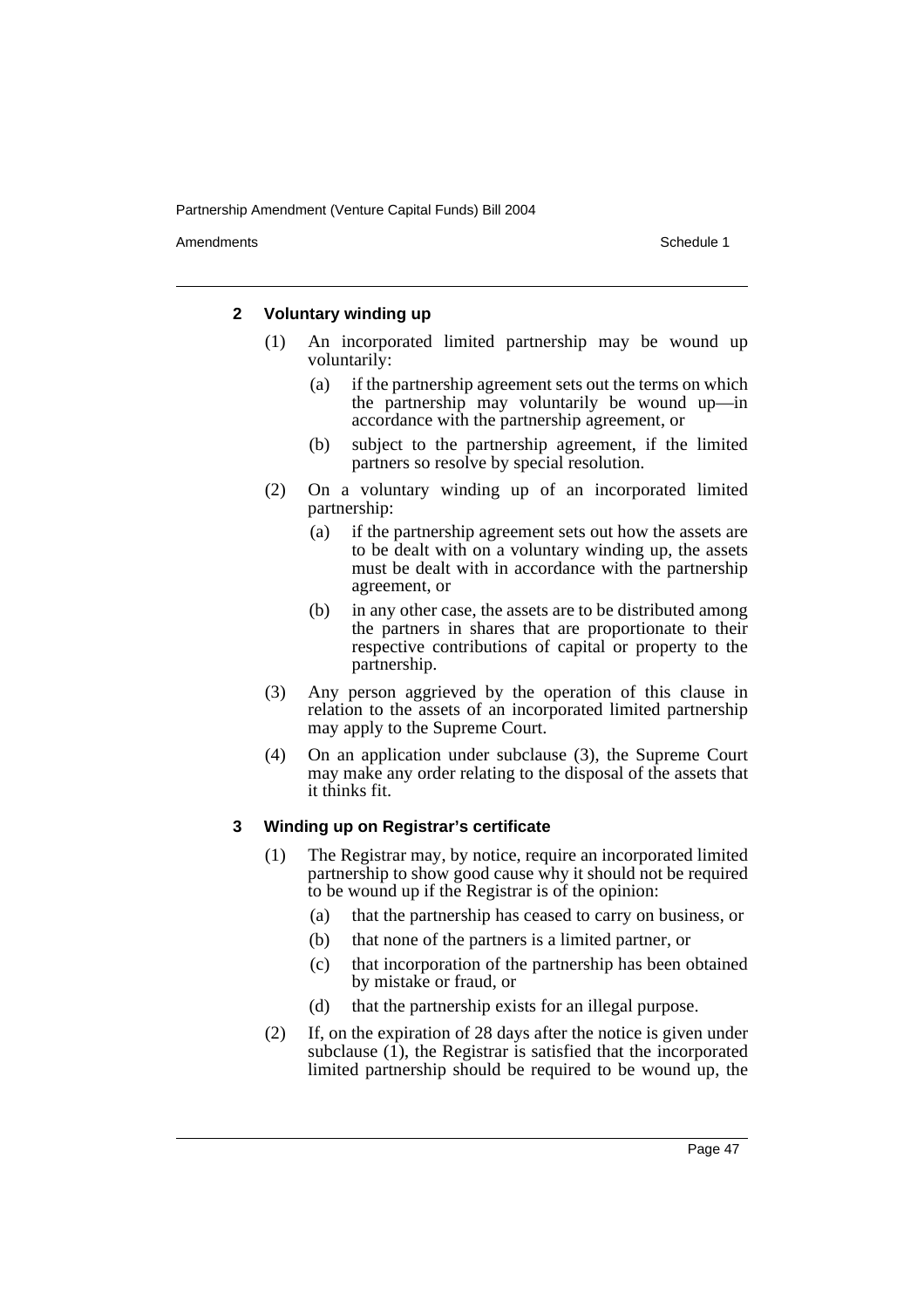Schedule 1 Amendments

Registrar may publish in the Gazette a certificate as to the requirement that the incorporated limited partnership be wound up.

- (3) The Registrar may publish in the Gazette a certificate requiring an incorporated limited partnership to be wound up if the Registrar is satisfied (whether by a notice under section 73E (3) or otherwise) that, having been incorporated on the basis that the partnership is or is intended to be:
	- (a) registered as a VCLP or an AFOF under Part 2 of the *Venture Capital Act 2002* of the Commonwealth, or
	- (b) a venture capital management partnership within the meaning of section 94D (3) of the *Income Tax Assessment Act 1936* of the Commonwealth,

the partnership's registration has been revoked, or it has not within the period of 2 years after its incorporation become so registered or it has ceased to meet, or has not in the period of 2 years after its incorporation met, the requirements set out in section 94D (3) for recognition as such a venture capital management partnership.

- (4) The Registrar must not publish a certificate under subclause  $(2)$  or  $(3)$  unless satisfied that good cause has not been shown why the incorporated limited partnership should not be required to be wound up.
- (5) The Registrar must give notice of the publication under subclause (2) or (3) of a certificate to the incorporated limited partnership as soon as possible after the publication.
- (6) The Registrar must as soon as practicable after giving a notice to an incorporated limited partnership, record the giving of the notice in the Register.
- (7) A notice under subclause (1) or (5) must be given to the incorporated limited partnership:
	- (a) by being served on the incorporated limited partnership at its registered office, or
	- (b) if service cannot reasonably be effected, by being published in a newspaper circulating generally in the State.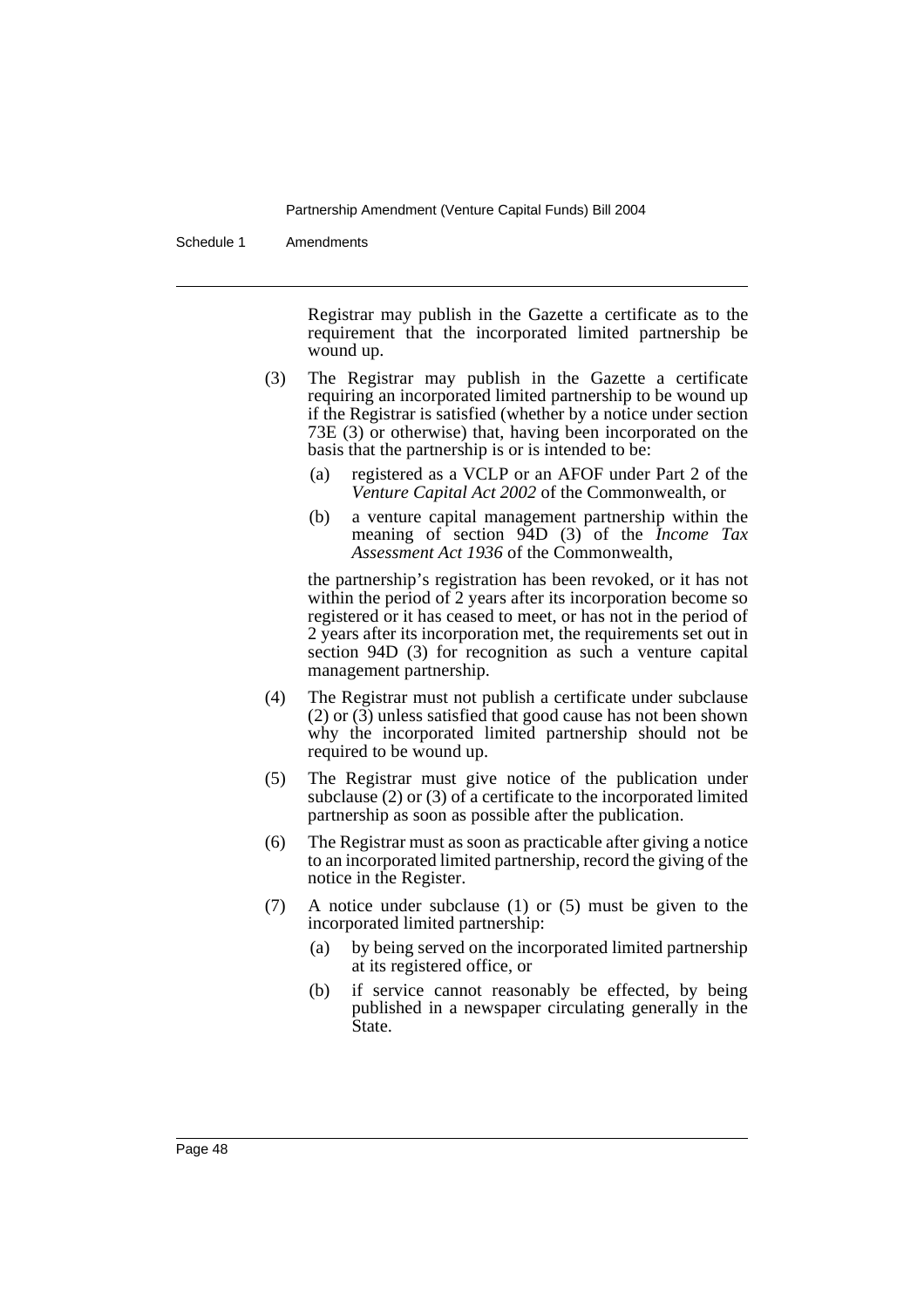Amendments **Amendments** Schedule 1

#### **4 Review of certificate**

- (1) A person whose interests are affected by a decision of the Registrar to publish a certificate under clause 3 may apply to the Supreme Court for review of the decision.
- (2) An application under subclause (1) must be made within 28 days after the certificate is published.
- (3) The decision is suspended on the making of an application for review until the application is withdrawn or the review is determined.
- (4) In determining an application for review, the Supreme Court may:
	- (a) affirm the decision under review, or
	- (b) set aside the decision under review and require the Registrar to cancel the certificate.
- (5) Nothing in this clause prevents the Registrar cancelling a certificate published under clause 3 at any time after an application is made under subclause (1).

## **5 Procedure for winding up on certificate**

- (1) If the Registrar has published, and has not cancelled or been required under clause 4 (4) (b) to cancel, a certificate under clause 3 that an incorporated limited partnership is required to be wound up, the winding up:
	- (a) must be commenced:
		- (i) no later than the end of 28 days after the day on which the certificate is published unless an application is made under clause 4, or
		- (ii) if an application is made under clause 4 and the Supreme Court affirms the decision to publish the certificate, no later than 28 days after the day on which the application is determined, and
	- (b) must be completed by the day specified by the Registrar in a notice given to the partnership, not being a day earlier than 60 days after the day on which the winding up must be so commenced.
- (2) On the commencement of the winding up, the Registrar may appoint a person to be the liquidator of the incorporated limited partnership.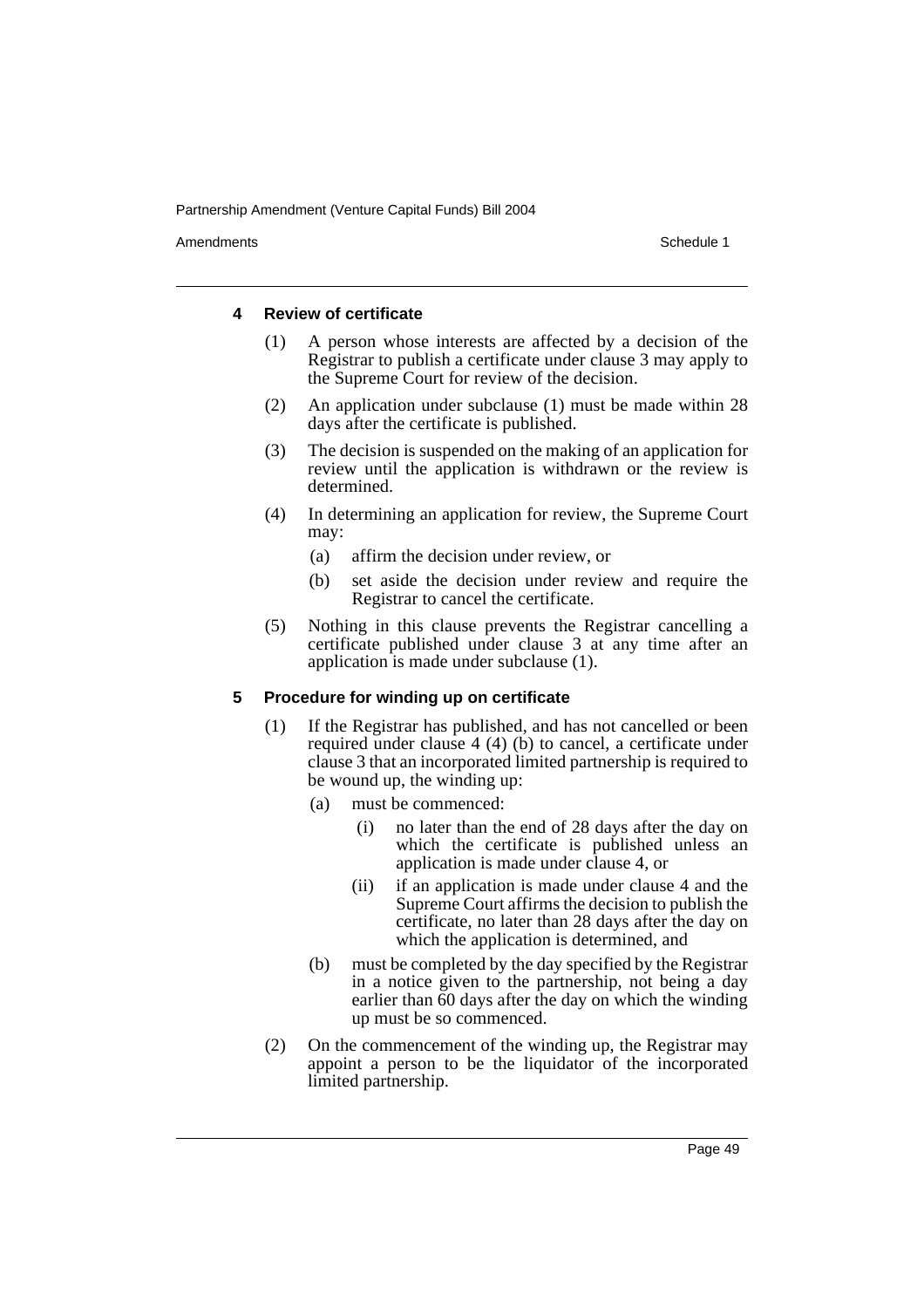Schedule 1 Amendments

- (3) The liquidator may be a general partner in the incorporated limited partnership, an associate of the general partner (within the meaning of section 67B) or any other person and need not be a registered liquidator under the *Corporations Act 2001* of the Commonwealth.
- (4) The liquidator must within 10 days of being appointed give notice of his or her appointment in the Gazette.
- (5) The liquidator must give such security as may be prescribed and is entitled to receive such fees as are fixed by the Registrar.
- (6) Any vacancy occurring in the office of liquidator is to be filled by a person appointed by the Registrar.
- (7) The reasonable costs of a winding up required on a certificate of the Registrar under clause 3 are payable out of the property of the incorporated limited partnership.

## **6 Distribution of assets on winding up required on Registrar's certificate**

- (1) On a winding up of an incorporated limited partnership required on a certificate of the Registrar under clause 3:
	- (a) if the partnership agreement sets out how the assets are to be dealt with on such a winding up, the assets must be dealt with in accordance with the partnership agreement, or
	- (b) in any other case, the assets are to be distributed among the partners in shares that are proportionate to their respective contributions of capital or property to the partnership.
- (2) Any person aggrieved by the operation of this clause in relation to the assets of an incorporated limited partnership may apply to the Supreme Court.
- (3) On an application under subclause (2), the Supreme Court may make any order relating to the disposal of the assets that it thinks fit.

## **7 Application of Corporations Act to winding up**

(1) The winding up of an incorporated limited partnership (other than a voluntary winding up or a winding up required on a certificate of the Registrar under clause 3) is declared to be an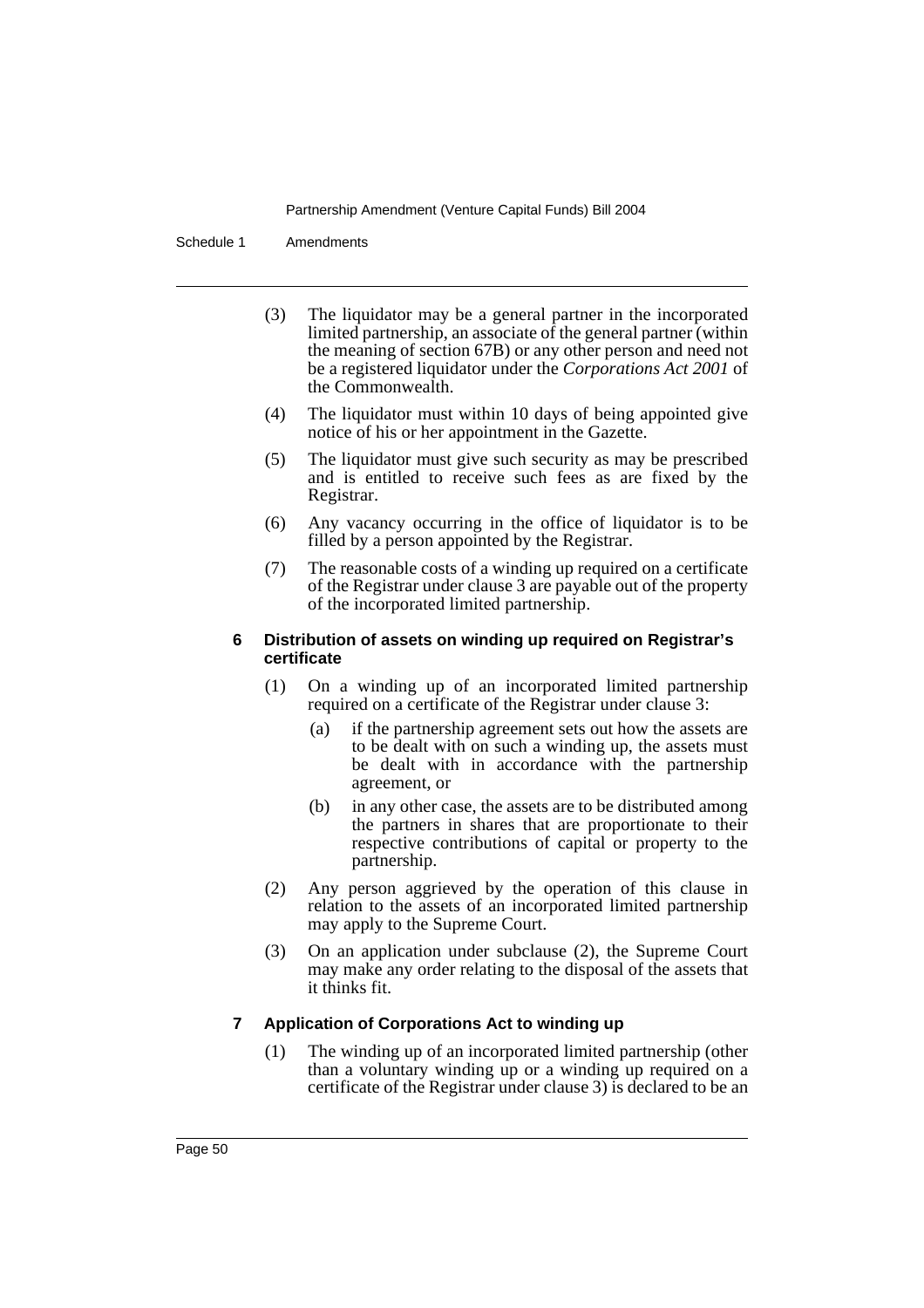Amendments **Amendments** Schedule 1

applied Corporations legislation matter for the purposes of Part 3 of the *Corporations (Ancillary Provisions) Act 2001* in relation to the provisions of Part 5.7 (Winding up bodies other than companies) of the *Corporations Act 2001* of the Commonwealth and that Part applies as if the incorporated limited partnership were a Part 5.7 body within the meaning of that Act, subject to the following modifications:

- (a) as if the words "or in the public interest" were inserted in paragraph (c) (ii) of section 583 after the words "just and equitable".
- (b) as if paragraph (d) of section 583 did not form part of that section,
- (c) any other modifications (within the meaning of Part 3 of the *Corporations (Ancillary Provisions) Act 2001*) that are prescribed by the regulations.

**Note.** Part 3 of the Corporations (Ancillary Provisions) Act 2001 provides for the application of provisions of the Corporations Act and Part 3 of the ASIC Act as laws of the State in respect of any matter declared by a law of the State (whether with or without modification) to be an applied Corporations legislation matter for the purposes of that Part in relation to those Commonwealth provisions. This does not apply to any provisions that already apply to a matter as a law of the Commonwealth.

- (2) The Australian Securities and Investments Commission may perform a function conferred on it under a law applied by subclause (1):
	- (a) pursuant to an agreement or arrangement of the kind referred to in section 11 (8) or (9A) (b) of the *Australian Securities and Investments Commission Act 2001* of the Commonwealth, and
	- (b) the Commission is authorised to perform that function under section 11 of that Act.
- (3) Unless a function under a law applied by subclause (1) is conferred on the Australian Securities and Investments Commission as referred to in subclause (2), that law applies as if a reference in it to the Commission were a reference to the Registrar.

## **8 Registrar to be notified of winding up**

(1) An incorporated limited partnership must lodge with the Registrar a notice of the commencement of the winding up of the partnership within 7 days after: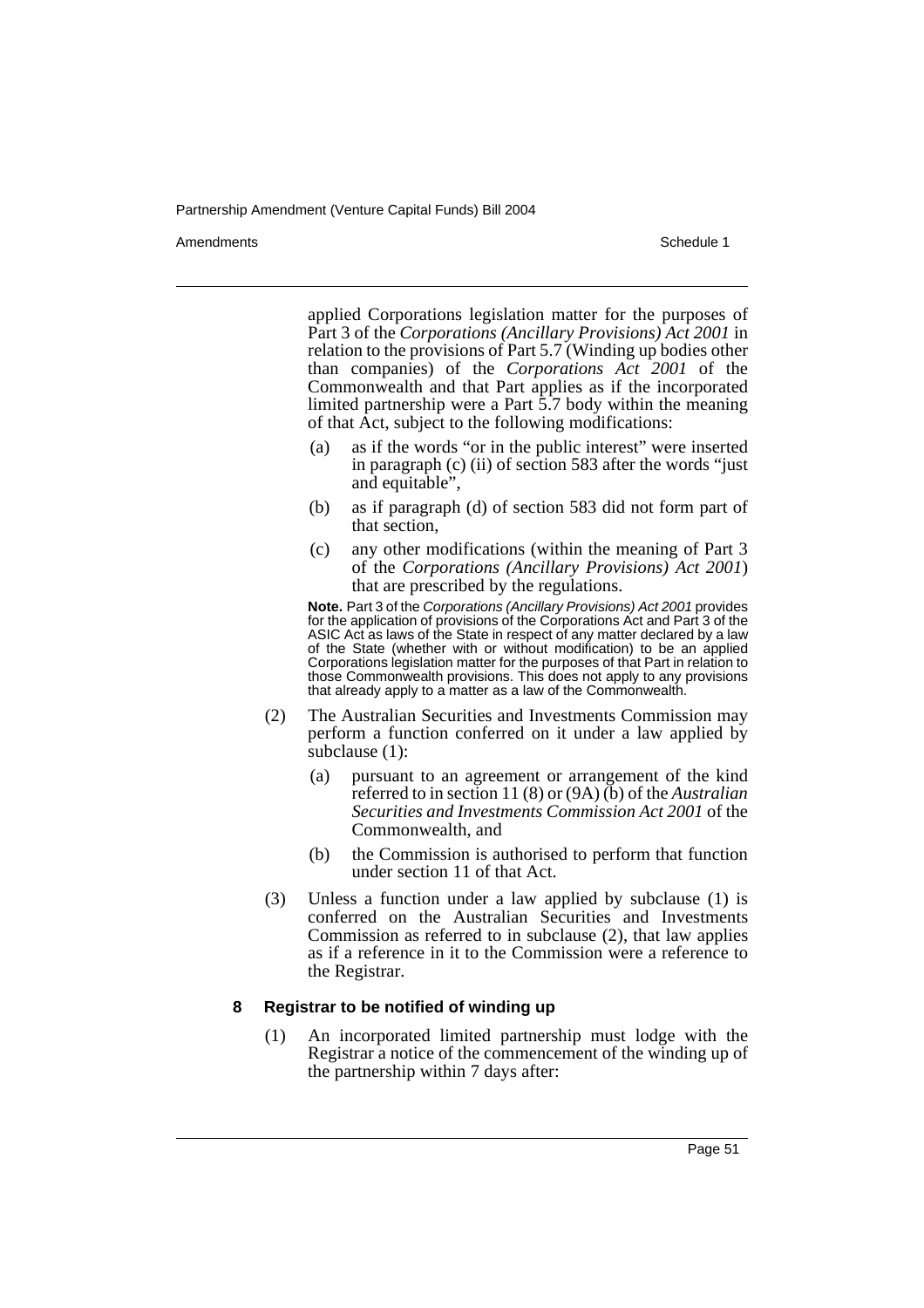Schedule 1 Amendments

- (a) the passing of a special resolution referred to in clause  $2(1)$  (b), or
- (b) in any other case, the commencement of the winding up.
- (2) An incorporated limited partnership must lodge with the Registrar a notice of the completion of the winding up of the partnership within 7 days after that completion, specifying the date on which the winding up was completed.
- (3) The Registrar must, as soon as practicable after receiving a notice under subclause (1) or  $(2)$ , record the receipt of the notice in the Register.
- (4) If subclause (1) or (2) is not complied with, each general partner of the incorporated limited partnership is guilty of an offence.

Maximum penalty: 10 penalty units.

## **9 Cancellation of incorporation**

- (1) The Registrar must, by notice published in the Gazette, cancel the incorporation of an incorporated limited partnership as soon as practicable after the partnership is wound up.
- (2) The Registrar must, as soon as practicable after the publication of a notice under subclause (1), record the cancellation of the incorporation in the Register.
- (3) An incorporated limited partnership ceases to exist on the cancellation of its incorporation under this Schedule.

## **Schedule 2 Savings, transitional and other provisions**

(Section 83)

## **1 Regulations**

(1) The regulations may contain provisions of a savings or transitional nature consequent on the enactment of the following Acts:

*Partnership Amendment (Venture Capital Funds) Act 2004*

(2) Any such provision may, if the regulations so provide, take effect from the date of assent to the Act concerned or a later date.